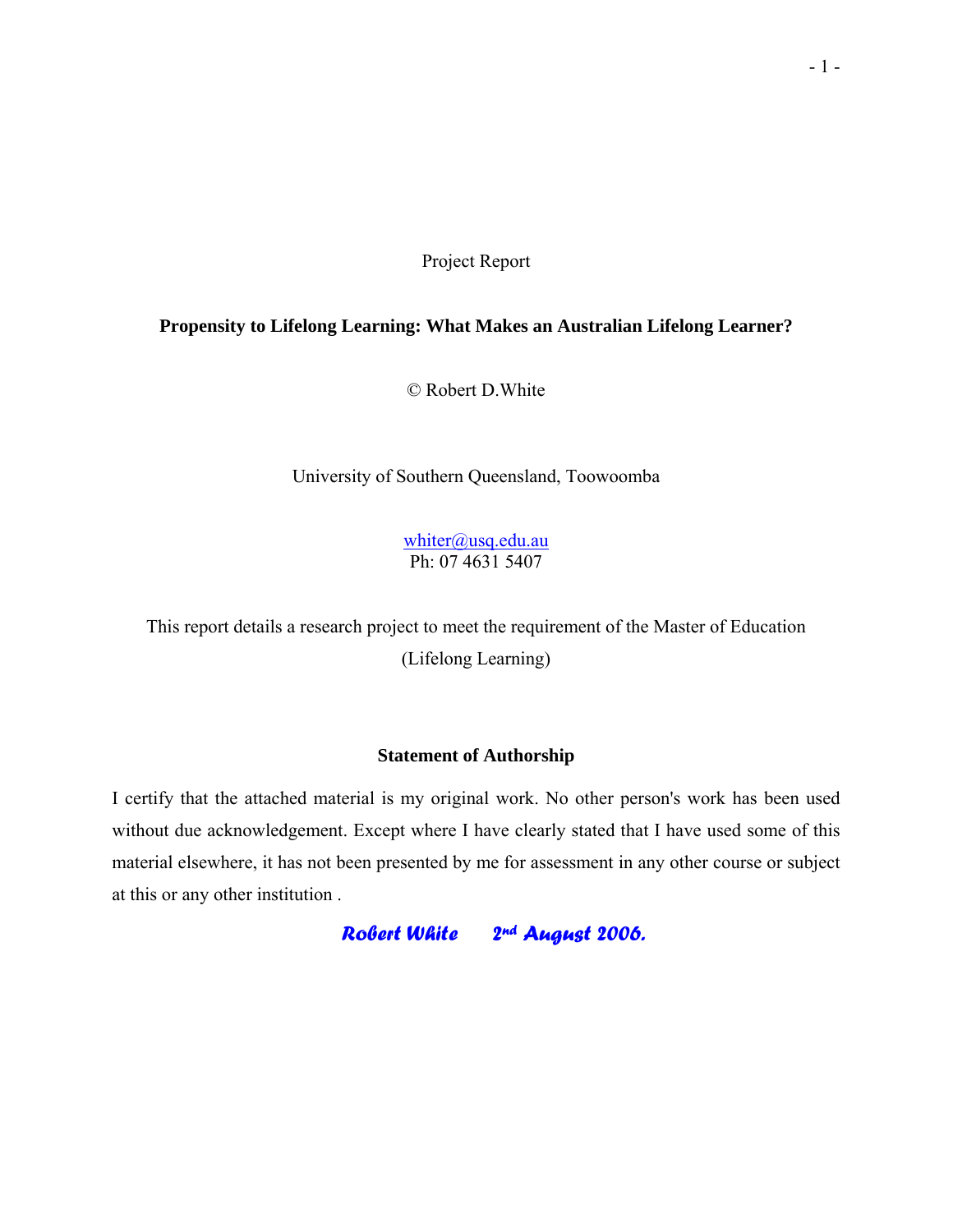#### **Acknowledgements**

I want to give first acknowledgment and thanks to my supervisor, Mark Tyler, for his professional and personal help and support. His common area of academic interest, likemindedness, and shared sense of humour have been a great support to me during the demanding periods of this journey of exploration, and plain good fun during the periods when things were going well. Mark's humane and down-to-earth support during the period when I became partially blind cannot be overestimated, and he is an asset to the Faculty of Education.

In the same vein, I thank Associate Professors Shirley O'Neill and Pat Danaher, who went out of their way to accommodate and support me, and whose conversations and advice have helped steer my journey of exploration thus far.

David Bull must not escape mention; his interest in and willing reading of my work has added greatly to my confidence about the direction and value of my work.

I must also express my appreciation for the pivotal contribution of Dr. Neil Selwyn of the Cardiff University School of Social Sciences. Neil kindly provided me with a copy and allowed me to adapt the questionnaire used by the Adult Learning @ Home research project. His assistance greatly helped to situate and advance my research. He saved me from having to 'reinvent the wheel'.

Entering this masters program would not have been possible without the grounding in basic research skills and the opportunities to co-author which I received in the Faculty of Business and Commerce. I particularly thank Dr. Graham Jocumsen (retired), Les Brown, and Col McCosker (retired) who went out of their way to help me acquire the skills which have enabled me to complete this program.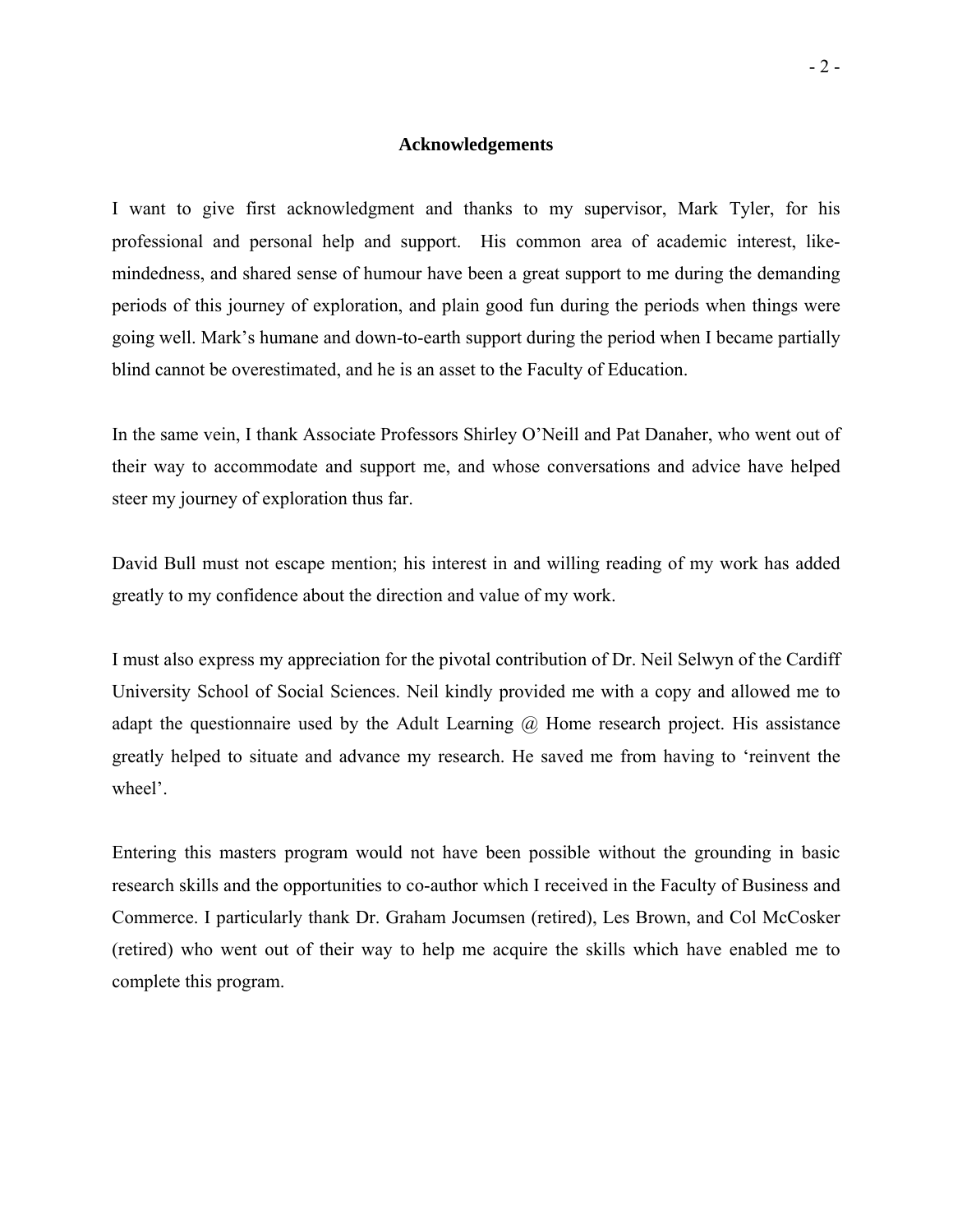This project of course could not have achieved anything without those people who so kindly agreed to be interviewed. Their participation is the foundation of this project and whatever contribution it makes to educational knowledge. Their interviews were a pleasure to conduct.

I cannot overstate the support of those family and close friends who propped up my morale when health and circumstance became almost overwhelming, and who cheered me on when the work and circumstance went as well as I hoped.

Finally, I want to put on record the significance of this achievement in the history of my family. So far as I know, no one in my family has obtained a postgraduate education since my forebear, Robert Charles White, mathematician and astronomer. He lived in Nottinghamshire, England, and died in 1773, three years after Captain Cook sailed up the east coast of Australia. It has been a long time coming, and I feel honoured and very satisfied to reintroduce academia to the history of my family.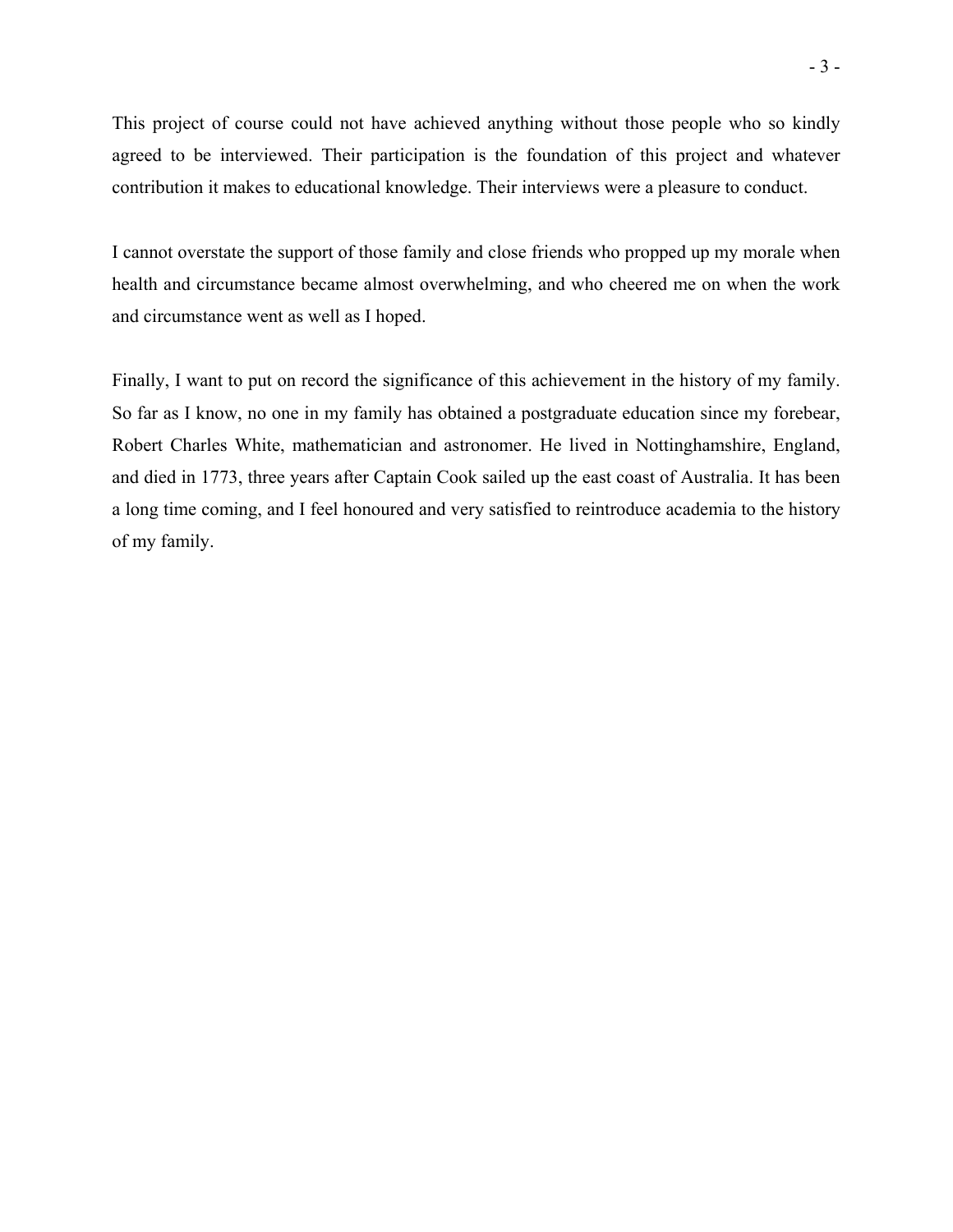# **Contents**

| Acknowledgements                         | $\overline{2}$ |
|------------------------------------------|----------------|
| Figures and tables                       | 6              |
| Introduction                             | 8              |
| Background to lifelong learning          | 9              |
| Literature review                        | 11             |
| What is lifelong learning?               | 11             |
| What is a lifelong learner – attributes? | 13             |
| Policy and equity                        | 14             |
| The world of work                        | 16             |
| Propensity to lifelong learning          | 16             |
| Literature summary                       | 17             |
| Methodology                              | 19             |
| Data analysis                            | 19             |
| General discussion                       | 23             |
| Frequency analysis by determinant        | 27             |
| Time of birth                            | 27             |
| Place of birth                           | 29             |
| Gender                                   | 31             |
| Family background                        | 32             |
| Experience of initial schooling          | 33             |
| Experience of work                       | 34             |
| Experience of adult family life          | 35             |
| Summary of results                       | 36             |
| Summary and Recommendations              | 37             |
| Summary of Findings                      | 37             |
| Recommendations                          | 40             |
| References                               | 41             |
| Appendix A                               | 45             |
| <b>Interview Questionnaire</b>           | 45             |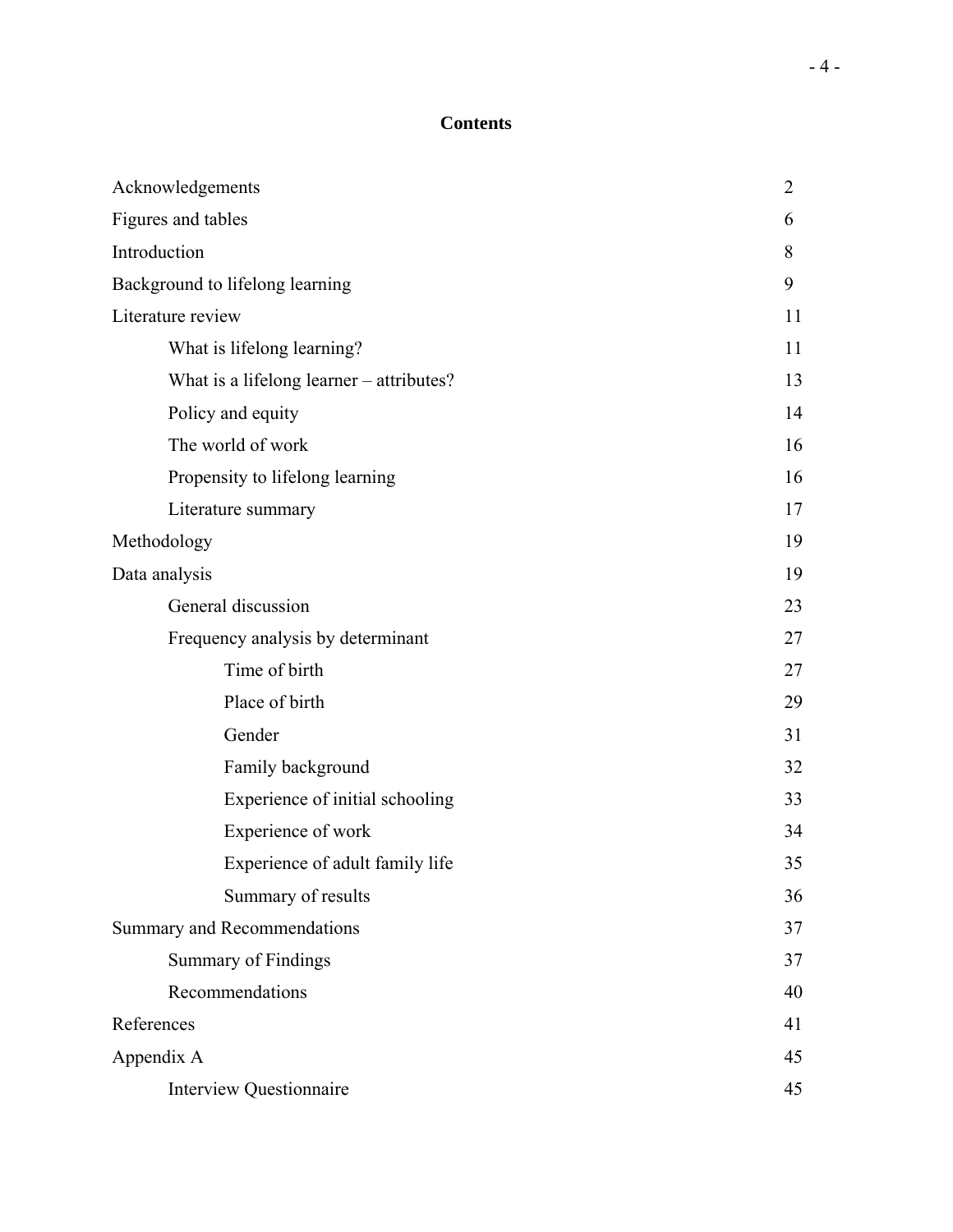| Appendix B                          | 60 |
|-------------------------------------|----|
| Coefficients of correlation         | 60 |
| Table B1 - Personal Characteristics | 60 |
| Table $B2$ – Influences             |    |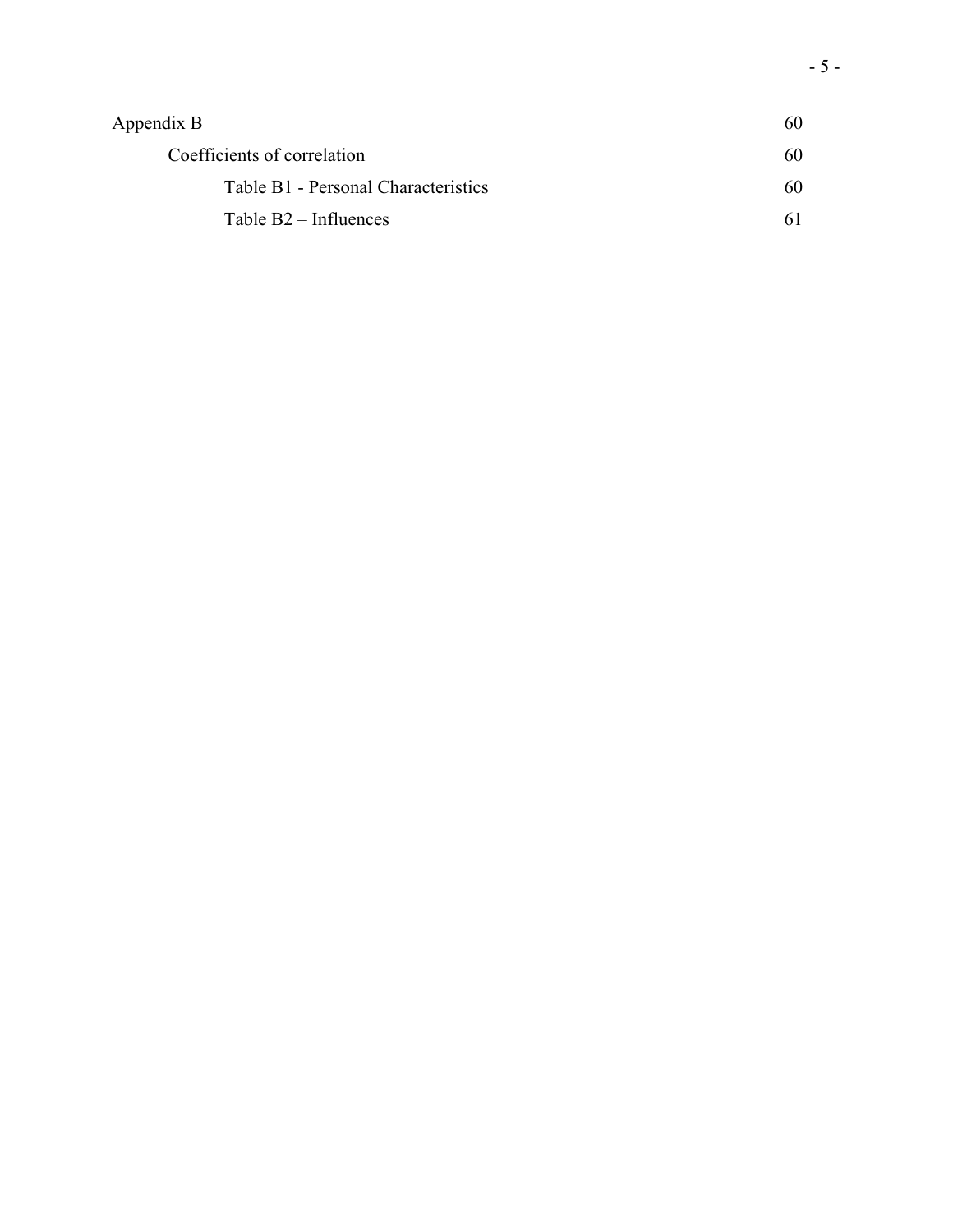# **Figures and Tables**

| <i>Figure 1.</i> The Importance of Education.                                                                                            | 6  |
|------------------------------------------------------------------------------------------------------------------------------------------|----|
| Figure 2. Formal learning relative to time of birth.                                                                                     | 18 |
| Figure 3. Informal learning (a hobby or interest involving<br>self-study or practice) relative to time of birth.                         | 19 |
| Table 1 Frequencies of Years of Birth                                                                                                    | 20 |
| Table 2 Frequencies of formal learning expressed as<br>a percentage of postsecondary years involving<br>full and part-time formal study. | 21 |
| Table 3 Frequencies of informal learning expressed<br>as a proportion of a whole lifespan.                                               | 21 |
| Table 4 Frequencies of places of birth                                                                                                   | 22 |
| Table 5 Frequencies of the numbers of places<br>lived since parental home                                                                | 23 |
| Table 6 Frequencies of each gender                                                                                                       | 23 |
| Table 7 Frequencies of the nature and extent<br>of influence of families of origin on<br>education and learning                          | 24 |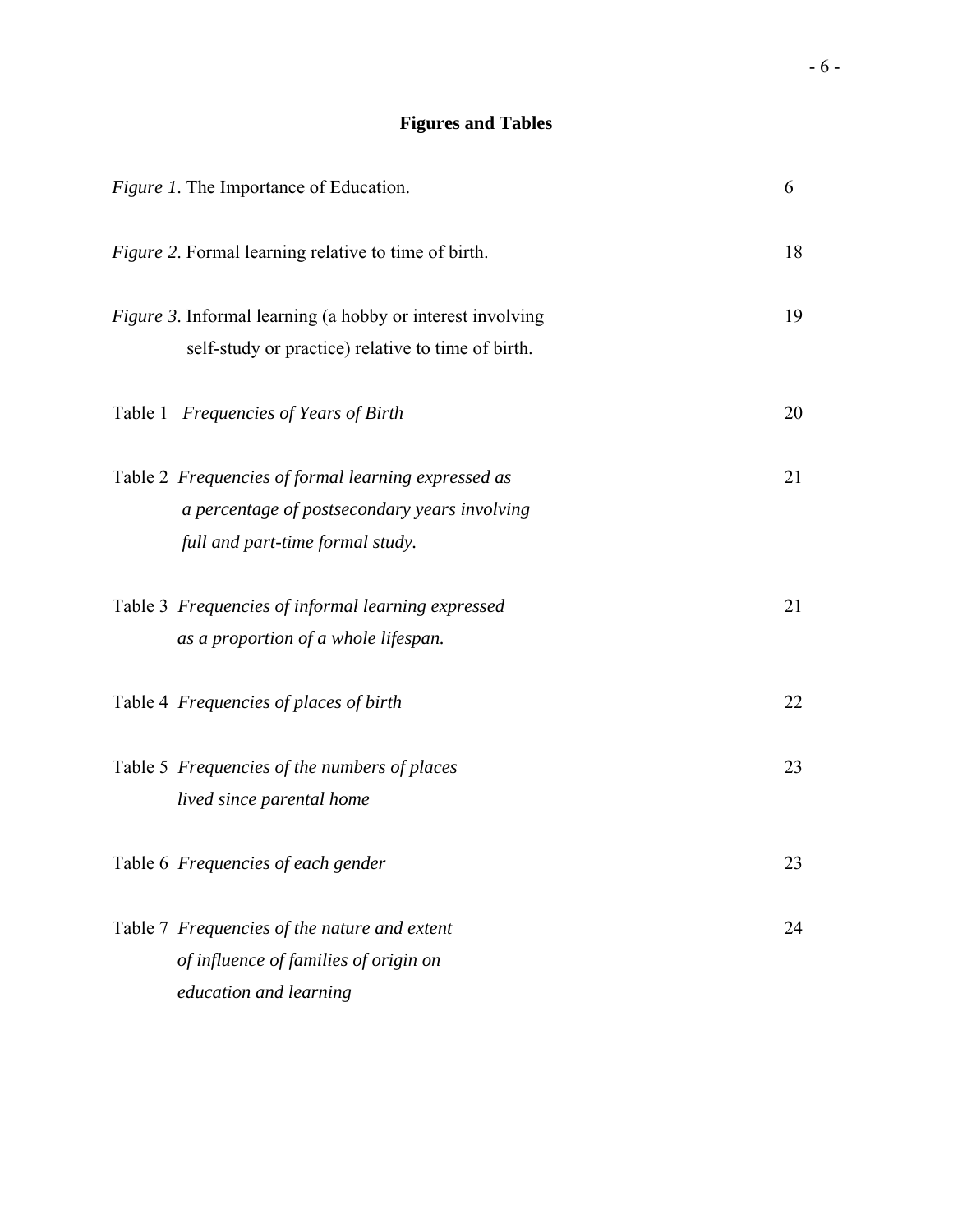| Table 8 Frequencies of the nature and extent  | 25 |
|-----------------------------------------------|----|
| of influence of initial schooling on          |    |
| <i>education and learning</i>                 |    |
| Table 9 Frequencies of the nature and extent  | 26 |
| of influence of work on education             |    |
| and learning                                  |    |
| Table 10 Frequencies of the nature and extent | 27 |
| of influence of adult family life on          |    |
| <i>education and learning</i>                 |    |
|                                               |    |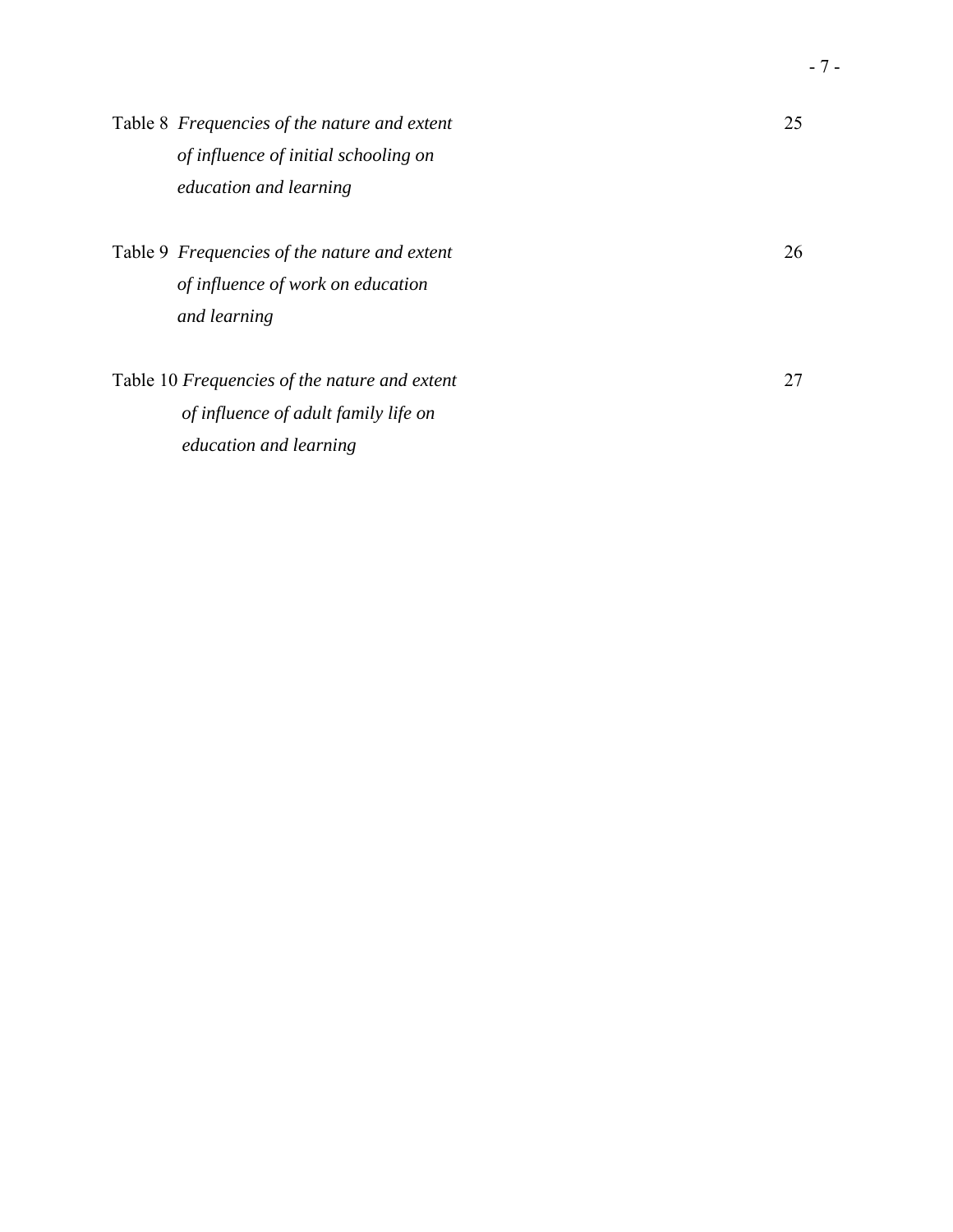#### **Introduction**

Lifelong learning has been extensively researched and has attained global prominence since the 1970s. There now exists a large body of literature on the subject and supranational institutions, such as the Organisation for Economic Cooperation and Development (OECD), the United Nations Educational, Scientific and Cultural Organisation (UNESCO), and the World Bank have and continue to influence the policies of national and intra-national governments. Lifelong learning is promoted to populations, workforces, and individuals as benefiting national and global economies and personal well-being.

Lifelong learning terminology and policy are ubiquitous. Governments and the business sector now expect individuals in general, and workers in particular, to be lifelong learners. The rationale proffered is that lifelong learning enables people to cope with an ever-changing society, economy and world of work, that is, to be good and effective citizens and workers. For that expectation and policy to be achievable, reasonable, and equitable it must be known whether it is in fact possible for everyone to be a lifelong learner. Therefore it must also be known what makes or motivates a lifelong learner (determinants). This research goes beyond lifelong learner attributes, to focus on the propensity to lifelong learning of contemporary Australians, that is, what makes an Australian lifelong learner.

A review of literature found the Adult Learning @ Home research project in Britain, viewable at http://www.cf.ac.uk/socsi/ict/, is arguably the seminal work on the determinants of lifelong learning. The findings about learning trajectories add new and deeper insight into the subject and its implications for education and policy. This work was conducted by researchers Stephen Gorard, Neil Selwyn, John Furlong and Louise Madden between 2002 and 2004. It investigated lifelong learning determinants in conjunction with the use and influence of information and communication technology in and on both formal and informal learning. Some answers were found to the question 'What makes a lifelong learner' in the British context. Whilst Watson (2003) has conducted significant Australian research in this area, there is no evident Australian research comparable to the British work.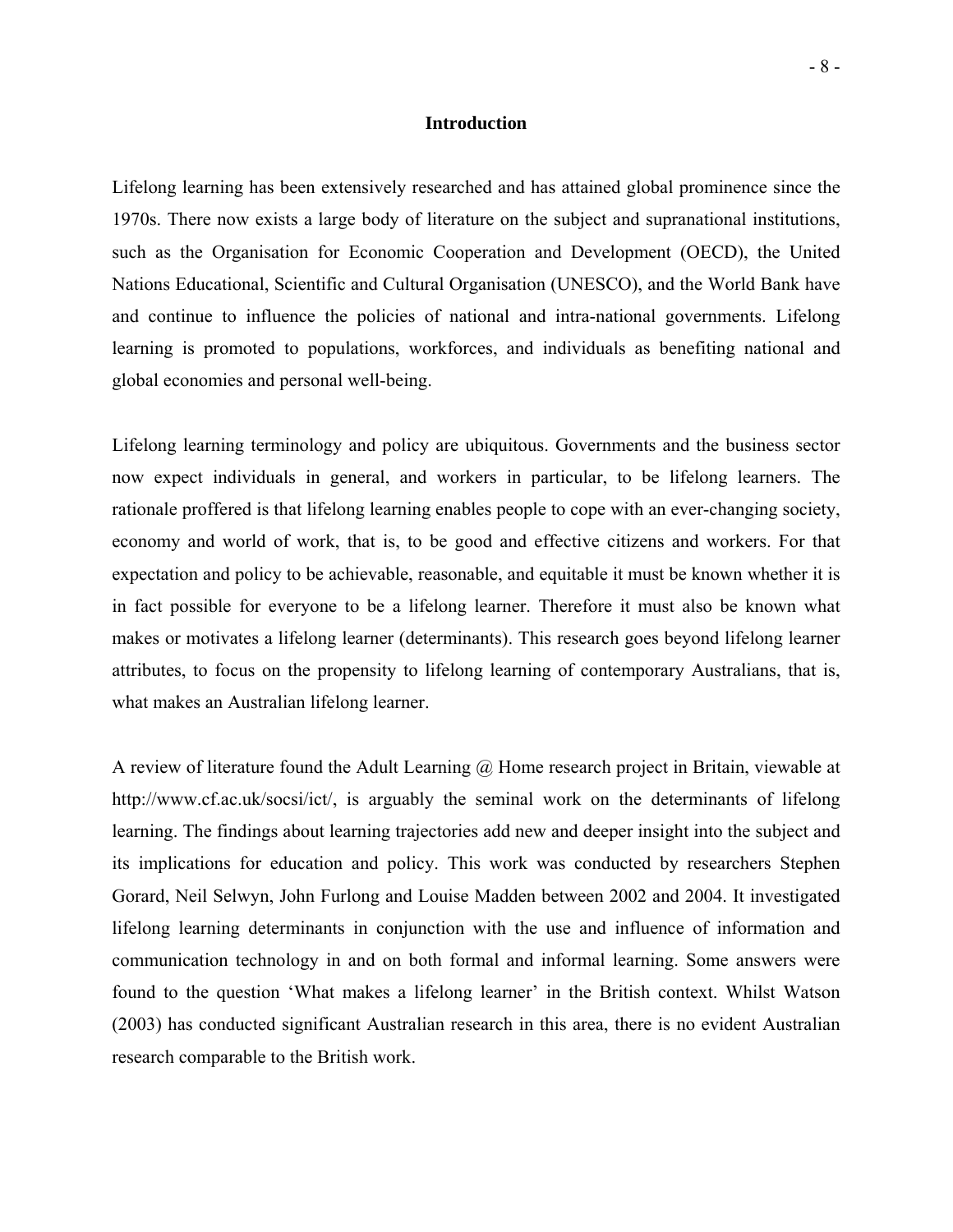Mindful of Osborne's (2002) caution about making international comparisons, this pilot study investigates whether there is a *prima facie* case for the proposition that the British findings are, or may be, either generalisable or transferable to the Australian context. This study describes the background to lifelong learning and the literature review offers a working definition and description of attributes. It also provides an overview of policy and equity, the world of work, and propensity to lifelong learning. A positivist approach was taken to the choice of methods, and the data from a purposive sample of interviewees was quantitatively analysed. Finally, analysis informed by literature suggested that there is a *prima facie* case, and further research into determinants and implications for policy and equity is recommended.

#### **Background to Lifelong Learning**

Lifelong learning policy has become ubiquitous in developed countries. Governments and employers now expect that workforces and individuals will be, or become, lifelong learners (Murphy, 2000; Webb, 2000). Figure 1 illustrates the World Bank's (1999) description of lifelong learning's contribution to human and social capital and economic prosperity.





Source: World Bank Human Development Network, 1999, p. 20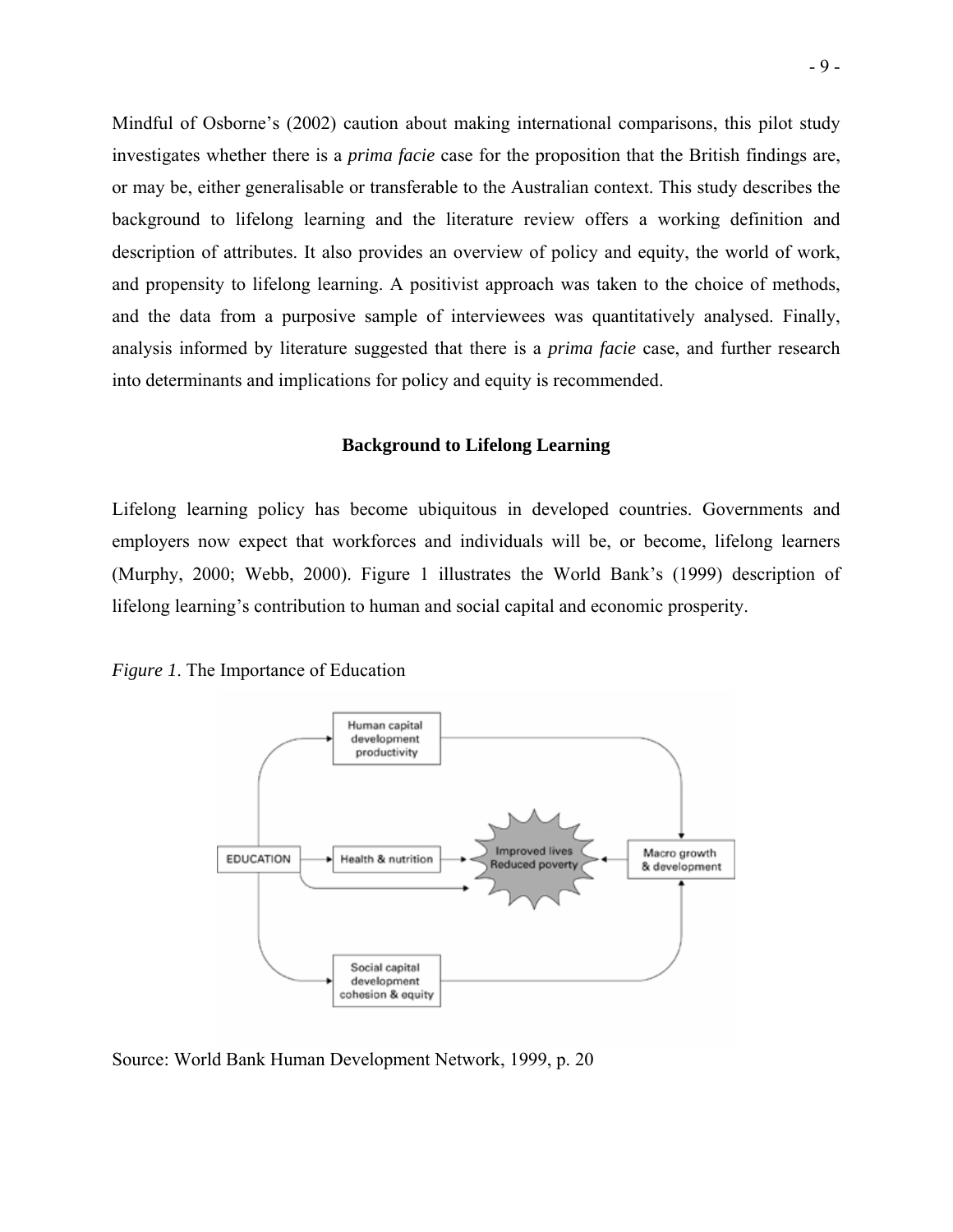Globalisation's market forces, in conjunction with social forces of individualisation, are driving the paradigm shift to lifelong learning and shaping its cultural and social context (Grace, 2002). The OECD describes the contribution "to self-fulfilment [sic], higher earnings and employment, and to innovation and productivity" (Organisation for Economic Cooperation and Development, 2004, p.2) as the rationale for global lifelong learning. It is seen as a panacea for economic and social needs and expectations (International Labour Organisation, 2000a). The World Bank (1999) describes "the lifelong learning approach that is becoming a key factor in economic growth" (p.17). In Australia

lifelong learning is portrayed as a policy that will promote economic growth. The second assumption…is that lifelong learning will promote social cohesion in a time of upheaval caused by rapid technological change (Watson, 2003, p. 7).

The extent to which such expectations are reasonable, realistic, and achievable, and the extent to which they coincide with people's wishes and inclinations, are policy considerations in a democracy such as Australia. By extension, there are implications for individual well-being, social cohesion, and economic efficiency. What a lifelong learner is and does (attributes) have been comprehensively studied. However, what causes or motivates a person to be or become a lifelong learner (determinants) have rarely been studied. They appear to have been described only in the British context and the findings are not broadly known internationally. Going beyond attributes and understanding determinants can assist understanding of propensity to lifelong learning. It will then be possible to critique lifelong learning and educational equity policy and form a prognosis for the future of lifelong learning. Whilst it is not within the scope of this study to enter into the "nature versus nurture" debate in relation to propensity to learning generally, this report acknowledges the relevant British findings in later discussion.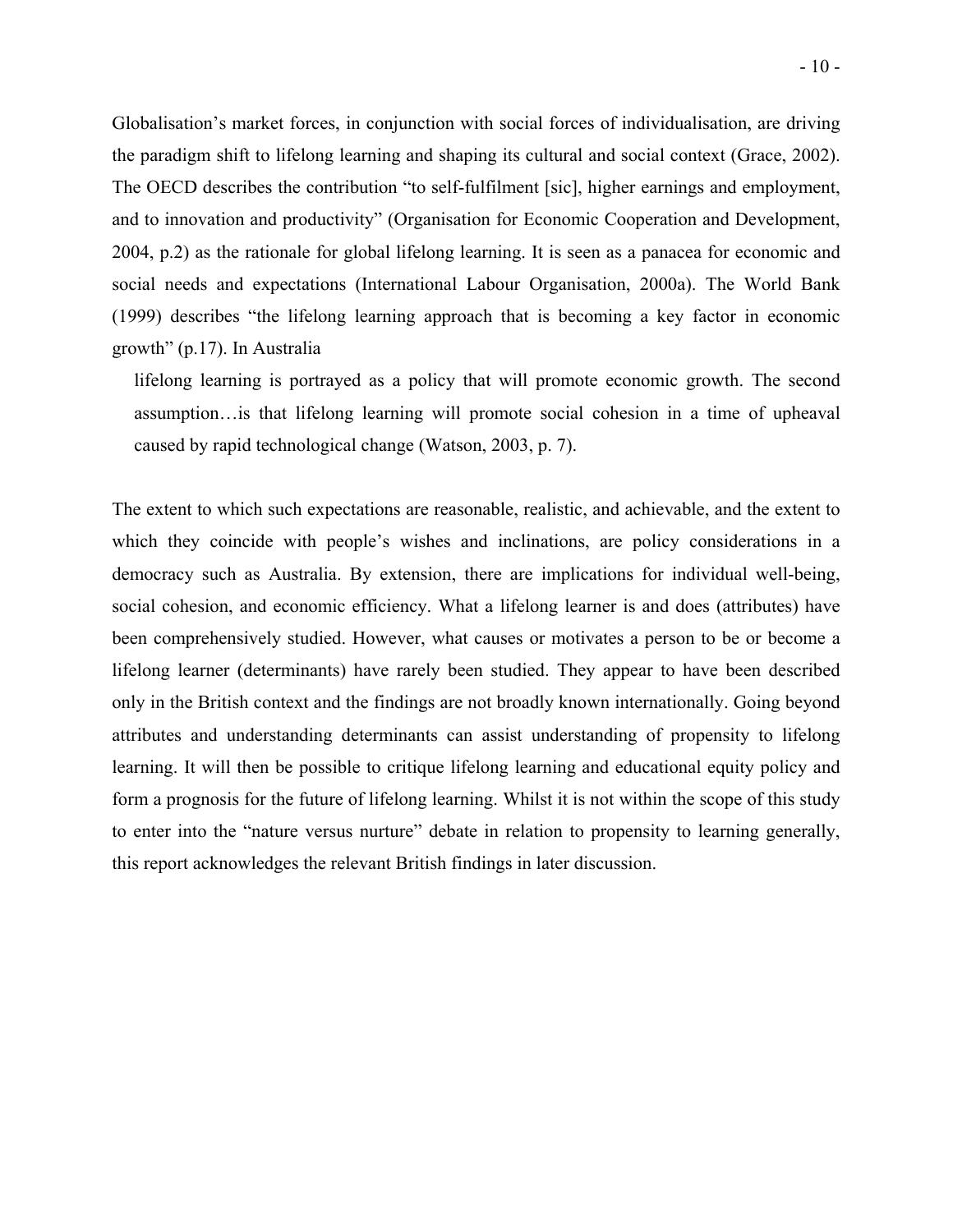### **Literature Review**

The lifelong learning literature was reviewed by posing three questions: 'What is lifelong learning?', 'What are lifelong learner attributes?', and 'What makes a lifelong learner?', or 'What are the determinants of propensity to lifelong learning?' There is an extensive body of lifelong learning literature, a smaller, but still sizable, body of literature about lifelong learner attributes, but little literature specifically about determinants of lifelong learning. Each is commensurate with the amount of research attention received since the 1970s, and each was overviewed and definitions settled upon for the purpose of this research. It is the gap in research and literature about determinants of lifelong learning which this study explores.

### *What is Lifelong Learning?*

The term "lifelong learning" is ubiquitous in education, and meanings vary. Jenkins, Vignoles, Wolf & Galinda-Rueda (2002) found that "measuring the extent of participation in lifelong learning is very sensitive to the definition of lifelong learning adopted" (p.3). Some definitions include both formal and informal learning whilst others include only formal and vocational learning. The literature "spans a wide range of education and training issues, and speaks to many different audiences" (Watson, 2003, p.2). The literature suggests audiences influence the purpose of the research and hence the definition. McKenzie (1998) broadly described lifelong learning as "an all-embracing concept that encompasses personal, social and economic objectives, and national policy debates generally reflect the multiple dimensions involved" (p.1). The OECD (2004) states that "lifelong learning…encompasses all learning endeavours over the lifespan"  $(p.1)$ .

The concept has existed since the early 1900s, with terminology changing over time. In 1919 the British Ministry of Reconstruction said

(A)dult education must not be regarded as a luxury for a few exceptional persons here and there, not as a thing which concerns a short span of early manhood, but that adult education is a permanent national necessity, an inseparable aspect of citizenship, and therefore should be both universal and lifelong (Faris, 2004, p.4).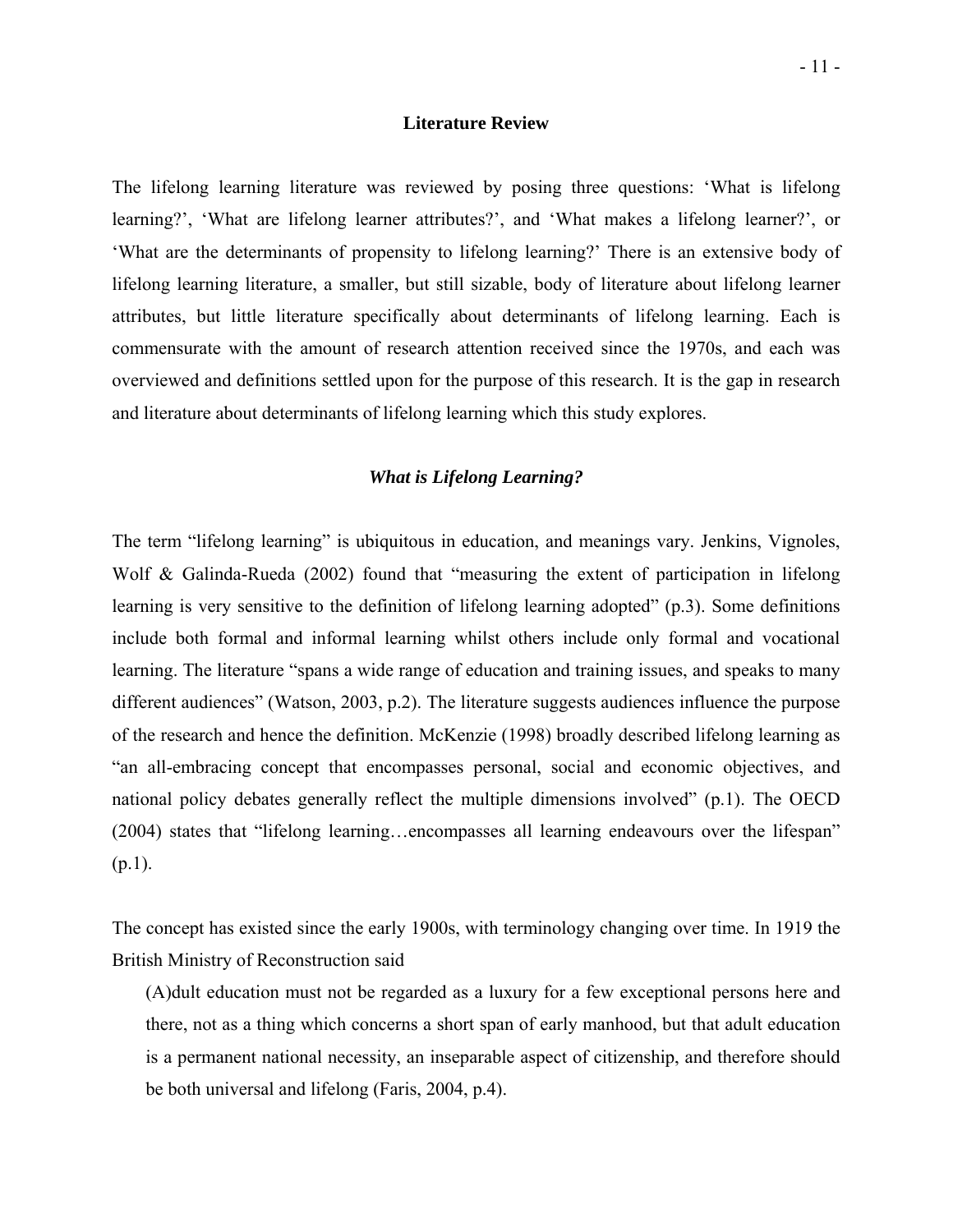In 1963 Alan Thomas argued that

We therefore offer as our central concern, not education, in its formal and institutional sense, but learning… the ability of human beings to learn continuously, and the conditions under which learning best takes place. These conditions are the foundations of the learning society (Faris, 2004, p.5).

In her report to the Australian Government, Watson (2003) quoted The European Lifelong Learning Initiative's "perhaps rather ambitious" (p.3) definition:

Lifelong learning is a continuously supportive process which stimulates and empowers individuals to acquire all the knowledge, values, skills and understanding they will require throughout their lifetimes and to apply them with confidence, creativity and enjoyment in all roles, circumstances, and environments. (pp. 3-4)

She further encapsulated the concept in stating that "Lifelong learners must have the *motivation*  and *capacity* to learn*,* in any type of setting, with any type of teacher, or simply by themselves [emphasis in the original]" (p. 3).

Terminology has evolved but the conceptual similarity over time is evident. The concept is characterized by the inclusion of all forms of learning in all contexts, the occurrence of learning over the whole lifespan, learning for personal, social, and economic purposes, and universality of learning. Gallagher (2001) observed that "people generally valued formal and informal learning" (section 3, ¶ 5). For the purpose of this study formal learning relates to recognised educational institutions and other structured learning environments such as off the job training. Informal learning relates to either structured or unstructured learning relating to long term hobbies or interests. Non-formal learning is unstructured learning which occurs in everyday life. In light of this, and for the purpose of this study, the following working definition of lifelong learning is offered: *all formal and informal learning, but excluding non-formal learning, over the whole lifespan*.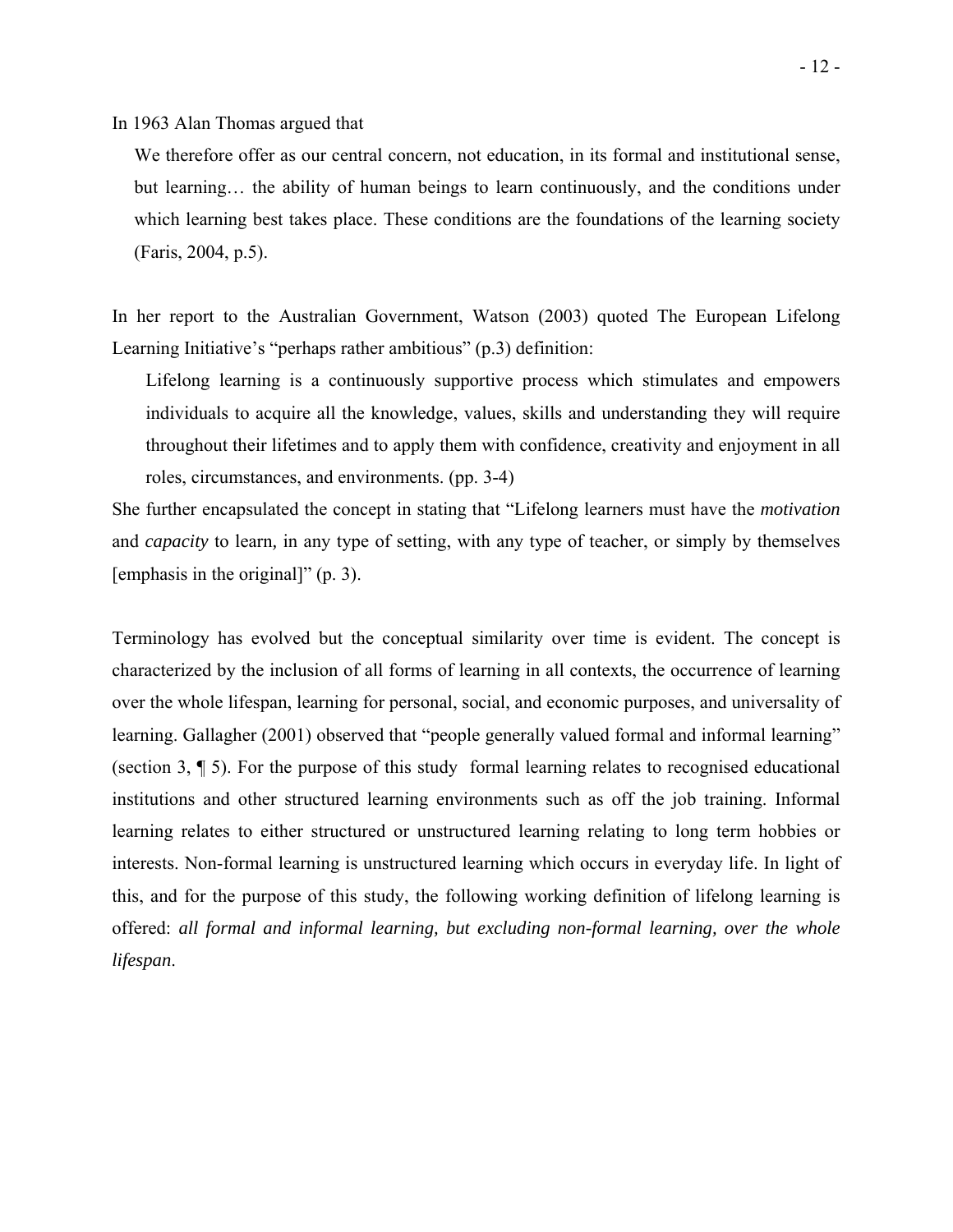### *What is a Lifelong Learner - Attributes?*

Despite varying definitions, literature and policy generally agree on lifelong learner attributes. The OECD (2004) describes them as emphasising "creativity, initiative and responsiveness" (p.2). In referring to the Candy report (National Board for Employment, Eduction and Training, 1994), Laver (1996) defined lifelong learner attributes as including

- an enquiring mind;
- the ability to see the interconnectedness of sectors and fields;
- the ability to ask relevant questions and critically evaluate information; and
- A number of personal attributes (p.6).

The Australian Council of Deans of Education (Kalantzis, 2003,) has described lifelong learner attributes in essentially the same way as the Queensland Schools Curriculum Council (2002), which states

- " *A lifelong learner is:*
- *a knowledgeable person with deep understanding*
- *a complex thinker*
- *a creative person*
- *an active investigator*
- *an effective communicator*
- *a participant in an interdependent world*
- *a reflective and self-directed learner"* (p. 4 [emphasis in the original]).

For the purpose of this study, lifelong learner attributes are taken to include *those of a person who is knowledgeable and creative, thinks complexly and communicates effectively; a person who actively investigates, and participates in an interdependent world in which they direct their own reflective learning.*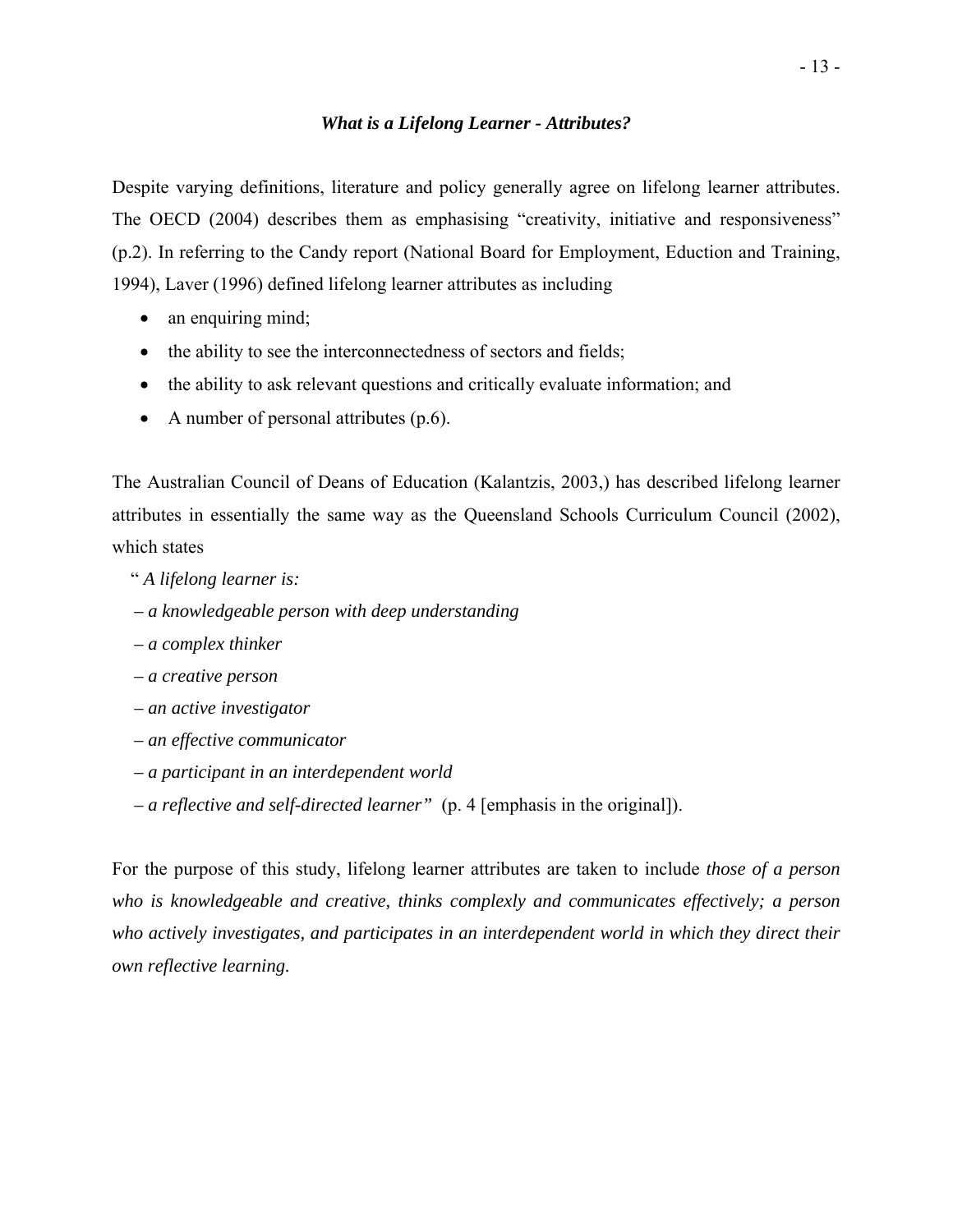### *Policy and Equity*

The International Labour Organisation (2000b) has reported that

Lifelong learning is now the guiding principle for policy strategies concerned with objectives ranging from a nation's economic well-being and competitiveness to personal fulfillment and social cohesion. It is widely assumed to be essential for everyone and therefore has to be made available to all. (section  $1, \P 2$ )

The OECD (2004) has stated that "The "lifelong learning for all" target is an ambitious one that can only be achieved progressively over the long term", and further describes the "…psychological and economic incentive for participation in learning activities" (p.1, ¶ 3). This is the rationale by which governments justify their lifelong learning policy. Watson (2003) has contextualised the Australian policy expectation of universal participation in lifelong learning to meet economic demands.

Bryce, Frigo, McKenzie & Wither (2000) compared the relationship of lifelong learning to educational policy and planning in Australia and Japan. Australia emphasises lifelong learning for skills training, employability and the economy; Japan emphasises it for citizenship and quality of life. Hopkins and Maglan (1998) reflected the growing Australian policy view of moving responsibility for ongoing learning onto people themselves. In a public speech the Queensland Director General of Education stated that "the central purpose of schooling in Queensland should be to create…reflective Australian citizens with a disposition to lifelong learning" (Moran, 2000, ¶ 24). A policy disposition towards lifelong learning is evident from supranational to state government levels. Australian policy and decision makers tend to focus their rationale more on economic and employment needs and to expect universal participation. Therefore, in light of King's (2004) research, the equity of that expectation is addressed in this study.

Career self-management expectations suggest Parker's (2003) locus of control research may also have implications for propensity to lifelong learning. The greater self-motivation and aptitude to non-traditional delivery modes of people who exhibit internal locus of control is consistent with lifelong learner attributes. However, Gorard and Selwyn (2005) claim that "the vast majority of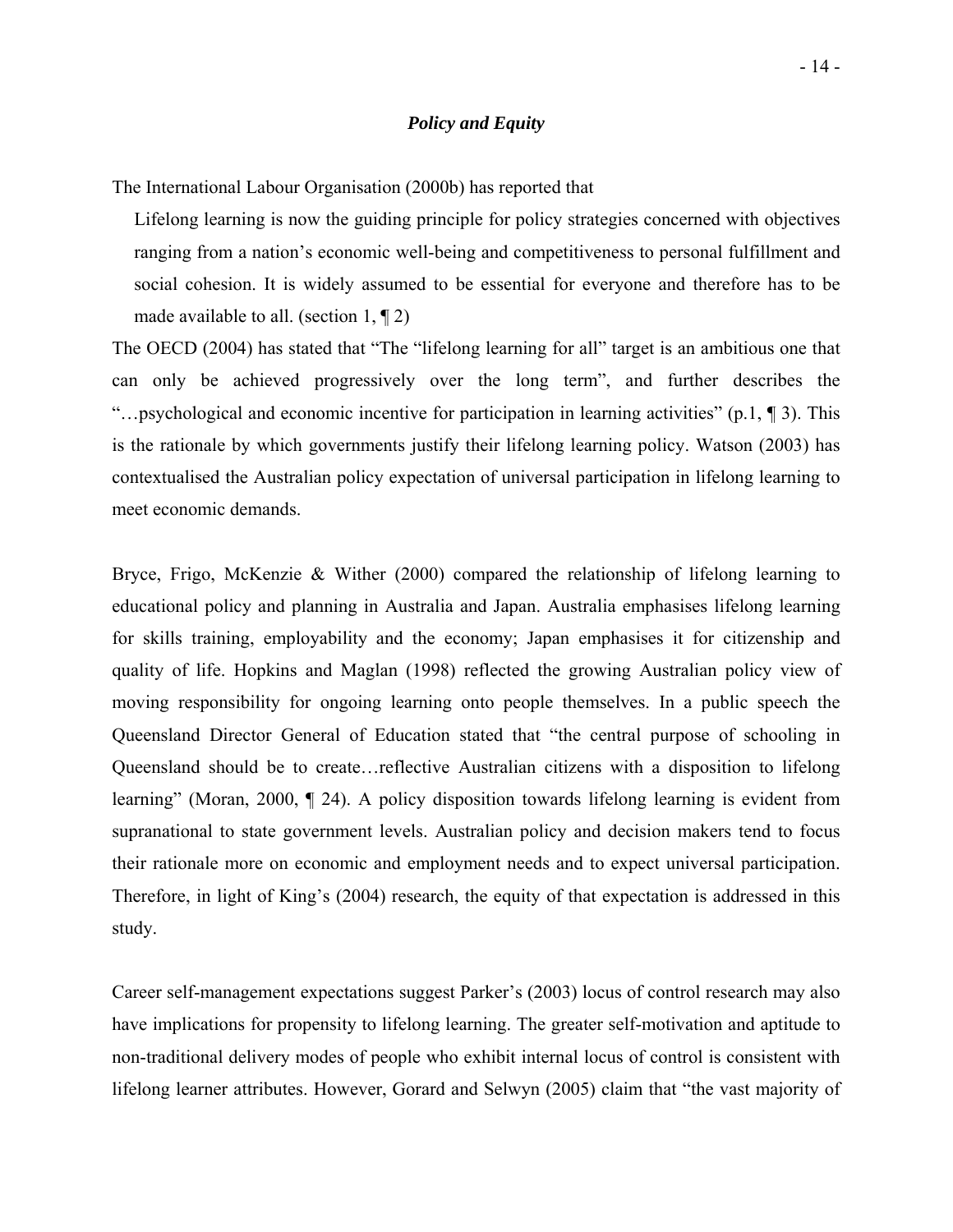variation in patterns of participation that can be explained is explained by variables that we could have known when each person was born" (p.1205). Their discussion of learning trajectories also indicates that whilst trajectories are predictable they are not set for life. They also found that over a third of the adult British population do not participate in any postcompulsory learning, and that the usual barriers to access were not the explanation. This suggests that conventional British educational access and equity policy may not be as effective as traditionally believed, arguably suggesting the same possibility in Australia.

Brookfield (2000) has discussed the role of adult cognition in lifelong learning, focusing on the capacities of dialectic thinking, practical logic, knowing how we know what we know, and critical reflection. He stated that "while these forms of learning are discernable at earlier stages of life, it is in adulthood that they stand out in particularly sharp relief" (p.2). In contrast, Gallagher (2001) observed that in Australia "about a quarter of the community say nothing could get them to learn" (section 3, ¶ 6). This is arguably a concern in light of McKenzie's (1998) observation that "Those who are not able to anticipate and adapt to change – to continue learning – are likely to become increasingly marginalised in economic and social life" (Introduction section). Watson (2003) concurred, describing "a widening socio-economic gap between people who participate in education and training and those who do not" (Conclusion section, para.3).

Considering Brookfield's (2000) developmental views in the light of Gorard and Selwyn's (2005) findings and Gallagher's (2001) statement, it is important to ask whether everyone can be lifelong learners, and it is relevant to consider whether propensity to lifelong learning is the fruit of nature or nurture, or both. It is fundamental to the equity of lifelong learning policy that the answers to these questions be known, and the literature indicates that, with the exception of Britain, the questions are not being asked. In comparison, McKenzie (2000) has described the lifelong learning framework now shaping higher education and developing training culture. Watson (2003) has concurred, observing that "Australian workers regularly upgrade their skills through continuing participation in education and training" (Conclusion section, ¶ 2). Supranationally, OECD Education Ministers recognise the necessity of a suite of lifelong learning policies, including "social, labour market, economic and communications policies" (OECD, 1997, Introduction section, ¶ 3).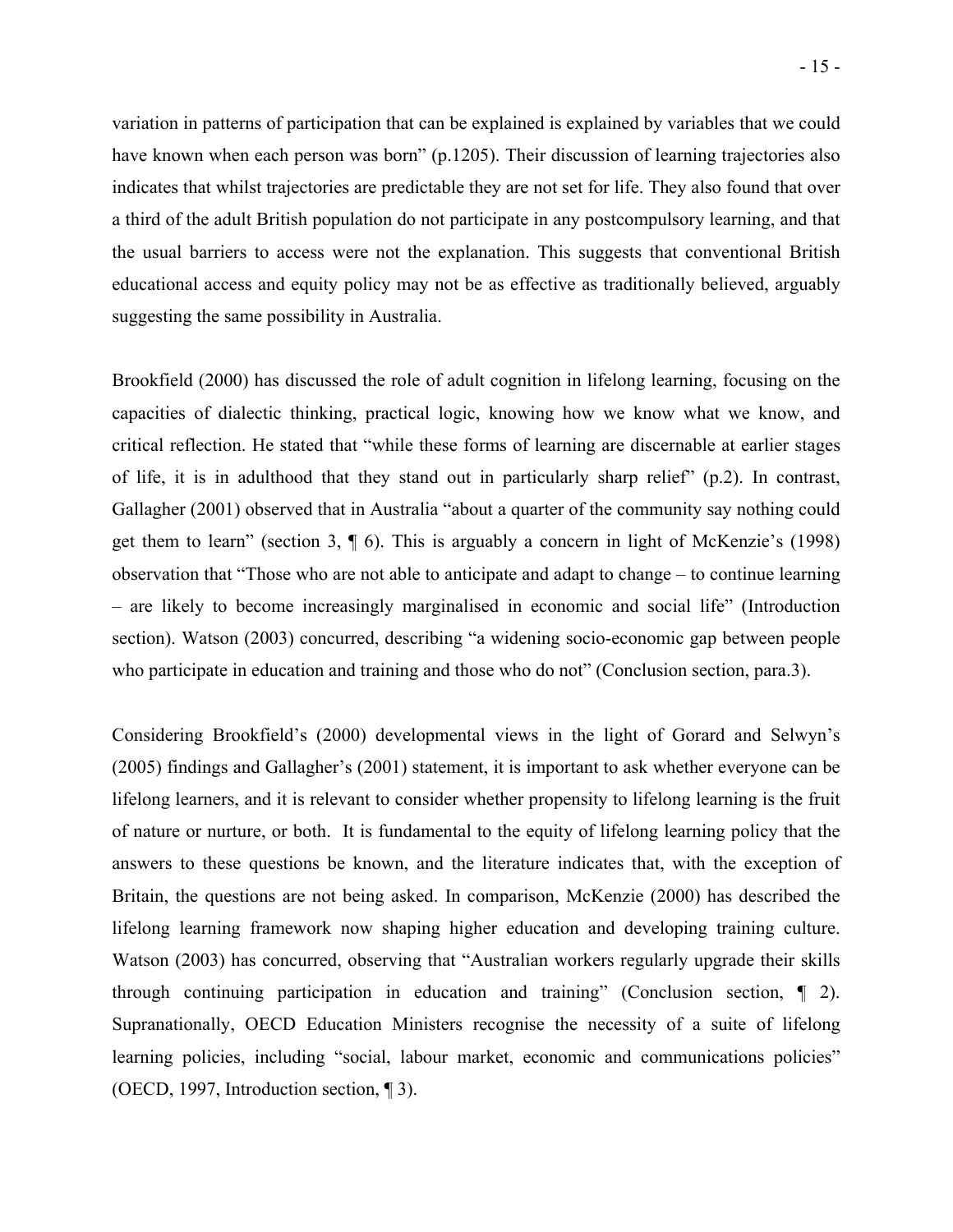### *The World of Work*

Watson (2003) summarised that "the lifelong learning policy agenda is built on assumptions about the importance of skills in the new economy due to productivity growth from new technology; increased demand for skilled workers; and globalization" (p.22). One may accept that the world of work is characterised by relentless change and societies are characterised by increasingly healthy and long-lived populations. Historical notions of work, careers, and the individuals' identity and role in work and society are changing, and workers must now take primary responsibility for their career. Although policy and decision makers expect people to be lifelong learners, responsibility is increasingly being moved away from them and employers and onto workers.

King (2004) has described "the *process* of career self-management as a control-seeking response" (section 6, ¶ 4), and describes self-efficacy, desire for control, and career anchors as determinants of career self-management, stating that "some will be more confident in their abilities to engage in these control-seeking behaviours than others" (section 6, ¶ 5). This links to the issue of locus of control in the earlier discussion of lifelong learning determinants. King (2004) points out that "career outcomes are a product of the social structure in which people operate…career options and choices are limited by contextually defined opportunities…but individuals…negotiate their own position within these constraints" (section 6, ¶ 9).

### *Propensity to Lifelong Learning*

Compared to the body of literature about propensity to learning generally, there is very little about propensity to lifelong learning specifically, and there is little research about whether they are the same. It is arguably of concern that "the determinants of participation are so widely misunderstood." (Gorard & Selwyn, 2003, Background section, ¶ 1). Laver (1998) made a similar observation about the Australian context: "Some of the causal connections between students and lifelong learning are not easily understood" (p.5). In relation to both lifelong learning *per se* and the financing of lifelong learning, the OECD (2004) has observed that "There is still much to learn in regard to what might work under what circumstances" (p.60). The British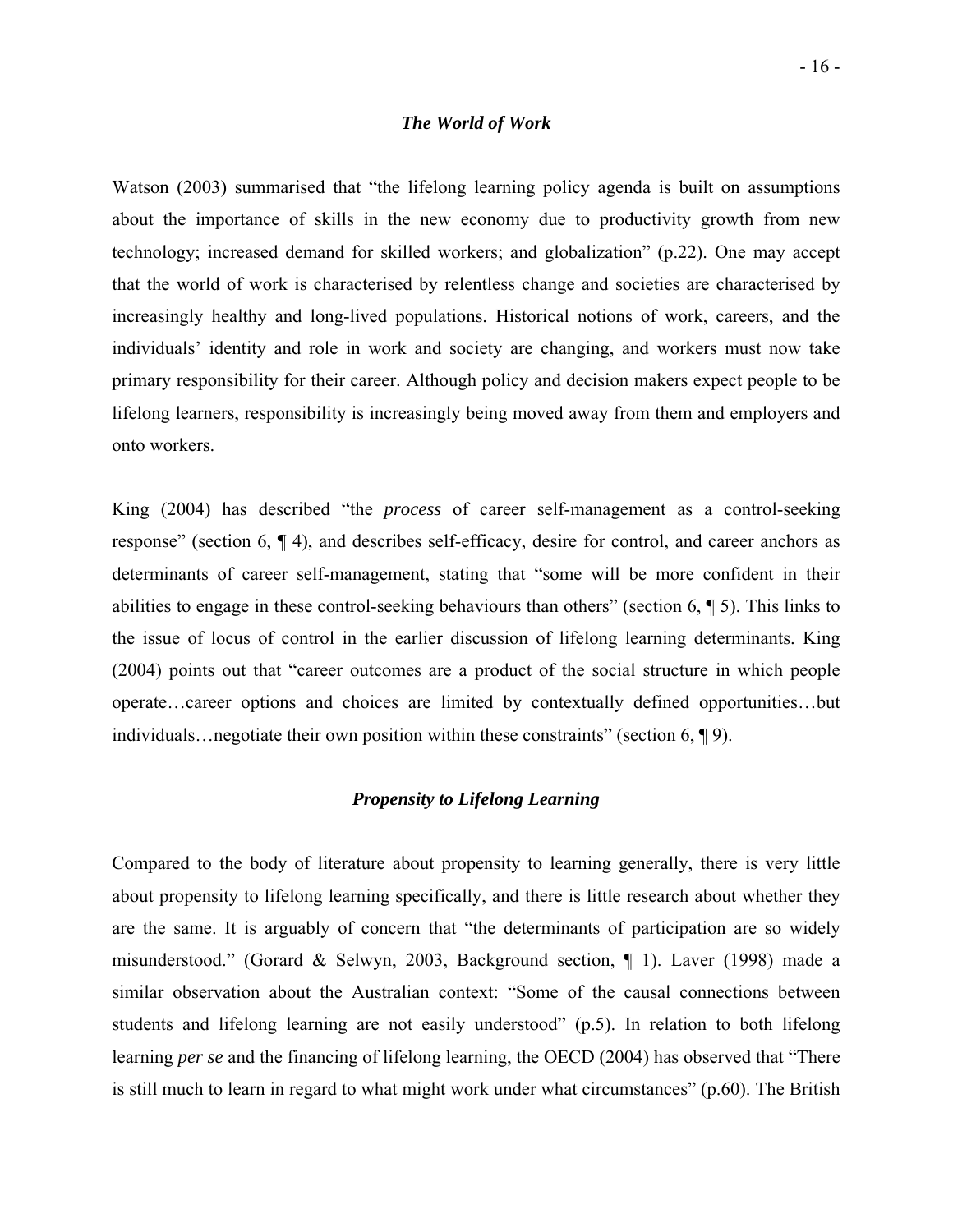work of Jenkins, Vignoles, Wolf and Galindo-Rueda (2002) also noted that, despite the policy importance of lifelong learning, "there is very little hard evidence on a) the extent of lifelong learning, b) who undertakes lifelong learning and why, and c) the benefits of lifelong learning"  $(p.1)$ .

In the British context, Gorard and Selwyn (2005) found the key social determinants to be time (of birth), place (of birth), gender, family (influence) and initial schooling (influence). They elaborated that experience of initial schooling is the key influence of postcompulsory learning; experience of work and adult family life are the key influences of later-life learning. As mentioned earlier, it is not within the scope of this study to enter into the "nature versus nurture" debate in relation to propensity to learning generally nor lifelong learning particularly. The role and significance of these determinants are simply acknowledged and accepted for the purpose of study within the parameters of this project. However, it may be profitable in future research to explore the determinants in relation to the "nature versus nurture" debate. Finally, no literature was found which described determinants of lifelong learning in the Australian context.

### *Literature Summary*

Lifelong learning literature is extensive; there is less, but still comprehensive, literature about lifelong learner attributes; there is very little literature on lifelong learning determinants. Definitions are varied and subject to the contexts of their use. For the purpose of this study, lifelong learning encompasses both formal and informal learning but excludes non-formal learning. A lifelong learner is a person who is knowledgeable with deep understanding, complex thinking and creativity, who actively investigates and effectively communicates, is interdependent with their world, and is a reflective and self-directed learner. Policy is ubiquitous, presumes the efficacy of lifelong learning, expects all to be lifelong learners, and advocates the availability of learning to all. Society and the world of work are changing inexorably and rapidly. Government and business are moving responsibility for individuals' and workers' welfare back to workers themselves (Lansbury, 2003). This is compelling people to manage their own lives generally and their careers in particular, making lifelong learning increasingly necessary. However, the determinants of propensity to lifelong learning have received little attention and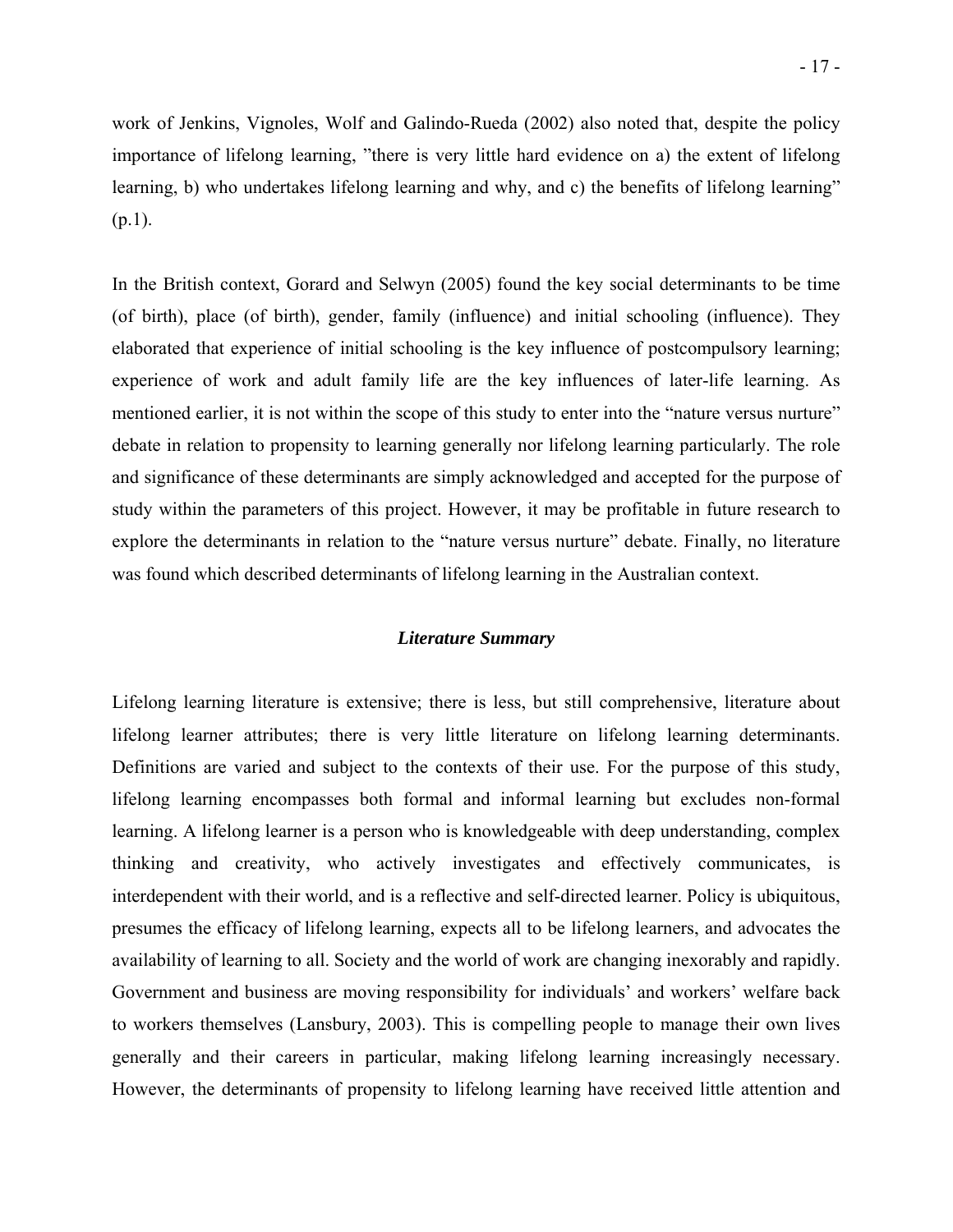- 18 -

appear widely misunderstood. Apparently seminal work by the Learning @ Home Project (Gorard & Selwyn, 2005) in Britain has found some answers to the question of what makes a British lifelong learner. Earlier British work by the Centre for the Economics of Education (Jenkins, Vignoles, Wolf, & Galinda-Rueda, 2002) made similar though less extensive findings. There is a small body of literature suggesting that the determinants identified in Britain have been identified in Canadian and American populations, but these are subject to variation in definitions. The literature gives no indication of the determinants of propensity to lifelong learning among Australians.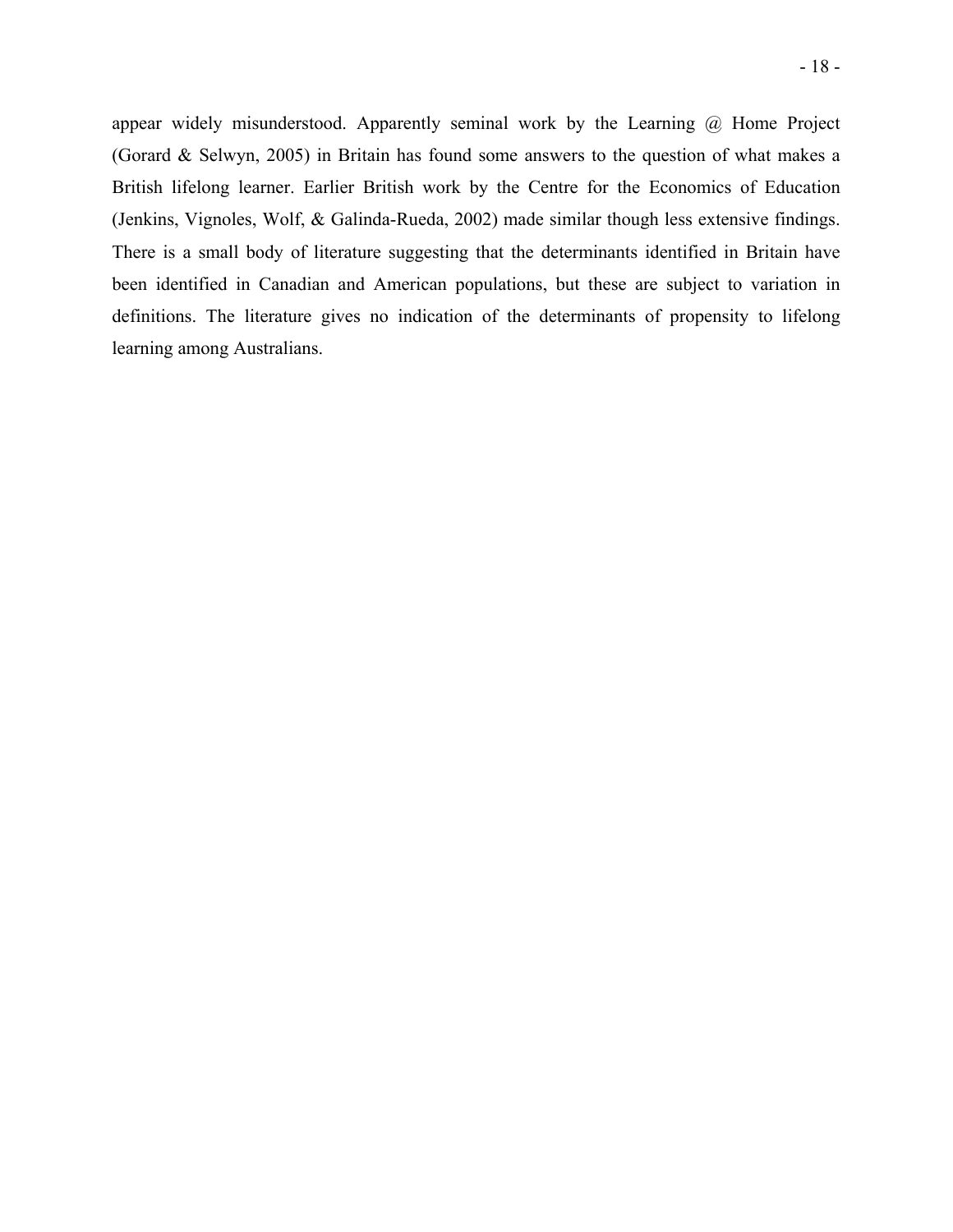### **Methodology**

As a pilot study for further research, ten apparent lifelong learners were selected and two topic sub-questions developed. The project topic asks "What makes an Australian lifelong learner?" Following from that it is asked firstly "Are the selected cases in fact lifelong learners, according to the definition offered for the purpose of this study?"; secondly "Do they exhibit, at least *prima facie*, the lifelong learning determinants identified in the British research?" (Gorard & Selwyn, 2005).

A positivist approach is taken to the project's epistemology (*how* can I know the determinants/influences of Australian lifelong learning). As Neuman (2000) stated "reality may be difficult to pin down, but it does exist" (p.67). Positivism does not regard people as robots, but does regard them as knowable. It is "an *organised method for combining deductive logic with precise empirical observations of individual behaviour* (emphasis in original)" (Neuman, 2000, p.66). It is not the purpose of this study to prove causation but rather to explore the possibility of a *prima facie* case. Therefore, positivism's "knowledge of observable reality" (Neuman, 2000, p.69) fits well with the purposefully selected sample of people who have experienced the phenomenon under study. In this light, this project attempted to deductively answer the topic's main and sub-questions by qualitatively analysing relevant literature (secondary data), and quantitatively analysing ten semi-structured interviews (primary data). Grounding the interview data in the lifelong learning literature helped establish what is already known, suggest what is not known, and accommodate the "descriptive value" (Wiersma & Jurs, 2005, p.14) of the research.

Appropriate methods were determined by the exploratory nature of the research question, the paucity of specific research, and the logistic impracticality (within the constraints of this study) of representatively sampling the Australian lifelong learner population. It was appropriate to select the sample "because of their characteristics relative to the phenomenon under study" (Wiersma & Jurs, 2005, p.203; p.312) and explore issues with people who have directly experienced the phenomenon in question. This increased the likelihood of obtaining useful and informative findings. Consequently a semi-structured interview instrument was developed, adapting the Adult Learning  $\omega$  Home instrument by permission, thereby maximising the balance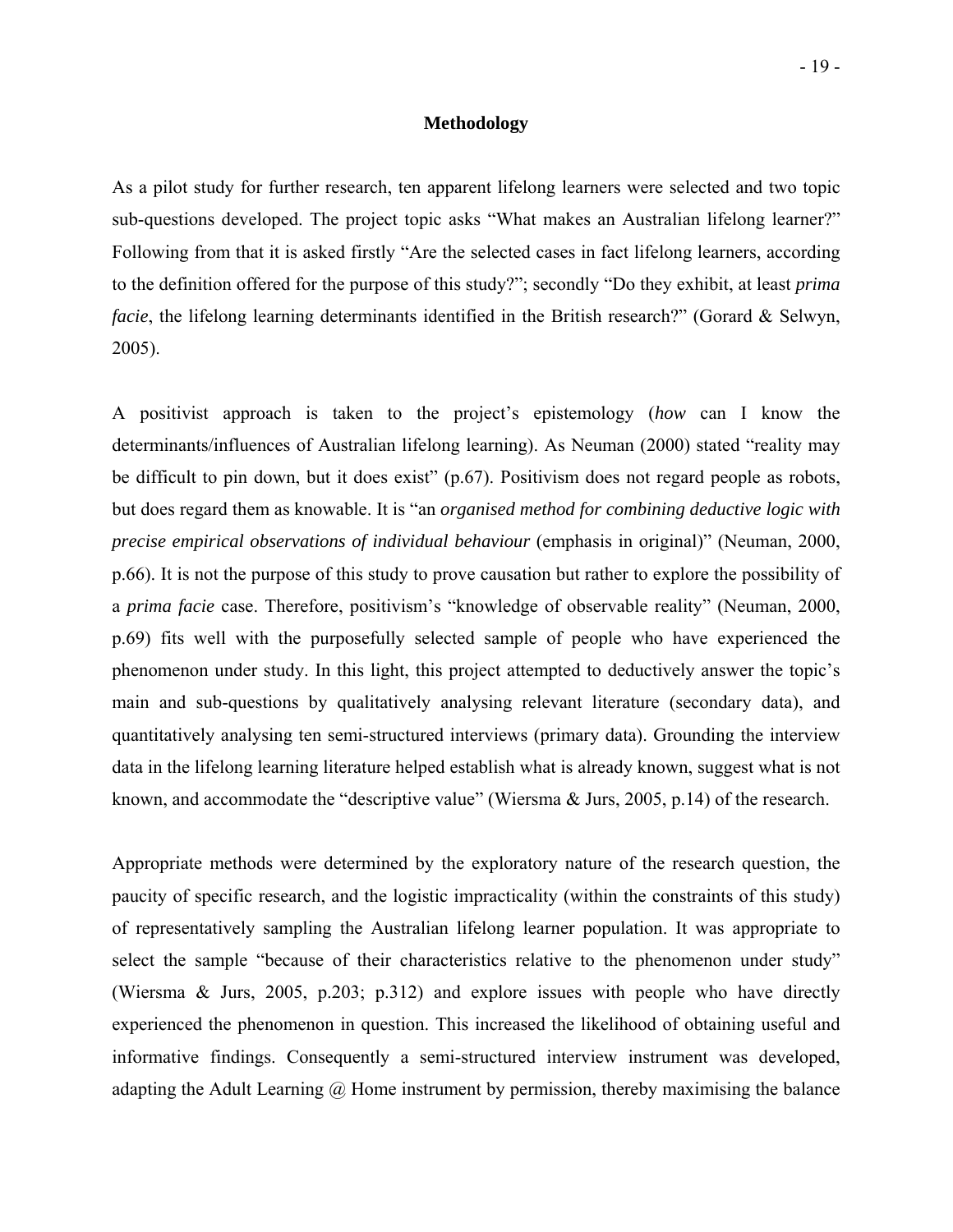between the specificity of the selected-response format and the data richness of the open-ended format. It also accommodates "A variety of item formats…in the same interview, and the interviewer has control over switching formats so there should be no confusion" (Wiersma & Jurs, 2005, p.187).

On that basis, an approach was chosen which was grounded in literature and involved quantitative analysis of semi-structured interviews from a purposeful sample of apparent lifelong learners. Primary data was obtained interactively from interviewees. Secondary data was obtained non-interactively from literature and includes both primary and secondary sources (predominantly the former). Primary sources are those which are "written by the people who conducted the research"; "the authors of a secondary source did not do the research" (Wiersma & Jurs, 2005, p.72).To enhance internal validity in such a small sample, the primary (interview) and secondary (literature) data were triangulated with reviews of this report by two academics. Their specialisations are educational access and equity, and further education and training. This triangulation essentially enabled "qualitative cross-validation" (Wiersma &Jurs, 2005, p.256) across different data sources, seeking corroboration of information by comparison and convergence on findings. This was necessary for two reasons. Firstly, a quite small number of cases (ten) were selected on the basis that they were assessed as exhibiting two lifelong learner characteristics. One characteristic is that each case has performed two or more different types of work during their working life; the second is that each case has engaged in formal and/or informal postcompulsory study or practice. Being considered to be typical lifelong learners, the cases were selected purposefully, that is, selection was based on "their characteristics relative to the phenomenon under study" Wiersma & Jurs, 2005, p.203). They could not, therefore, be unquestionably expected to produce statistics representative of the whole Australian lifelong learner population. They could, however, produce statistics descriptive of their experience of lifelong learning in the Australian context. Secondly, triangulation was appropriate because this pilot study approaches the question from the opposite direction to the British study. Gorard and Selwyn (2005) representatively sampled the general population and identified lifelong learners and determinants. This study started with a sample of apparent lifelong learners, analysed their characteristics, and then compared them with the British findings.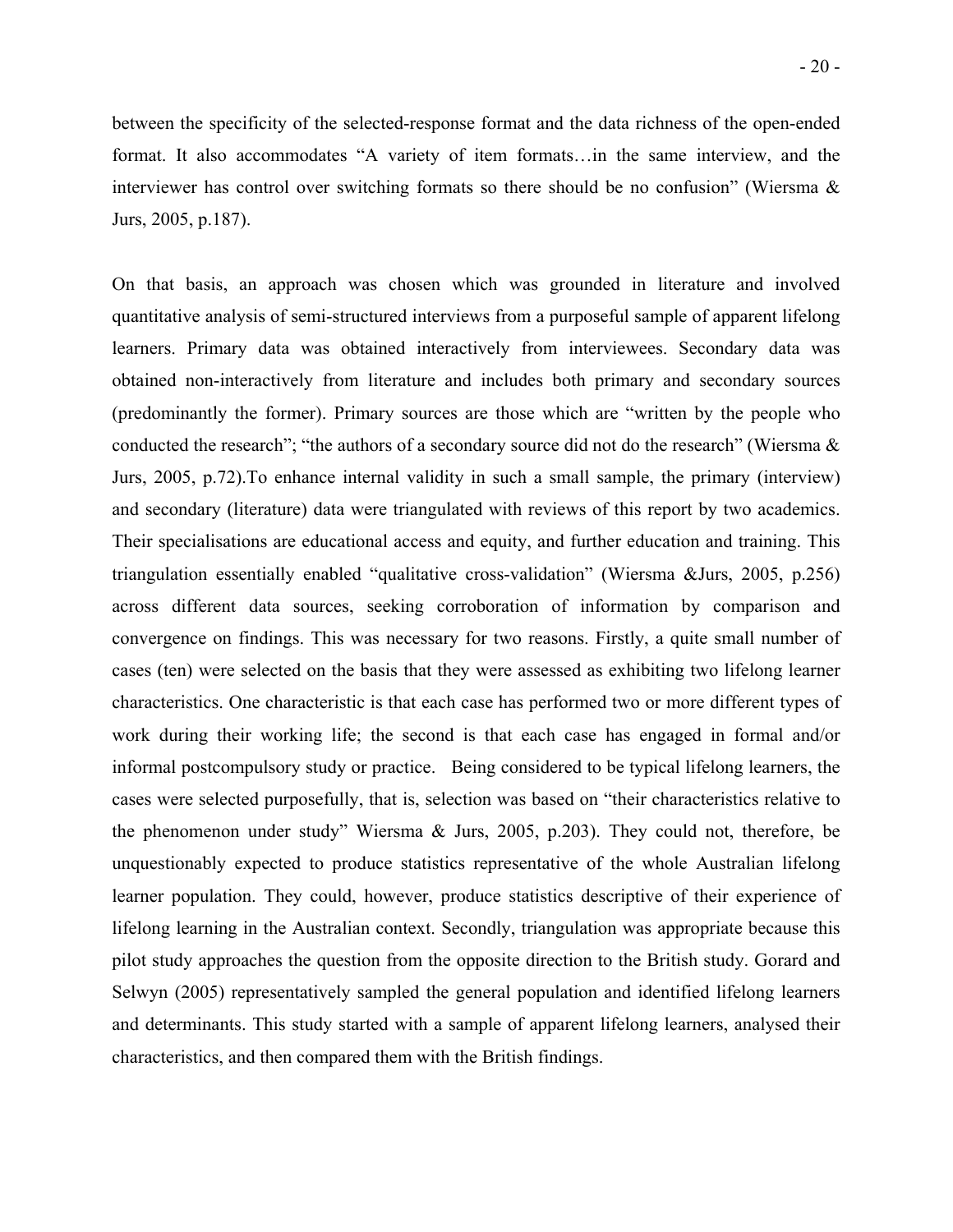Very little literature was found specific to determinants/influences of propensity to lifelong learning, other than the work of Gorard and Selwyn (2005). Their apparently seminal findings, involving an initial 1101 semi-structured interviews, suggest a *prima facie* generalisability or transferability to other populations, bearing in mind Osborne's (2002) caution about such comparisons. Watson's (2003) report indicated no evident comparable Australian research. Analysis of the literature indicated a suitable approach to development of this project's instrument was adaptation of the Adult Learning @ Home instrument. Dr. Neil Selwyn provided a hard-copy of the instrument and gave permission for its adaptation in this project. The instrument was designed to begin a process of identifying the motives and contexts of Australian lifelong learners. It attempted to lead to either an answer to the research question, thereby demonstrating transferability of the British findings, or to a *prima facie* case warranting further research.

Primary data (interview responses) was collected verbally (interactively) and entered into an SPSS (Statistical Package for the Social Sciences) electronic data file. The semi-structured instrument provided for open-ended responses which could potentially increase the data available for analysis. Data codes were developed progressively, originating from the instrument and further developing as data converged. Secondary data was collected in either hard or electronic copy (non-interactively) and was entered into an Endnote electronic data file for referencing.

The Adult Learning @ Home precedent (Gorard & Selwyn, 2003) also suggested that it could be worthwhile to attempt to generalise. It also demonstrated that quantitative output from case studies is not only possible but also practical. The unit of analysis in this project was the determinants of lifelong learning. Given the complexity of the world in which each person is situated and the multiple determinants found by Gorard and Selwyn, it was anticipated that the unit of analysis in this instance would be multiple determinants, and therefore this study can be classified as an embedded case study design.

The interview instrument (Appendix A) in conjunction with the selection criteria for interviewees previously described, and the specificity of the topic question and sub-questions,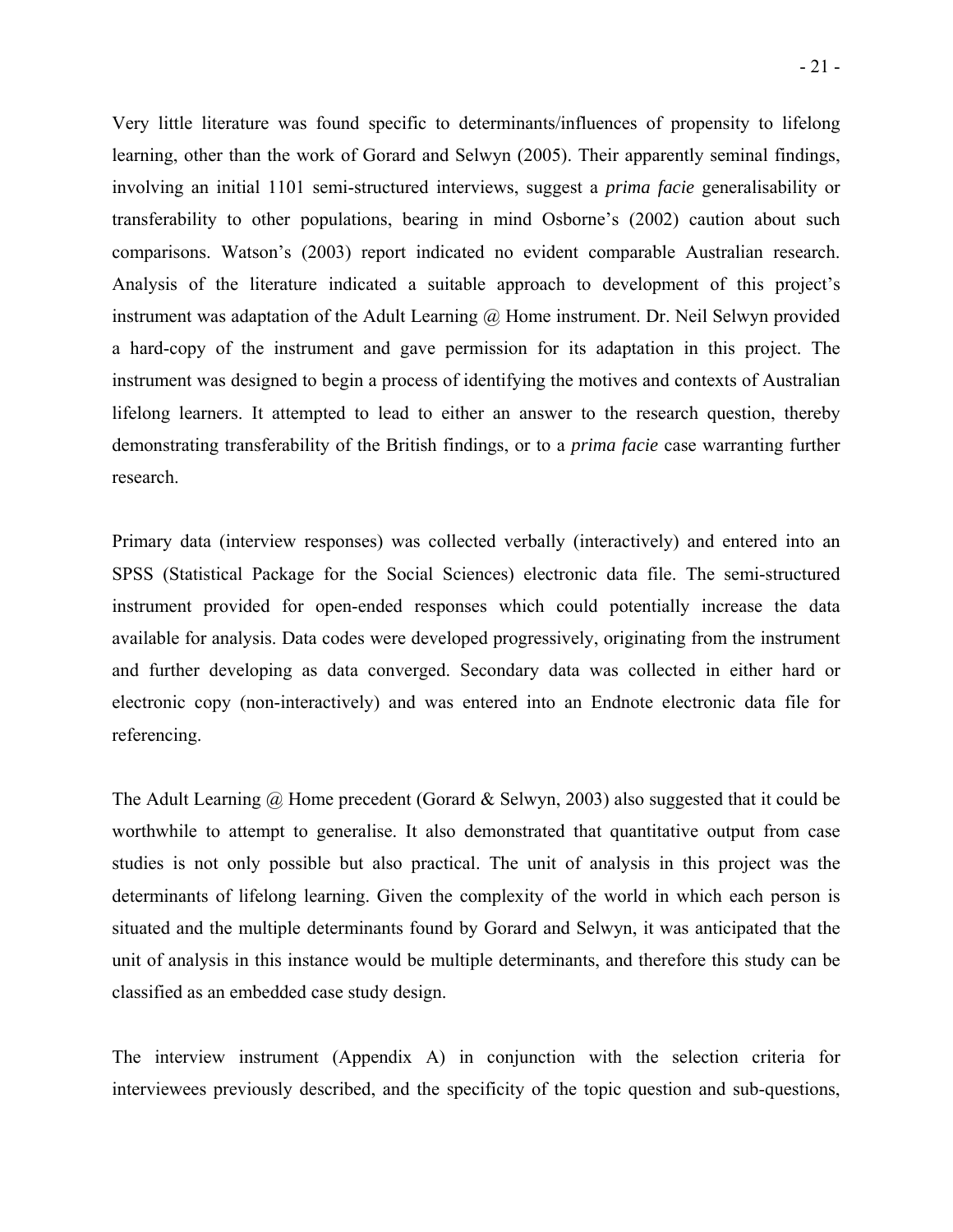enables replicability. In turn, this reliability can provide a foundation for further research, moving from this pilot study to a potentially conclusive study.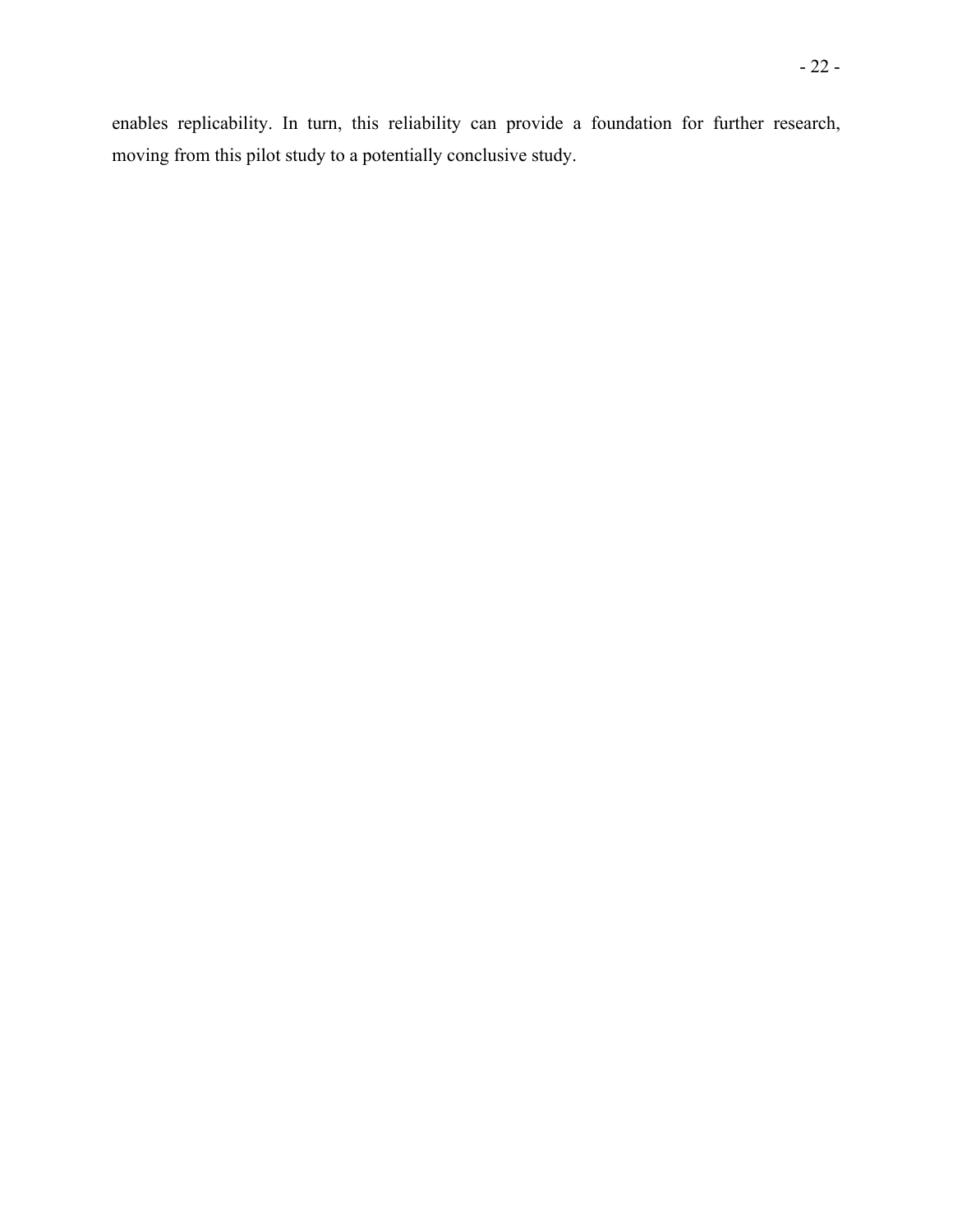### **Data Analysis**

### *General Discussion*

The small sample size provided for only a simple statistical analysis. Despite this, the analysis suggested a reasonably detailed picture of a *prima facie* case that the British findings may be transferable to the Australian context.

Small sample quantitative analyses are inherently problematic. The usefulness of measures of central tendency is directly related to sample size; "the larger the sample size, *n*, the greater the tendency for the possible [sample mean]-values to cluster closely around the population mean µ," (Weiss, 1989, p.273). Kelly (2004) cautions about the teasing apart of complex interactions, and the search for causal attributions when using multiple dependent variables. He also cautions against the substitution of rich descriptions for experimental controls in the pursuit of generalisability. With those cautions in mind, the cases were purposefully selected for anticipated data richness and the primary data was analysed relative to two dependent variables. Generalisation cannot be proposed on a probability basis in this study and must be therefore be argued from a logical basis (Wiersma & Jurs, 2005).

However, for the purpose of establishing the limits of the statistical contribution to this analysis, frequencies, correlations, and regression analyses were calculated using SPSS. The lifelong learning determinants identified in the British findings (Gorard & Selwyn, 2005) were adopted as the independent variables and measured in relation to two dependant variables which are the measures of lifelong learning adopted for the purpose of this study. They are:

- 1. the percentage of each case's postsecondary years which involved formal education and/or training (Table 2), either full-time or part-time, and
- 2. the proportion of each case's life which involved informal learning, that is, an activity involving self-study or practice (Table 3).

For dependent variable 1, the number of years reported as involving full or part-time formal study was converted to a percentage of the number of years since the person left secondary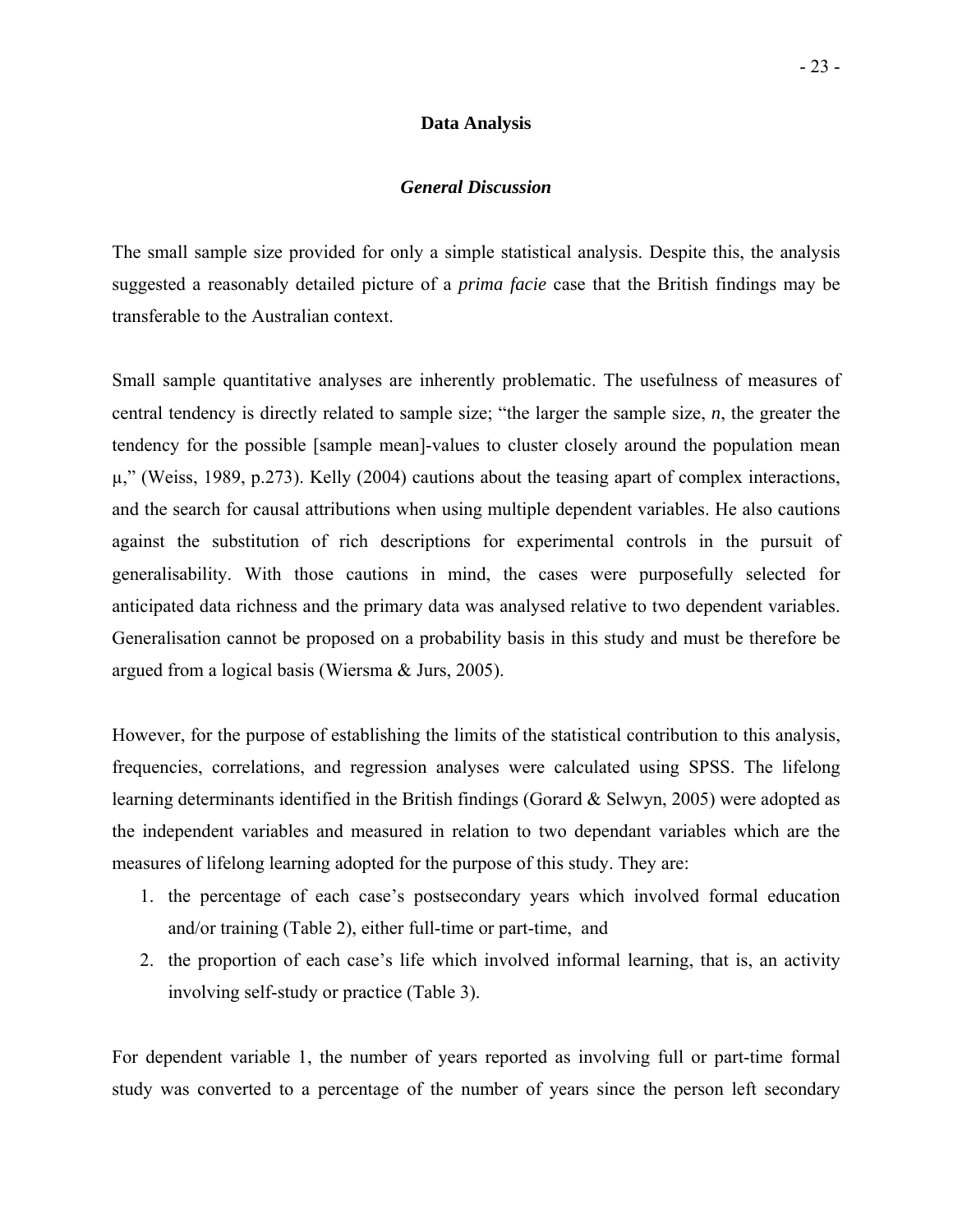school. For dependent variable 2, the proportion of the person's life involving an informal learning activity was coded as either lifelong (1), pre-adult life (2), whole of adult life (3), minority of adult life (4), majority of adult life (5), or not applicable (20). The independent variables include:

- time born,
- place born,
- gender, and
- family of origin.

Additionally, in Britain, "experience of initial schooling" (Gorard & Selwyn, 2005) was found to be the key indicator of continuous postcompulsory learning; "experience of work" and "experience of adult family life" were found to be key indicators of later-life learning. These are also included in independent variables.

Firstly, frequencies for each variable were tabulated and analysed, appearing to suggest *prima facie* that the cases exhibit tendencies to be positively influenced by the same factors found to be determinants of lifelong learning in Britain. Whilst frequencies are not conclusive in their own right, in this instance they are favourably suggestive. The scatter plot and line and curve estimations for year of birth relative to formal learning (Figure 2 [Y axis = percent of postsecondary life involving formal study]) showed a noticeable difference in the patterns of cases relating to people born before 1950 and people born after 1950 (Figure 2). The plots for the pre 1950 cohort in Figure 2 were widely dispersed around the mean, demonstrating no statistically significant correlation. By comparison, the plots for the post 1950 cohort were much more narrowly dispersed around the mean.

A similar difference between the pre 1950 and post 1950 cohort appeared in the graph relating to informal learning and time of birth (Figure 3). In this figure the Y axis points are:

- 1. Lifelong involvement
- 2. Pre-adult life involvement
- 3. All of adult life involvement
- 4. Minority of adult life involvement
- 5. Majority of adult life involvement.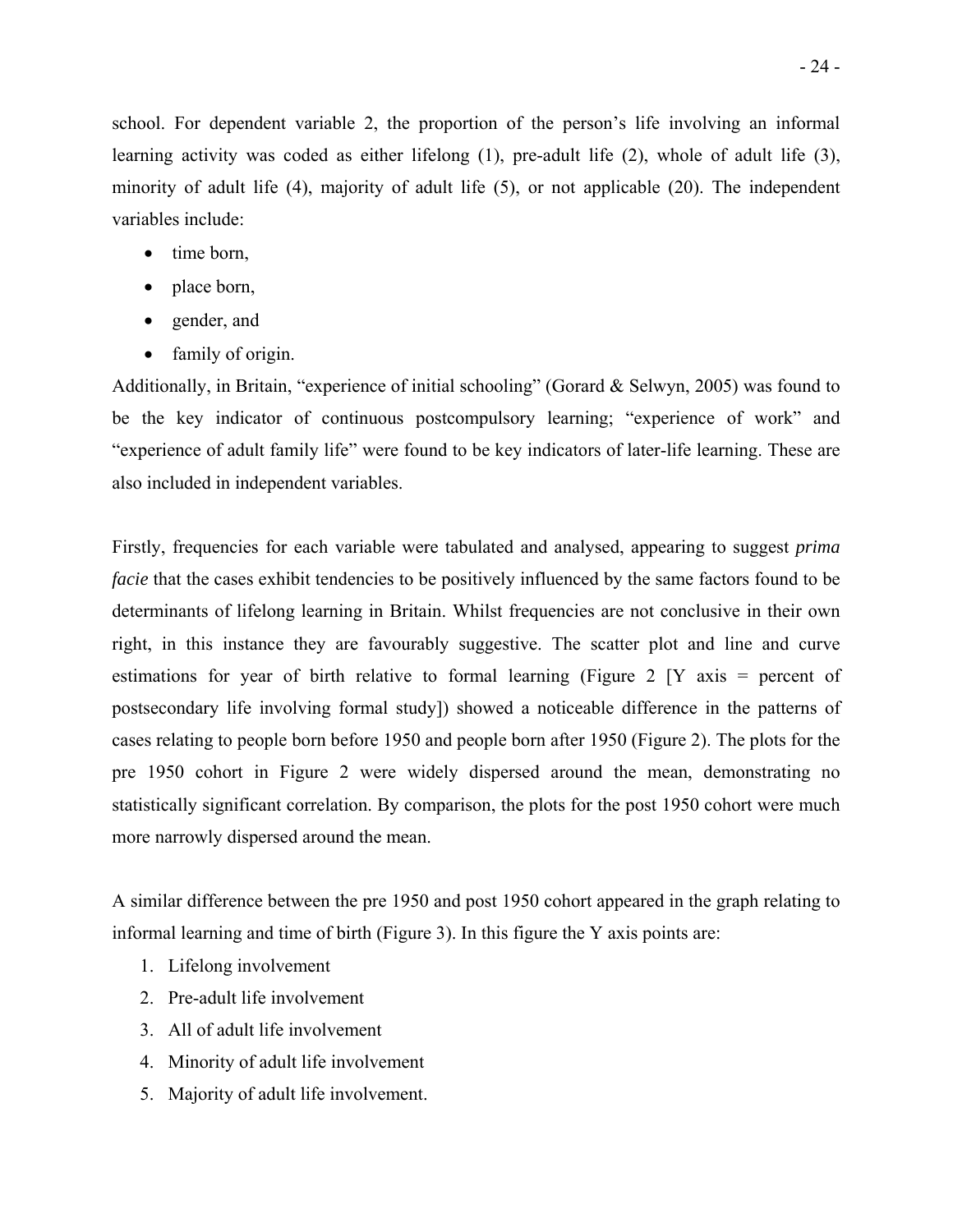



Formal learning (% of postcompulsory time involving formal study) relative to time of birth

Figure 3.

Informal learning ( portion of life involving a hobby or interest) relative to time of birth

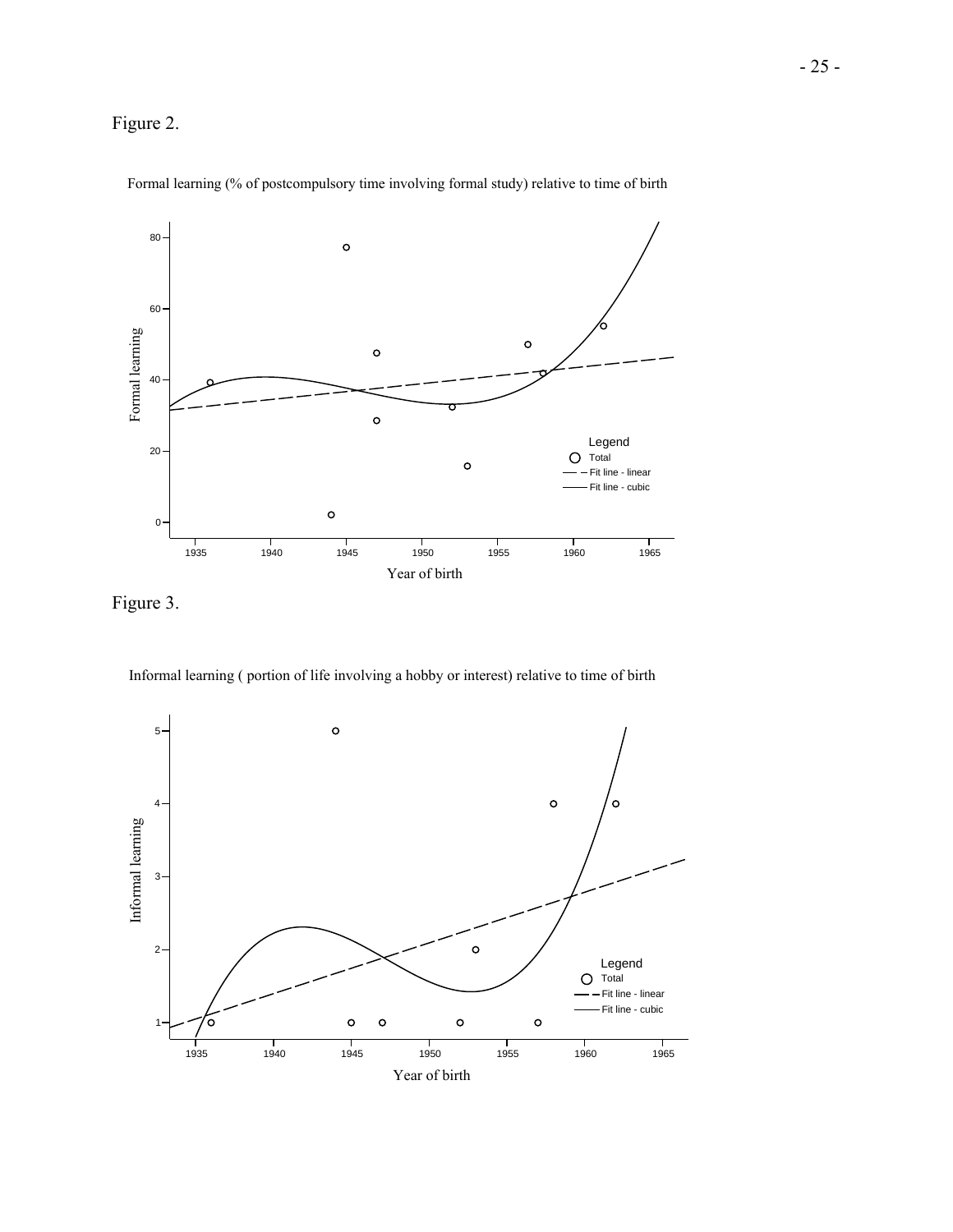The gradient of each fit line in each graph cannot be directly compared because each Y axis represents different units of measure. Also, the shape of the fit lines is of very little significance; the significance of the figures is the pattern of dispersion of the plots. The general patterns invited further examination; therefore the frequencies were analysed based on comparison of the aggregate, pre 1950, and post 1950 cohorts.

Coefficients of correlation (Appendix B) were of little value, other than to confirm that there is nothing to be gained by quantitatively analysing this small sample to that extent. Whilst -1.0 and +1.0 represent perfect divergent and convergent correlation respectively, and zero represents no correlation at all, the values in Appendix B show that almost no variables analysed in this sample covary within 0.05 probability; that is, there is at least 95% probability that any covariance was attributable to chance. The few positive coefficients which arose were negligible to modest, and some were negative to the same extent. Most coefficients were of no statistical use. Therefore those coefficients which were identified as statistically significant must be viewed sceptically. The table in Appendix B is included only to illustrate these points. Analysis of a larger sample of the same variables may corroborate the significant correlations in this analysis, but no meaning can safely be attached to them for the purpose of this study.

The frequencies of the variables offer a much more informative contribution and suggest a stronger relationship than is indicated by the coefficients of correlation. For example, family of origin was found to be a significant influence on transitional and early adult life learning in Britain. Half of interviewees in this study described the influence of their family of origin on their education and learning as positive; 40 percent described it as neither positive nor negative, and only ten percent described it as negative. This contrasts with the coefficient of correlation, which was calculated as -0.178, a very small, and statistically non-significant, negative correlation between family of origin influence and the aggregate number of postcompulsory years of study. This pattern is typical of the disjoint between the correlations and the frequencies.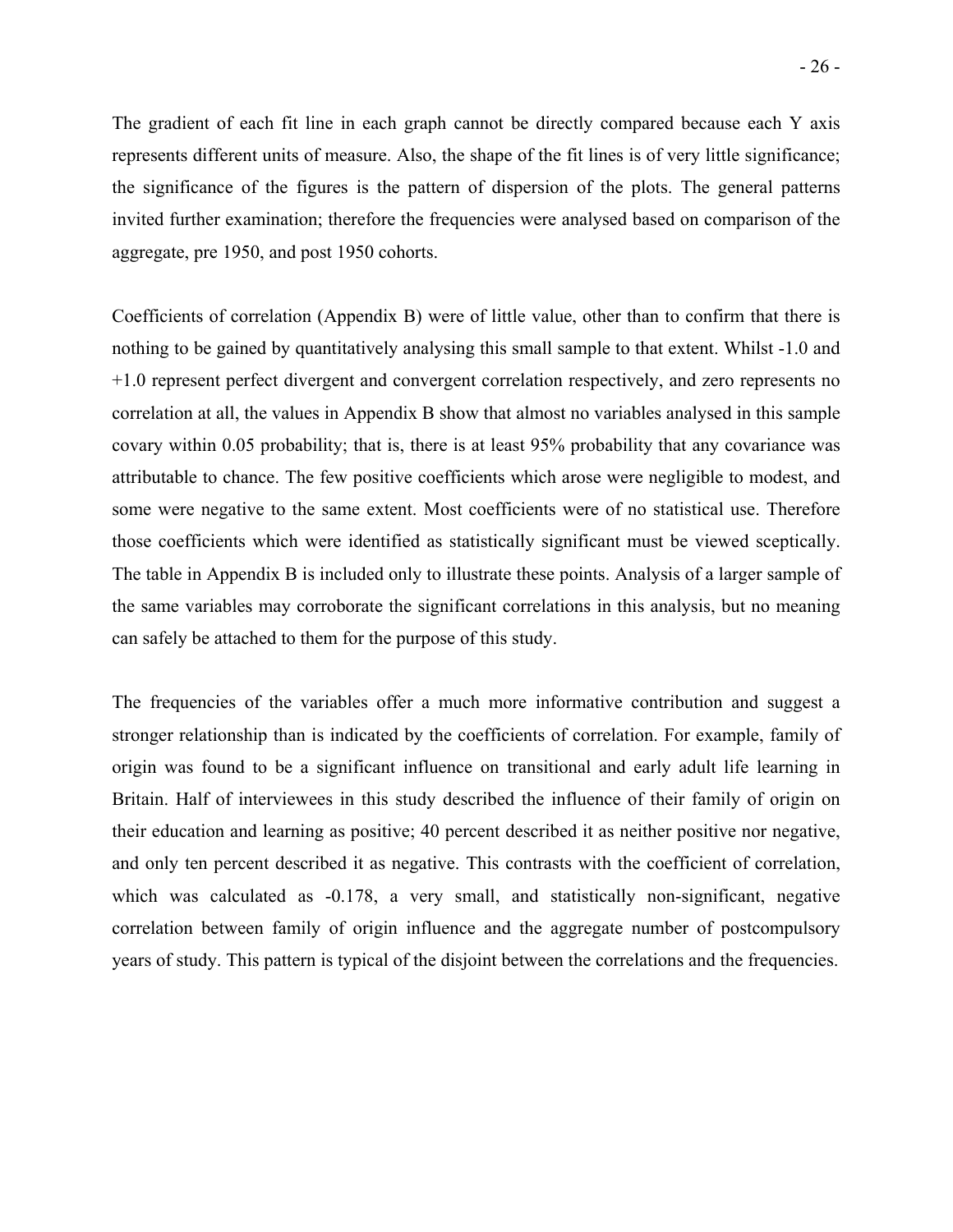### *Frequency Analysis by Determinant*

In this section the frequencies of the lifelong learning determinants under examination are tabled and analysed. Time and place of birth, gender, family background, experience of initial schooling, of work and of adult family life are discussed in the order in which they occur over the lifespan.

### *Time of Birth*

Tables 1, 2 and 3 show Frequencies of Years of Birth, Frequencies of formal learning expressed as a percentage of postsecondary years involving full and part-time formal study, and Frequencies of formal learning expressed as a percentage of postsecondary years involving full and part-time formal study respectively. They are discussed in relation to Time of Birth.

### Table 1

| Year of birth | Aggregate     | Pre 1950      | Post 1950 |
|---------------|---------------|---------------|-----------|
|               | $\frac{0}{0}$ | $\frac{0}{0}$ | $\%$      |
| 1936          | 10            | 10            |           |
|               |               |               |           |
| 1944          | 10            | 10            |           |
| 1945          | 10            | 10            |           |
| 1947          | 20<br>2       | 20<br>2       |           |
| 1952          | 10            |               | 10        |
| 1953          | 10            |               | 10        |
| 1957          | 10            |               | 10        |
| 1958          | 10            |               | 10        |
| 1962          | 10            |               | 10        |
| Total         | 100<br>10     | 5<br>50       | 50<br>5   |

*Frequencies of Years of Birth*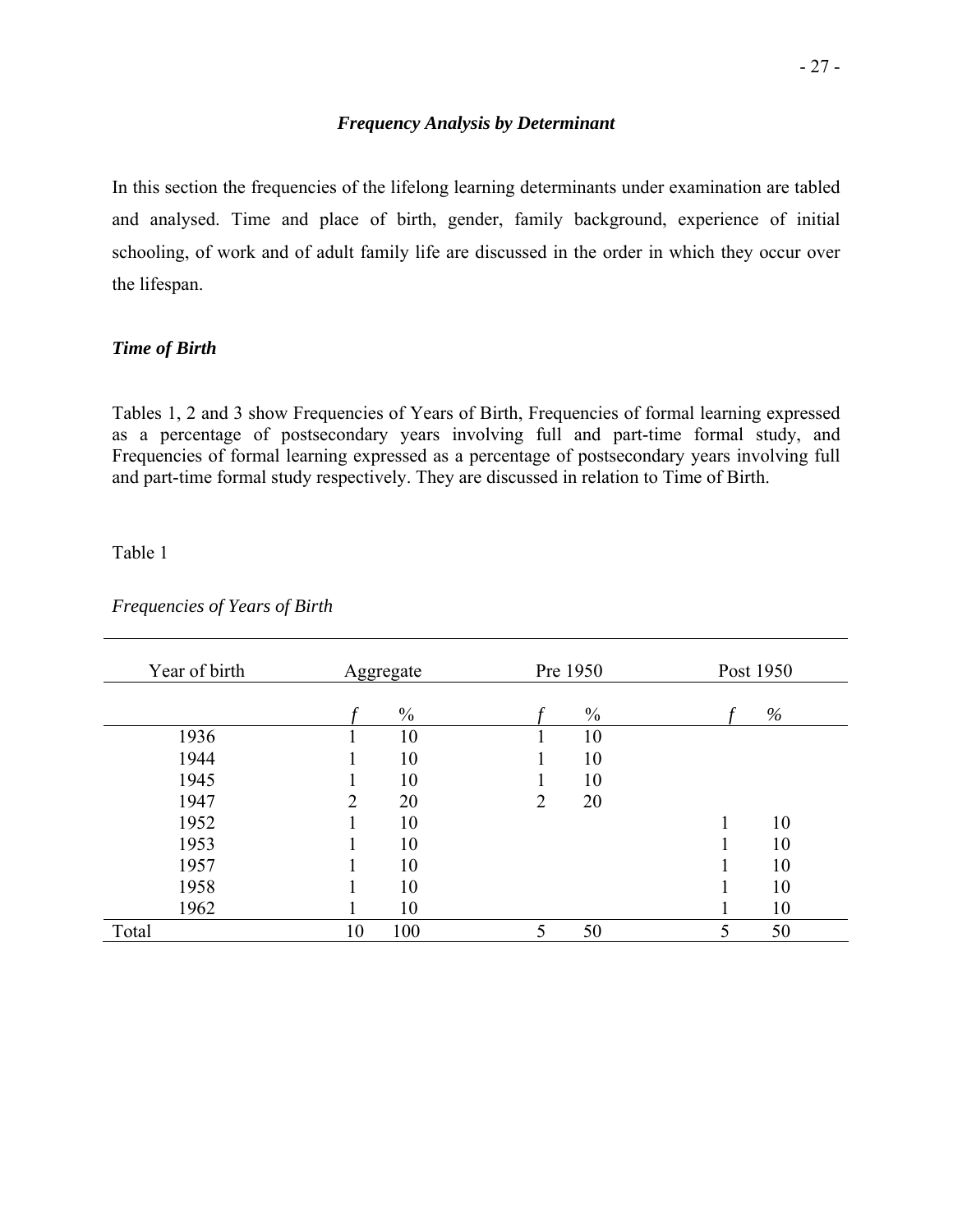### Table 2

| Formal learning           |              | Aggregate | Pre 1950 |      |              | Post 1950 |
|---------------------------|--------------|-----------|----------|------|--------------|-----------|
| $\frac{0}{0}$             |              |           |          |      |              |           |
| (rounded to nearest whole | $\int$       | $\%$      | $\int$   | $\%$ |              | $\%$      |
| number)                   |              |           |          |      |              |           |
| $\overline{2}$            |              | 10        | 1        | 10   |              |           |
| 16                        | -1           | 10        |          |      | 1            | 10        |
| 29                        |              | 10        | 1        | 10   |              |           |
| 32                        |              | 10        |          |      | 1            | 10        |
| 39                        | 1            | 10        | 1        | 10   |              |           |
| 42                        |              | 10        |          |      | $\mathbf{1}$ | 10        |
| 48                        | 1            | 10        | 1        | 10   |              |           |
| 50                        | -1           | 10        |          |      | 1            | 10        |
| 55                        | ш            | 10        |          |      |              | 10        |
| 77                        | $\mathbf{1}$ | 10        | 1        | 10   |              |           |
| Total                     | 10           | 100       | 5        | 50   | 5            | 50        |
|                           |              |           |          |      |              |           |

*Frequencies of formal learning expressed as a percentage of postsecondary years involving full and part-time formal study.* 

### Table 3

*Frequencies of informal learning expressed as a proportion of a whole lifespan.*

| Informal learning      |    | Aggregate | Pre 1950 |    | Post 1950 |
|------------------------|----|-----------|----------|----|-----------|
| Proportion of lifespan |    | $\%$      |          | %  | $\%$      |
| Lifelong               | −  | 70        |          | 40 | 30        |
| Minority of adult life |    | 20        |          |    | 20        |
| Not applicable         |    |           |          |    |           |
|                        |    | 10        |          | 10 |           |
| Total                  | 10 | 100       |          | 50 | 50        |

Table 1 shows that the years of birth ranged from 1936 to 1962; half were before 1950 and half after 1950. Table 2 shows that for the percentage of postsecondary years involving formal study, there was a significant gap between the least two (2 and 16) and the greatest (77) figures in the range and the remaining frequencies, which are more closely positioned relative to each other. These were the variables which produced an observable pre 1950 and post 1950 difference on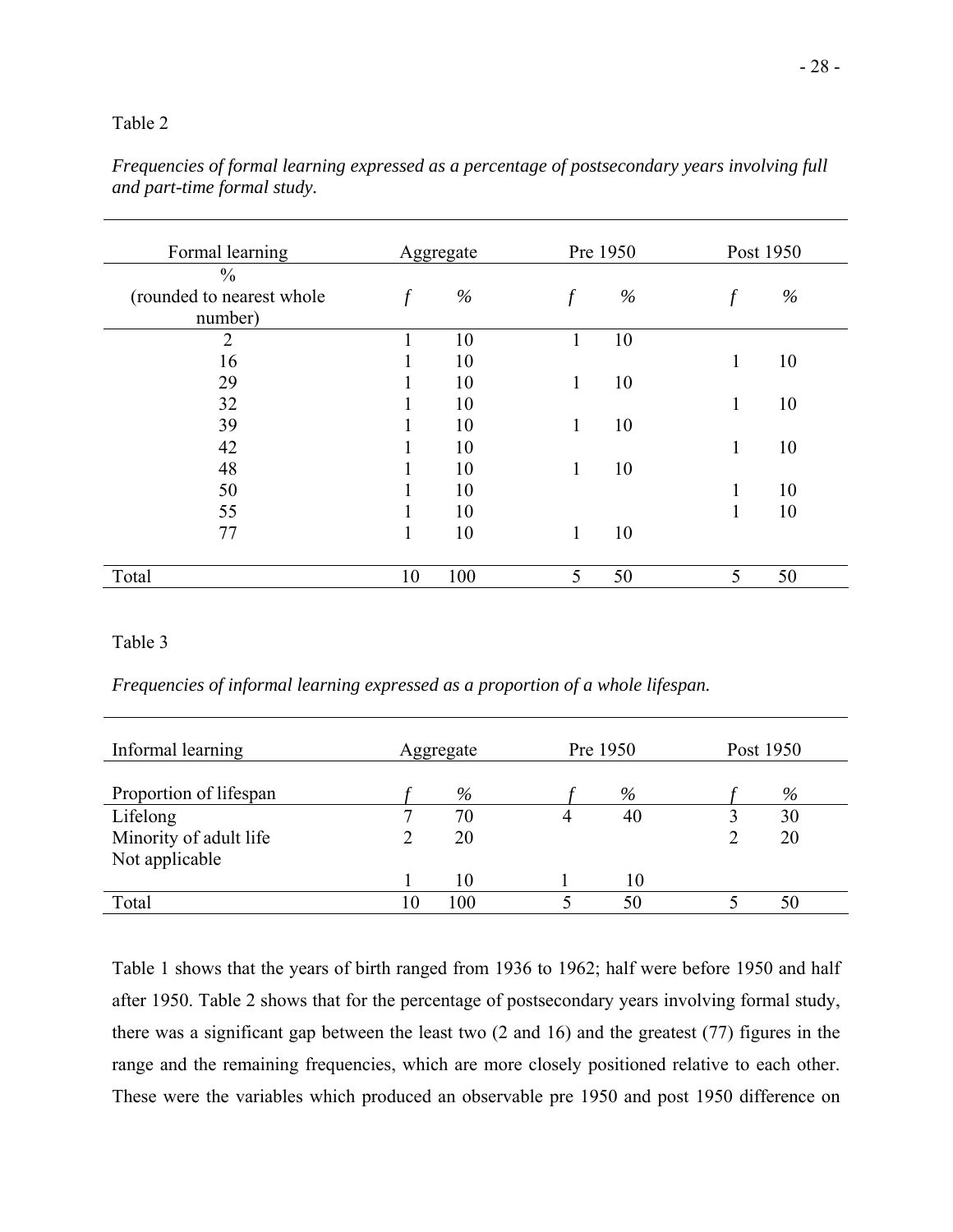the scatter plot (Figure 2). In the frequencies a similar difference was evident and a possible explanation is suggested. Both lower and upper extremes of the aggregate range, and the observable gap between the extremes and the rest of the range, fall within the pre-1950 cohort. This invites further investigation in a future study.

Table 3 shows that in relation to informal learning (proportion of whole life involving a hobby or long-term interest) 70% of aggregate frequencies indicated a lifelong activity. This was comprised of 80% of pre 1950 cases and 60% of post 1950 cases. Although it is unsafe to generalise from these observations, three things can be said about these cases. Firstly, there is a disjoint in the extent of postsecondary formal learning between cases born before 1950 and those born after 1950. Secondly, the aggregate cohort has participated in formal learning for approximately ⅓ to ½ of their postsecondary years. Thirdly, a sizable majority of cases have also participated in informal lifelong learning. For these cases the frequencies appear consistent with the British finding that time of birth influences lifelong learning.

### *Place of Birth*

### Table 4

### *Frequencies of places of birth*

|                                          |                | Aggregate |   | Pre 1950 |   | Post 1950 |  |
|------------------------------------------|----------------|-----------|---|----------|---|-----------|--|
| Place of birth                           |                | $\%$      |   | $\%$     |   | $\%$      |  |
| This neighbourhood                       |                | 10        |   |          |   | 10        |  |
| This district or local authority<br>area | $\overline{2}$ | 20        | 1 | 10       |   | 10        |  |
| Elsewhere in Queensland                  | 5              | 50        | 3 | 30       | 2 | 20        |  |
| Elsewhere in Australia                   | 2              | 20        |   | 10       |   | 10        |  |
| Total                                    | 10             | 100       | 5 | 50       | 5 | 50        |  |

The categories for place of birth and places lived since parental home are:

• This neighbourhood (Toowoomba)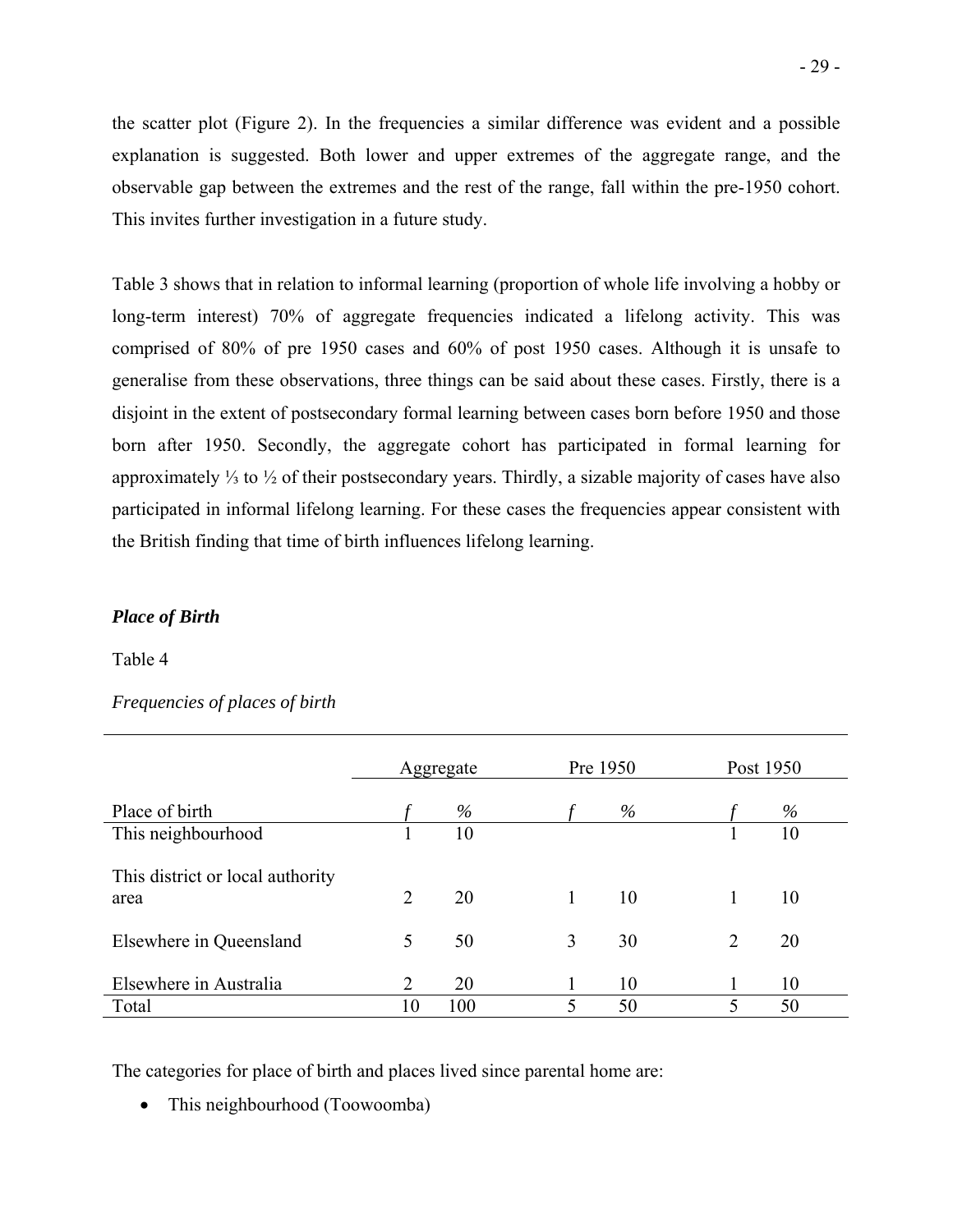- This district or local authority area (The Darling Downs or Lockyer Valley)
- Elsewhere in Queensland
- Elsewhere in Australia
- Outside of Australia.

Table 4 shows that of the aggregate cases 30% were born in 'this neighbourhood' and 'this district' combined, 50% were born 'elsewhere in Queensland', and 20% were born 'elsewhere in Australia'. The highest frequencies for the pre 1950 and post 1950 cohorts were similar to the aggregate. This suggests little by itself, until compared with mobility frequencies, that is, the number of places lived since leaving their parental home.

### Table 5

### *Frequencies of the numbers of places lived since parental home*

|                  | Aggregate |     | Pre 1950 |    | Post 1950 |
|------------------|-----------|-----|----------|----|-----------|
| Number of places |           | %   |          | %  | %         |
| Two              |           | 10  |          |    | 10        |
| Four             |           | 10  |          |    | 10        |
| More than four   | 8         | 80  |          | 50 | 10        |
| Total            | 10        | 100 |          | 50 | 50        |

In Table 5 the number of places each person has lived since their parental home is categorised as either "one", "two", "three", "four", or "more than four". Of the aggregate cohort, 80% have lived in more than four places since leaving their parental home; 100% of the pre-1950 cohort and 60% of the post 1950 cohort have lived in more than four places. Overall, the place of birth and mobility frequencies show that a majority of cases were born within Queensland and have lived in more than four different places since leaving their parental home. Although not conclusive, it suggests the possibility that mobility may be indicative of propensity to lifelong learning. Further research is needed to situate these possible determinants in Australian demographic data. However, it can be argued that, in conjunction with the mobility data, data relating to place suggests consistency with the British finding; that is, lifelong learners tend to be more mobile than the rest of the population.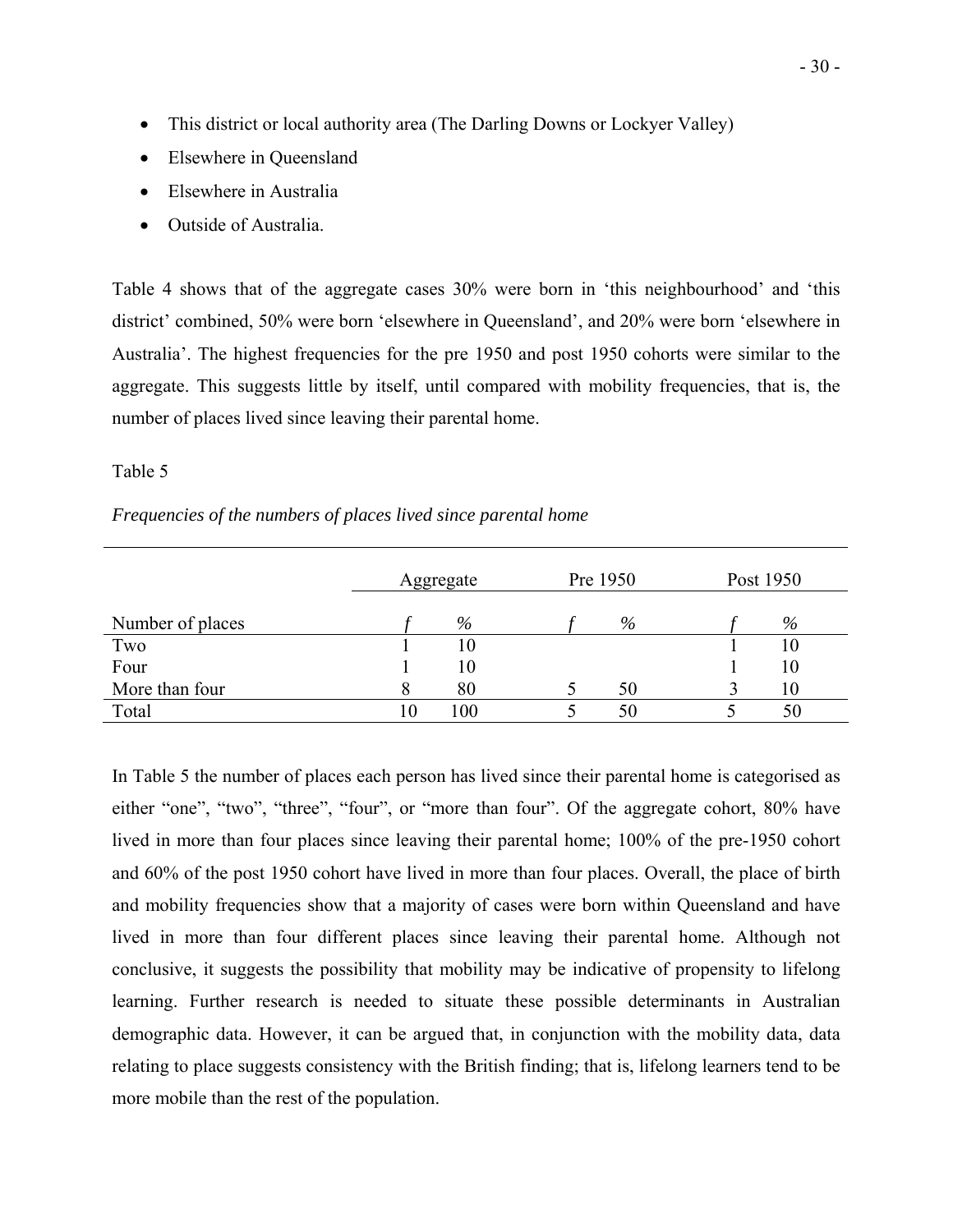### *Gender*

### Table 6

*Frequencies of each gender*

|        |    | Aggregate | Pre 1950 |    | Post 1950 |
|--------|----|-----------|----------|----|-----------|
| Gender |    | %         |          | %  | $\%$      |
| Male   | v  | 60        |          | 30 | 30        |
| Female | 4  | 40        |          | 20 | 20        |
| Total  | 10 | 100       |          | 50 | 50        |

Of the aggregate cohort in Table 6, 60% are male and 40% are female, and these ratios are identical in both the pre 1950 and post 1950 cohorts. Relative to the Toowoomba district population, the sample is skewed towards males. As at the 2001 Australian Census, males and females accounted for 47.5% and 52.5% of the Toowoomba district population respectively (Australian Bureau of Statistics, 2002). This is an inadvertent consequence of the purposeful sampling. Given this degree of sample variance from population percentages and the sample size, it is unsafe to attempt to draw any conclusions from these cases' gender data in relation to lifelong learning.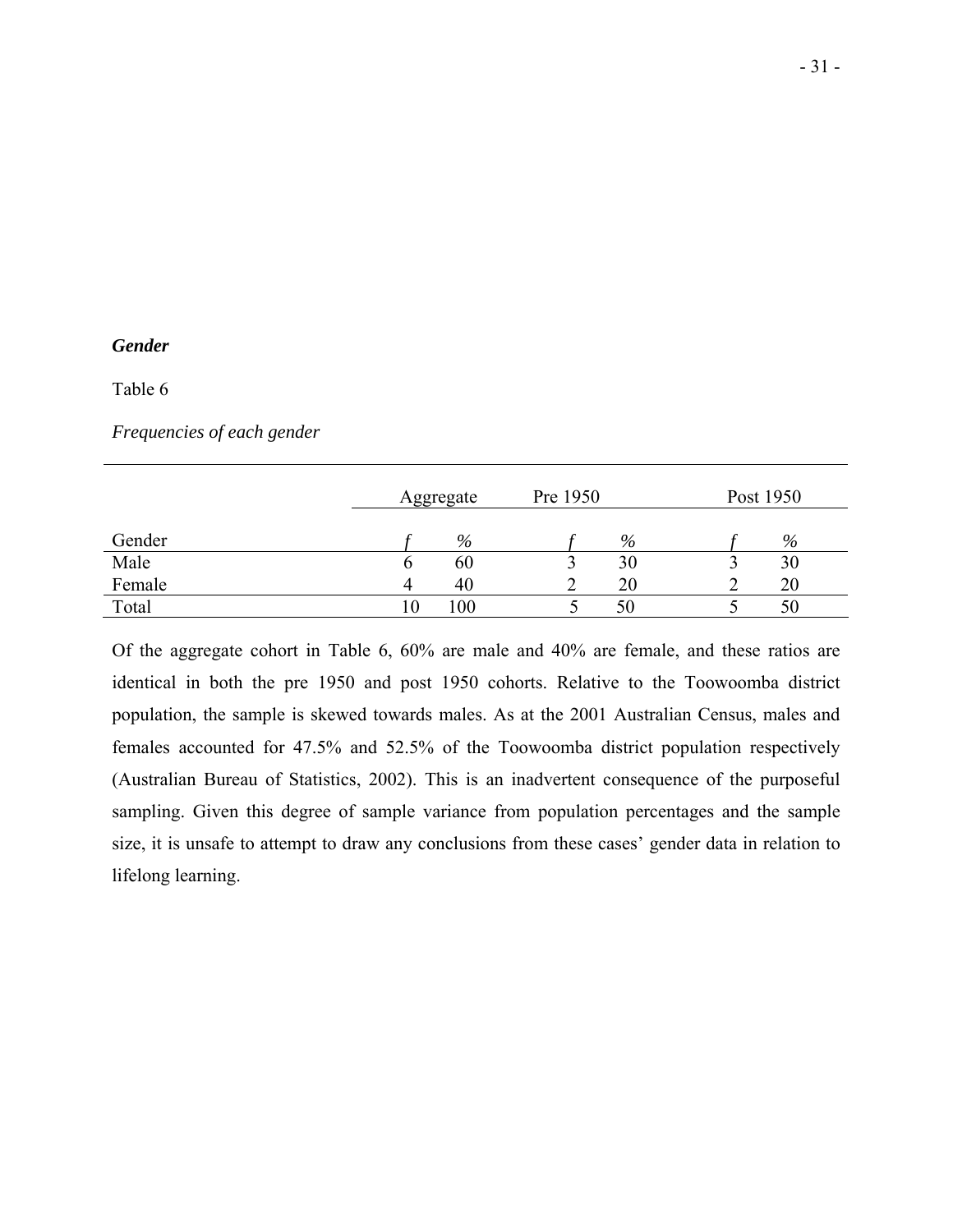### *Family Background.*

Table 7

*Frequencies of the nature and extent of influence of families of origin on education and learning*

| Family of origin    |                | Aggregate | Pre 1950       |      | Post 1950 |      |
|---------------------|----------------|-----------|----------------|------|-----------|------|
| Nature of influence |                | $\%$      |                | $\%$ |           | $\%$ |
| Positive            | 5              | 50        | 3              | 30   | ↑         | 20   |
| Negative            |                | 10        |                |      |           | 10   |
| Neither             | 4              | 40        | $\overline{2}$ | 20   | າ         | 20   |
| Total               | 10             | 100       | 5              | 50   | 5         | 50   |
|                     |                |           |                |      |           |      |
| Extent of influence |                |           |                |      |           |      |
| Greatly             | $\overline{4}$ | 40        | ↑              | 20   | ↑         | 20   |
| Moderately          | $\overline{2}$ | 20        |                | 10   |           | 10   |
| A little            | 2              | 20        |                |      | 2         | 20   |
| Not at all          | $\overline{2}$ | 20        | $\overline{2}$ | 20   |           |      |
| Total               | 10             | 100       |                | 50   | 5         | 50   |

Although extensive data relating to family of origin was collected, in view of the constraints of this report analysis is confined to data about the nature and extent of family of origin influence on education and learning. Table 7 shows that of the aggregate cohort 50% described their family of origin as a positive influence, 40% described it as a negative influence, and 10% described it as neither positive nor negative. The pre-1950 cohort tended to be more definite and approximately evenly divided in their view, whilst the post 1950 cohort more closely resembled the aggregate responses. Of the aggregate responses, 60% were evenly spread over the three degrees of extent of influence, that is, 'not at all', 'a little', and 'moderately'; 40% said that their family of origin had greatly influenced their education and learning. Another perspective is that 60% described their family of origin as influencing them moderately or greatly. These responses suggest that family of origin was, on balance, a positive and significant influence on the education and learning of these cases. This suggests consistency with the British finding that family background is a determinant of lifelong learning.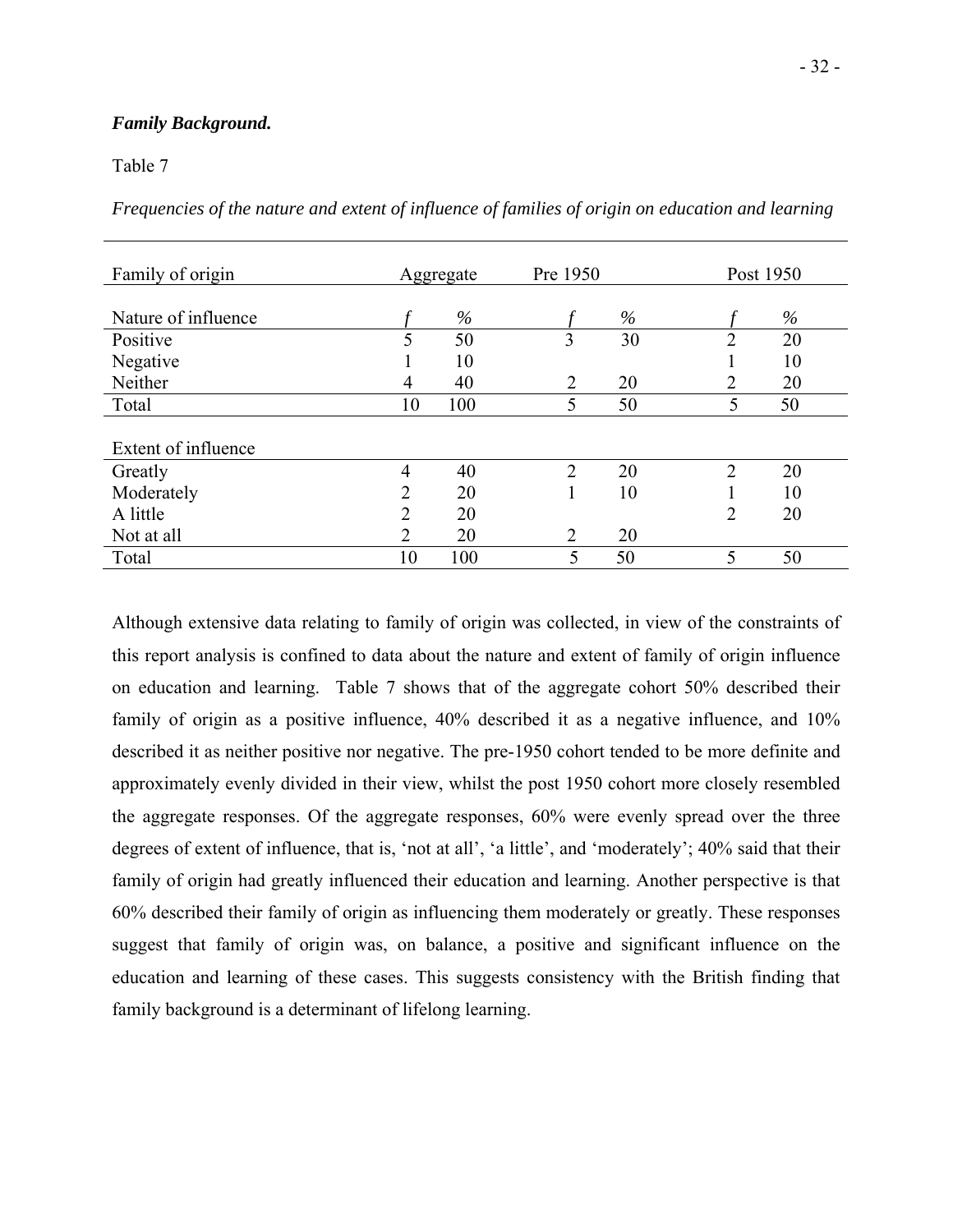### *Experience of Initial Schooling*

### Table 8

*Frequencies of the nature and extent of influence of initial schooling on education and learning* 

|                                 |                | Aggregate     | Pre 1950       |      | Post 1950      |      |
|---------------------------------|----------------|---------------|----------------|------|----------------|------|
| Experience of formal            |                |               |                |      |                |      |
| schooling at the time           |                | $\frac{0}{0}$ |                | $\%$ |                | $\%$ |
| Very Positive                   | $\overline{2}$ | 20            | 1              | 10   | 1              | 10   |
| Positive                        | $\overline{7}$ | 70            | 3              | 30   | $\overline{4}$ | 40   |
| Undecided                       | 1              | 10            | 1              | 10   |                |      |
| Total                           | 10             | 100           | $\overline{5}$ | 50   | 5              | 50   |
|                                 |                |               |                |      |                |      |
| Experience of formal            |                |               |                |      |                |      |
| schooling on reflection         |                |               |                |      |                |      |
| Very positive                   | $\overline{3}$ | 30            | $\mathbf{1}$   | 10   | $\overline{2}$ | 20   |
| Positive                        | 5              | 50            | 3              | 30   | $\overline{2}$ | 20   |
| Undecided                       | 1              | 10            |                |      | 1              | 10   |
| Negative                        | 1              | 10            | 1              | 10   |                |      |
| Total                           | 10             | 100           | 5              | 50   | 5              | 50   |
|                                 |                |               |                |      |                |      |
| Experience of initial schooling |                |               |                |      |                |      |
|                                 |                |               |                |      |                |      |
| Nature of influence             |                |               |                |      |                |      |
| Positive                        | $\overline{7}$ | 70            | $\overline{3}$ | 30   | $\overline{4}$ | 40   |
| Negative                        | 1              | 10            | 1              | 20   |                |      |
| Neither                         | $\overline{2}$ | 20            | 1              | 20   | 1              | 10   |
| Total                           | 10             | 100           | 5              | 50   | $\overline{5}$ | 50   |
|                                 |                |               |                |      |                |      |
| Extent of influence             |                |               |                |      |                |      |
| Greatly                         | $\overline{2}$ | 20            | 1              | 10   | 1              | 10   |
| Moderately                      | $\overline{2}$ | 20            | 1              | 10   | 1              | 10   |
| A little                        | $\overline{4}$ | 40            | $\overline{2}$ | 20   | $\overline{2}$ | 10   |
| Undecided                       | 1              | 10            |                |      | 1              | 10   |
| Not at all                      |                | 10            | 1              | 10   |                |      |
| Total                           | 10             | 100           | $\overline{5}$ | 50   | 5              | 50   |

For the purpose of this study, the British meaning of initial schooling was accepted, that is, schooling up to the end of secondary school. Interviewees were asked about their initial schooling in two ways. Firstly they were asked to rate their view of their experience of formal schooling *at the time* and *on reflection*. Secondly they were asked to describe whether their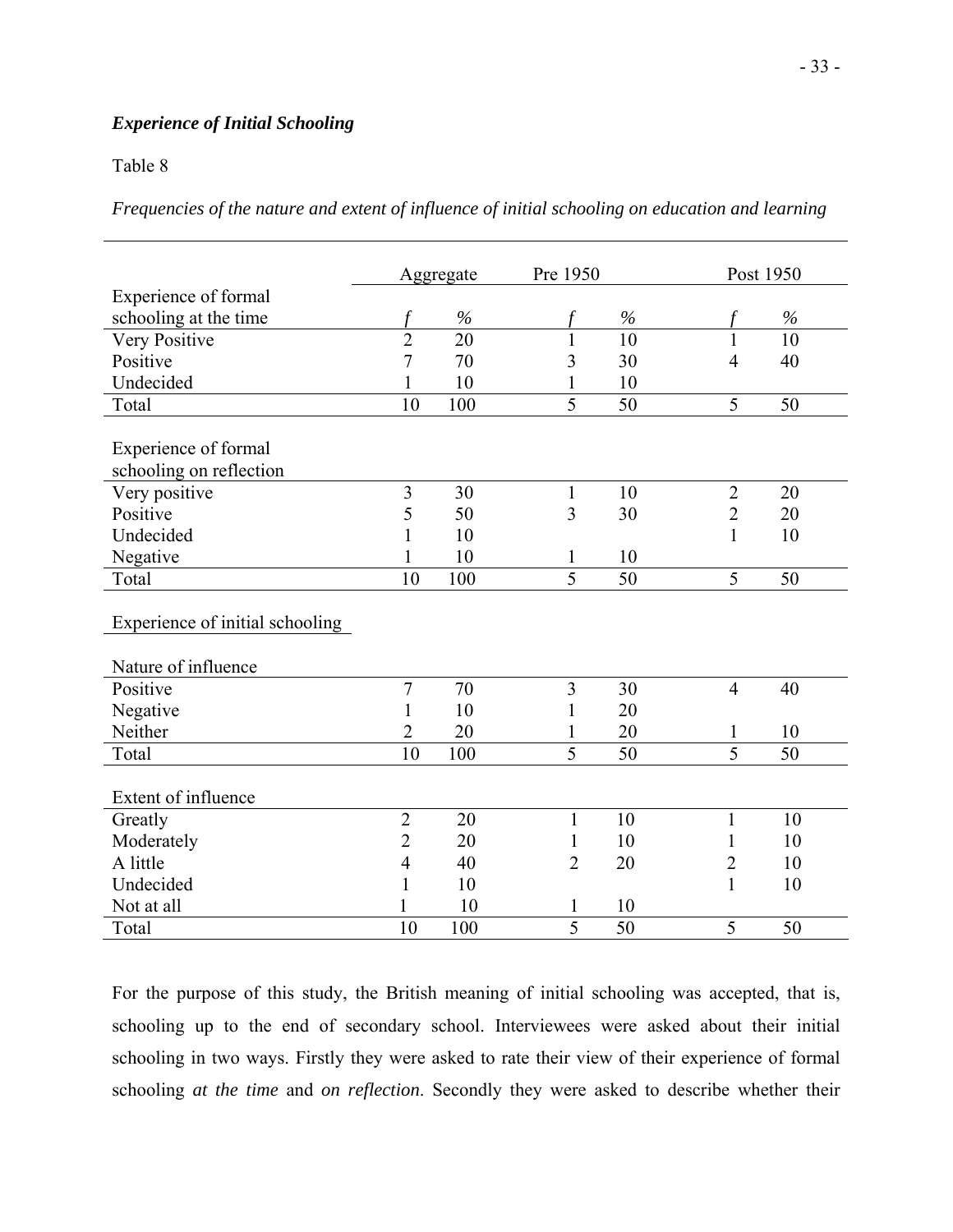experience of initial schooling was positive or negative and to what extent it influenced their education and learning.

Table 8 of the aggregate cohort 70% described their *view* of formal schooling *at the time* as positive and a further 20% described it as very positive. The pre 1950 and post 1950 cohorts were similar with the post 1950 cohort slightly more definite. Of the aggregate cohort, 50% described their *view on reflection* as positive and 30% described it as very positive. The pre 1950 and post 1950 cohorts were similar. Regarding their experience of initial schooling, 70% of the aggregate cohort described it as positive, with pre 1950 and post 1950 cohorts similar. When asked about the extent to which their experience of initial schooling influenced their education and learning, responses were more varied. Of the aggregate cohort, 20% said "greatly", 20% said "moderately", and 40% said "a little". The remaining 20% were undecided or said "not at all".

Overall, the frequency data suggests that experience of initial schooling is an indicator of continuous post-compulsory learning in these cases. This is consistent with the British finding and invites further research.

### *Experience of Work*

Table 9

*Frequencies of the nature and extent of influence of work on education and learning* 

| Work                |                | Aggregate | Pre 1950 |      | Post 1950 |    |
|---------------------|----------------|-----------|----------|------|-----------|----|
| Nature of influence |                | %         |          | $\%$ |           | %  |
| Positive            | 10             | 100       | 5        | 50   |           | 50 |
| Total               | 10             | 100       | 5        | 50   |           | 50 |
| Extent of influence |                |           |          |      |           |    |
| Greatly             | 8              | 80        | 5        | 50   | 3         | 30 |
| Moderately          | $\overline{2}$ | 20        |          |      | ↑         | 20 |
| Total               | 10             | 100       |          | 50   |           | 50 |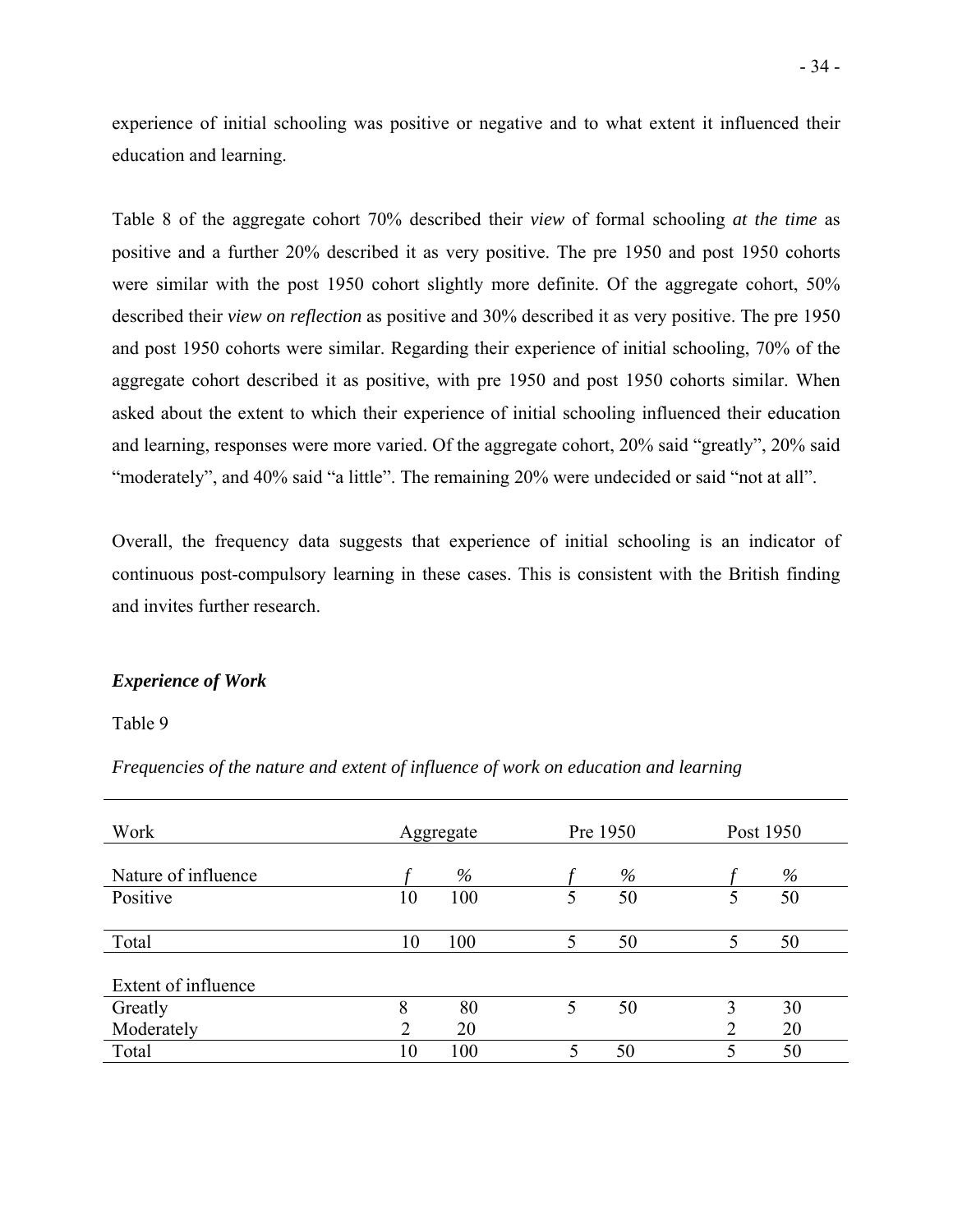Interviewees were asked whether their experience of work was a positive or negative influence on their education and learning and to what extent. Table 9 shows that, without exception, all respondents described their experience of work as a positive influence. Of the aggregate cohort, 80% said it influenced their learning greatly and 20% said it influenced their learning moderately. All of the pre 1950 cohort said it influenced their learning greatly, whilst the post 1950 cohort were approximately evenly divided between "greatly" and "moderately".

In these cases, the data strongly suggests that experience of work is an indicator of later-life learning. At this level of analysis, there appears to be consistency with the British finding, inviting further research.

### *Experience of Adult Family Life*

### Table 10

| Adult experience of family life |                | Aggregate | Pre 1950 |      | Post 1950 |      |
|---------------------------------|----------------|-----------|----------|------|-----------|------|
|                                 |                |           |          |      |           |      |
| Nature of influence             |                | $\%$      |          | $\%$ |           | $\%$ |
| Positive                        | 7              | 70        | 4        | 40   | 3         | 30   |
| Negative                        |                | 10        |          |      |           | 10   |
| Neither                         | 2              | 20        |          | 10   |           | 10   |
| Total                           | 10             | 100       | 5        | 50   | 5         | 50   |
|                                 |                |           |          |      |           |      |
| Extent of influence             |                |           |          |      |           |      |
| Greatly                         | $\overline{2}$ | 20        |          | 10   |           | 10   |
| Moderately                      | 5              | 50        | 3        | 30   | 2         | 20   |
| A little                        |                | 10        |          |      |           | 10   |
| Not at all                      | 2              | 20        |          | 10   |           | 10   |
| Total                           | 10             | 100       | 5        | 50   | 5         | 50   |

*Frequencies of the nature and extent of influence of adult family life on education and learning* 

Interviewees were asked whether their experience of adult family life was a positive or negative influence on their education and learning and to what extent. Table 10 shows that of the aggregate cohort 70% described their experience of adult family life as a positive influence on their learning; 10% described it as a negative influence, and 20% described it as neither a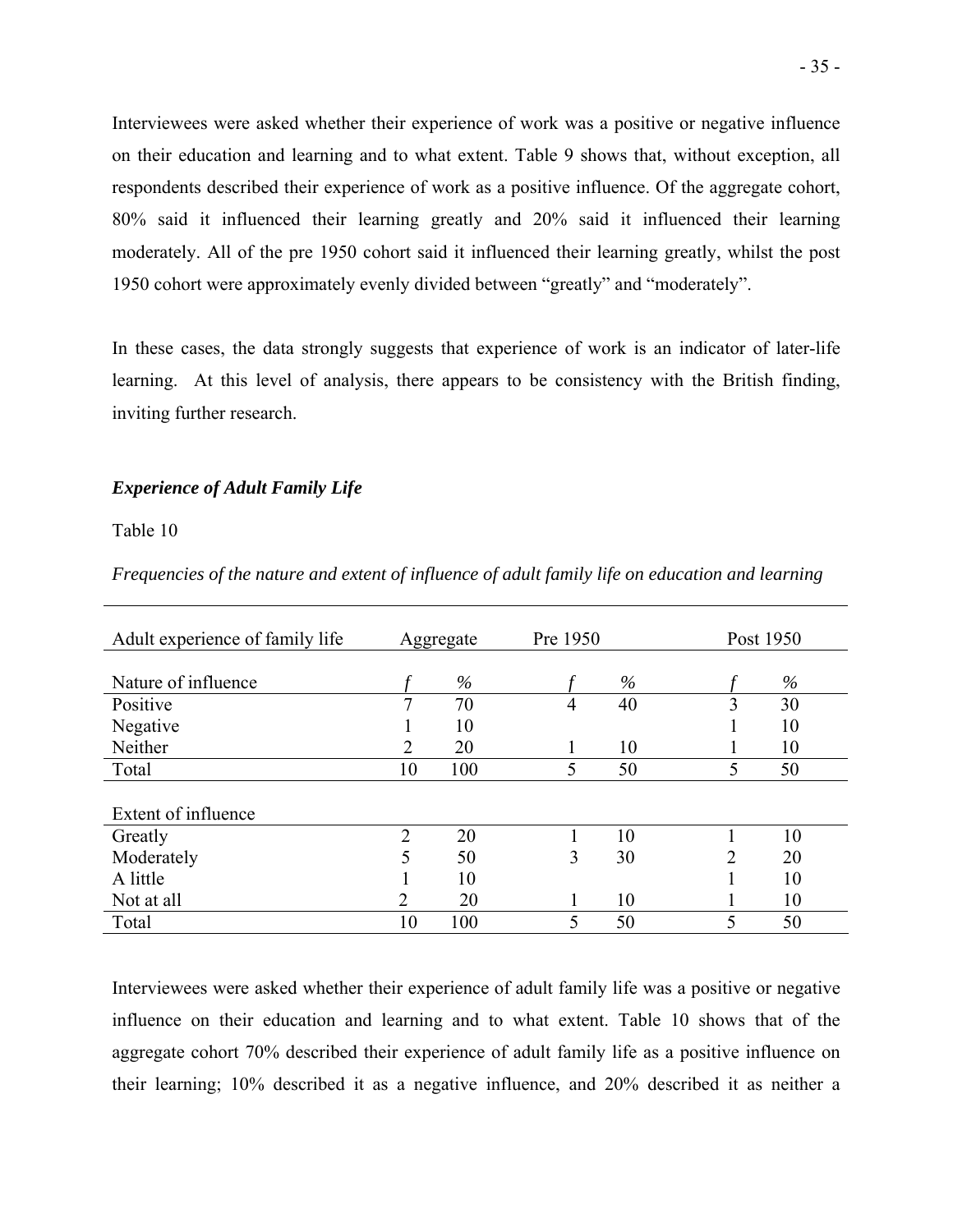positive nor a negative influence. The pre 1950 cohort was slightly more positive and the post 1950 cohort slightly less positive than the aggregate. Of the aggregate cohort, 20% said their experience of adult family life influenced their learning greatly, 50% said "moderately", and the remaining 30% said only "a little" or "not at all". The pre 1950 cohort was more influenced, and the post 1950 cohort less influenced, than the aggregate.

On balance, 70% of the aggregate cohort viewed their experience of adult family life as a positive influence and said that it influenced their education and learning either "greatly" or "moderately". This suggests consistency with the British finding that experience of adult family life is a key indicator of later-life learning.

### *Summary of Results*

At this level of analysis, the frequencies suggest, overall, likely consistency with the British findings in relation to six of the seven determinants of lifelong learning, the only exception being gender. Within the acknowledged constraints of a pilot study of a small, purposefully selected sample of cases, on balance the data suggests *prima facie* support for the British findings. The data also suggests *prima facie* that there may be a characteristic difference between the lifelong learner cohorts born before and after 1950 in Australia. The observable difference between the dispersions of each cohort suggest the possibility that some social factor may have occurred around 1950 or during the 1950s which has in some way affected the propensity of each cohort to lifelong learning.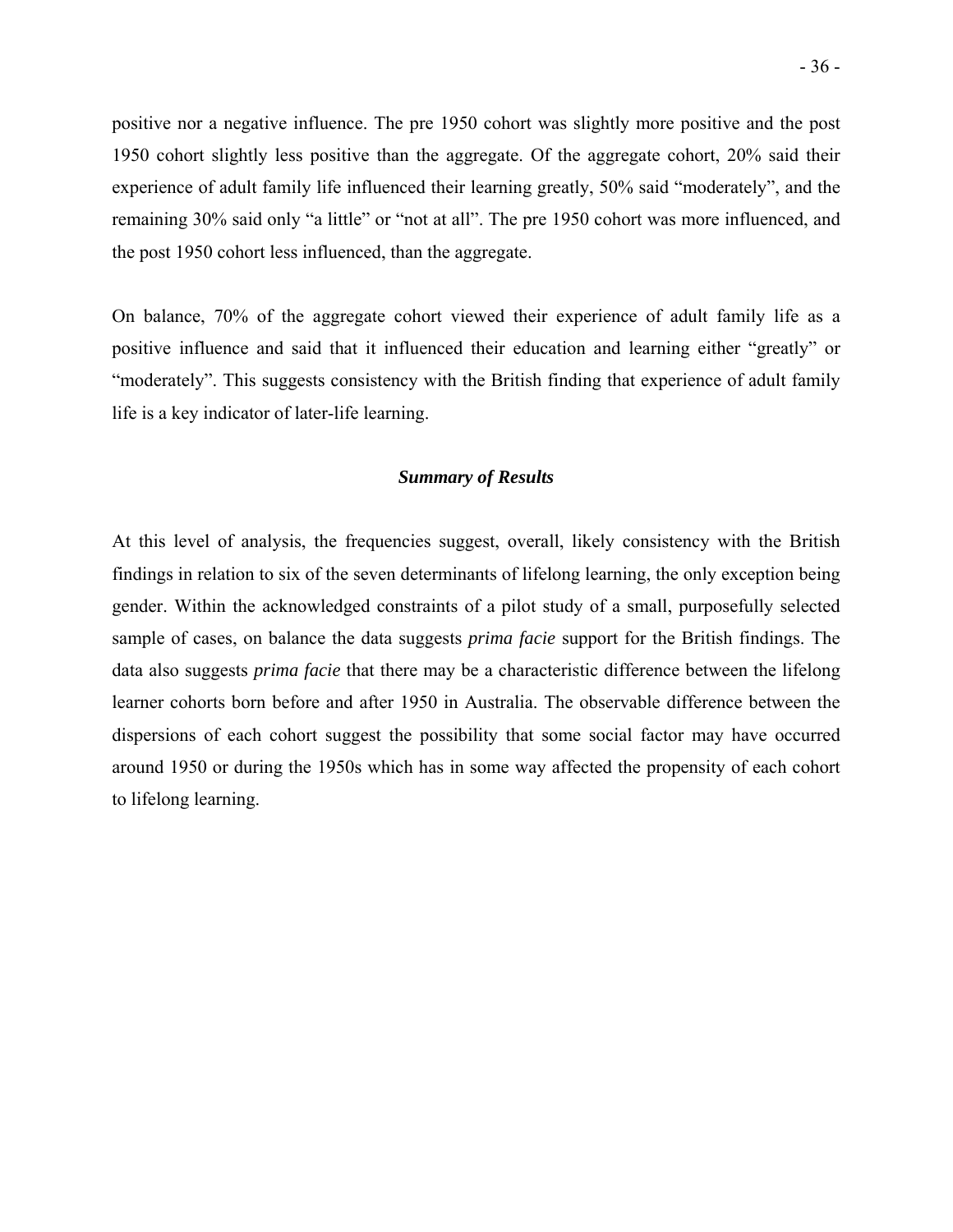#### **Summary and Recommendations**

### *Summary of Findings*

Whilst there is a large body of literature about lifelong learning *per se*, and a smaller but still sizeable body of literature about lifelong learner attributes, there is a paucity of literature about determinants of lifelong learning. Some literature purports to deal with determinants, but on closer inspection is found to actually deal with attributes, for example Beairsto (2000) The definition of lifelong learning is the single most difficult problem for finding a consensus about lifelong learning *per se* and determinants. Definitions vary and appear to be inspired by various social and political agenda and their accompanying rhetoric, becoming problematic to the subject itself. In turn, the various agenda are in some way and to varying degrees influenced, if not driven, by globalism and its fundamental policy of economic rationalism (Lee & Alter, 2005; Stone, 1992; Watson, 2003).

Globalism has become the prevailing postWar paradigm among Western policy and decision makers. Its effect, globalisation, is now well entrenched in secular and academic thinking and literature. Education now accepts globalisation as an inherent characteristic of contemporary life for which it prepares students (Bryce et al, 2000). However, policy is driven by economic rationalism, the instrument of globalism which essentially arose from the Bretton Woods Agreement (Rajan & Zingales, 2000). This policy rationale places the responsibility for and cost of education on learners – the beneficiaries. Current global and Australian policy promotes lifelong learning as a panacea for some social and economic issues. The International Labour Organisation (2000b) has described the proffering of lifelong learning as a means of achieving increasing economic efficiency, individual prosperity, and social cohesion. These are attractive to Australians and Australian society.

For the purpose of this study, lifelong learning has been defined as all learning over the whole lifespan which is either formal, or informal and involving self-study and/or practice. Lifelong learner attributes include those of a person who is knowledgeable with deep understanding,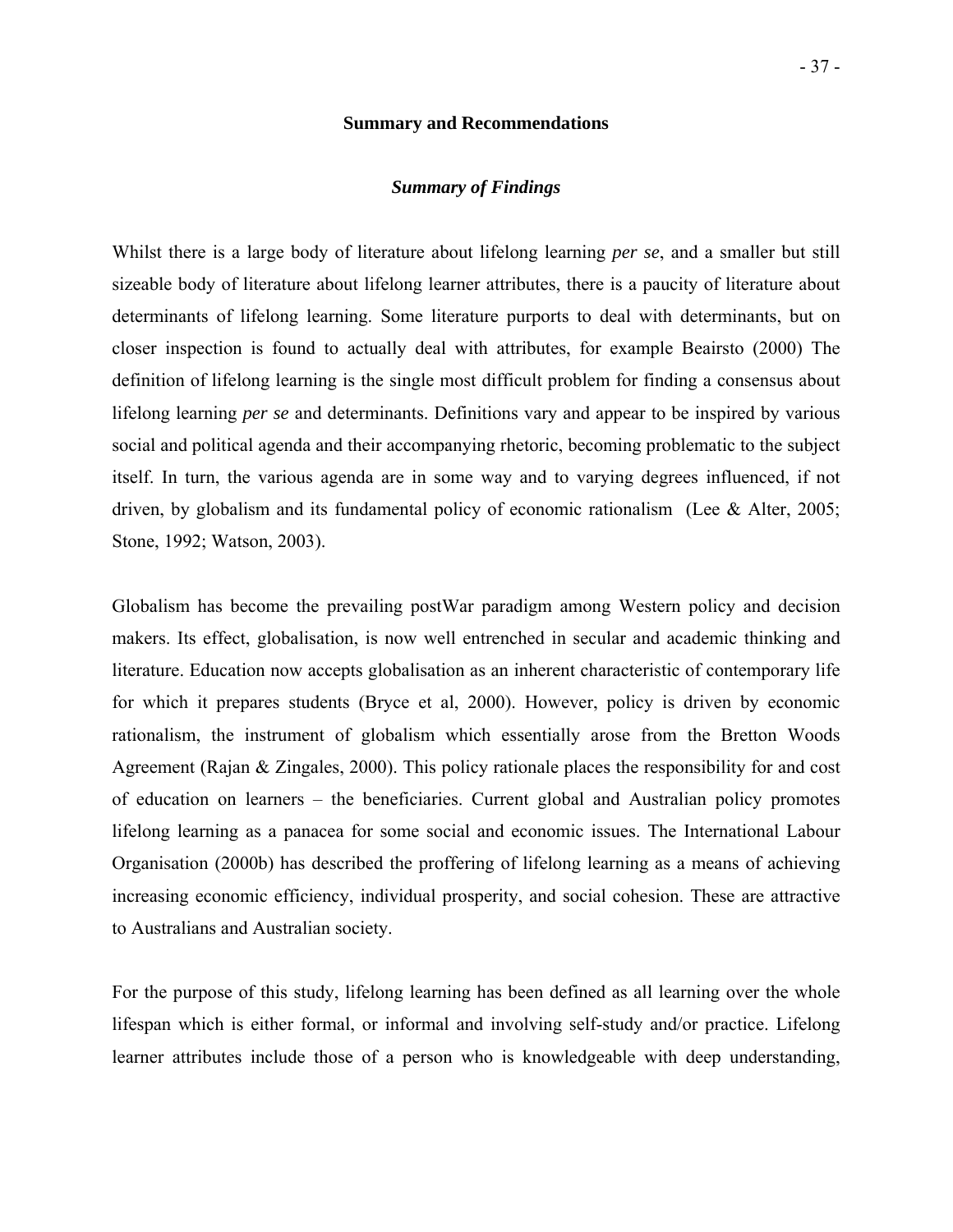complex thinking and creativity, who actively investigates and effectively communicates, is interdependent with their world, and is a reflective and self-directed learner.

Globally, the OECD (2004) promotes lifelong learning for all and is supported by other institutions such as the World Bank (1999). At a national level, Australian federal governments give tacit support to the policy through their membership of the OECD. This is further supported by the commissioning and publication of reports such as Watson's (2003), but stops short of a formal policy document.

Since the late 1980s, when the first financial deregulatory steps were taken in Australia, federal governments have increasingly adopted economic rationalist policies, and education and the workplace have been no exception to the effects. Through education financing, Australian governments seek to influence education content, one indication of which is the adoption by universities and schools of lifelong learning as a graduate attribute. Workplace learning has also felt the impact of policy as responsibility for workers' career management and development, and hence work-related learning, has shifted from employers to workers themselves. Workers are now expected to manage their own careers, and knowledge and skill obsolescence is a fact of work life (Watson, 2003). Workers must now actively participate in and manage their learning in an ever changing world of work and society. Therefore, from a critical perspective it is reasonable to ask whether everyone *is* or *can* be a lifelong learner.

The work of Gorard and Selwyn (2005) in Britain and Watson (2003) in Australia has found that about a quarter to a third of people interviewed do not participate in any form of learning and would not be persuaded to do so. The World Bank (1999) lists "Students ready to learn" (p.47) at the top of its list of factors typical of access in a good education system. Bull (2005) has discussed the mismatch between the composition of society and the tertiary education sector, and its implications for equity. The same case can reasonably be argued in relation to the mismatch between the rhetoric of lifelong learning for all and actual participation. In view of the known nonparticipation level, it is also reasonable to contemplate the effectiveness of an education for all policy approach.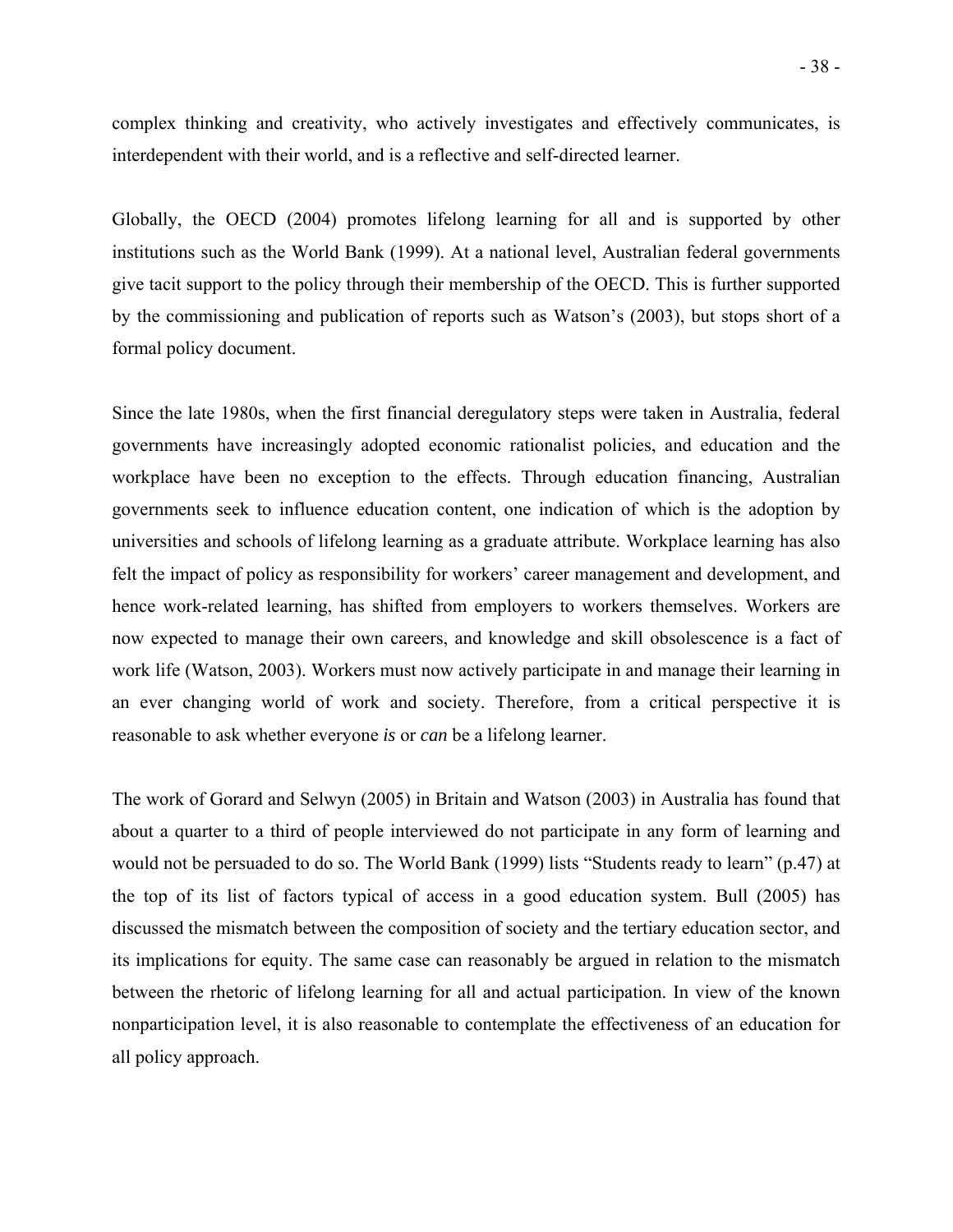It is not yet clear whether nonparticipants in lifelong learning *cannot* or *will not* participate, or both. Given policy expectations and work and social imperatives for lifelong learning, there are important implications for policy and equity. To expect all to be lifelong learners, it must be known whether all *can* be lifelong learners, in turn requiring knowledge of the determinants of lifelong learning. Gorard and Selwyn (2005) found the determinants of British lifelong learning are

- time of birth
- place of birth
- gender
- family background
- experience of initial schooling
- experience of work life, and
- experience of adult family life.

They also found that the determinants are widely misunderstood. This is corroborated by this study's review of literature, which finds that lifelong learner attributes are often confused with determinants.

Mindful of Osborne's (2002) caution about making international comparisons, this study explored ten purposefully selected cases which appeared to exhibit lifelong learner characteristics. They were selected on the basis that they had been involved in two or more different types of work and had held long-term interests or hobbies which involved self-study or practice. The British determinants were used as the variables to be analysed and frequencies were analysed in conjunction with interviewees' additional comments and in light of the literature review.

The data was found to suggest *prima facie* consistency with six of the seven British determinants of lifelong learning, the exception being gender. The literature review found a paucity of research and literature on determinants of lifelong learning specifically. In both Britain and Australia a significant proportion of the population (approximately a quarter to a third) does not participate in any learning despite economic and social incentives. It appears not to be known whether nonparticipants can be motived to engage with learning. However, the British research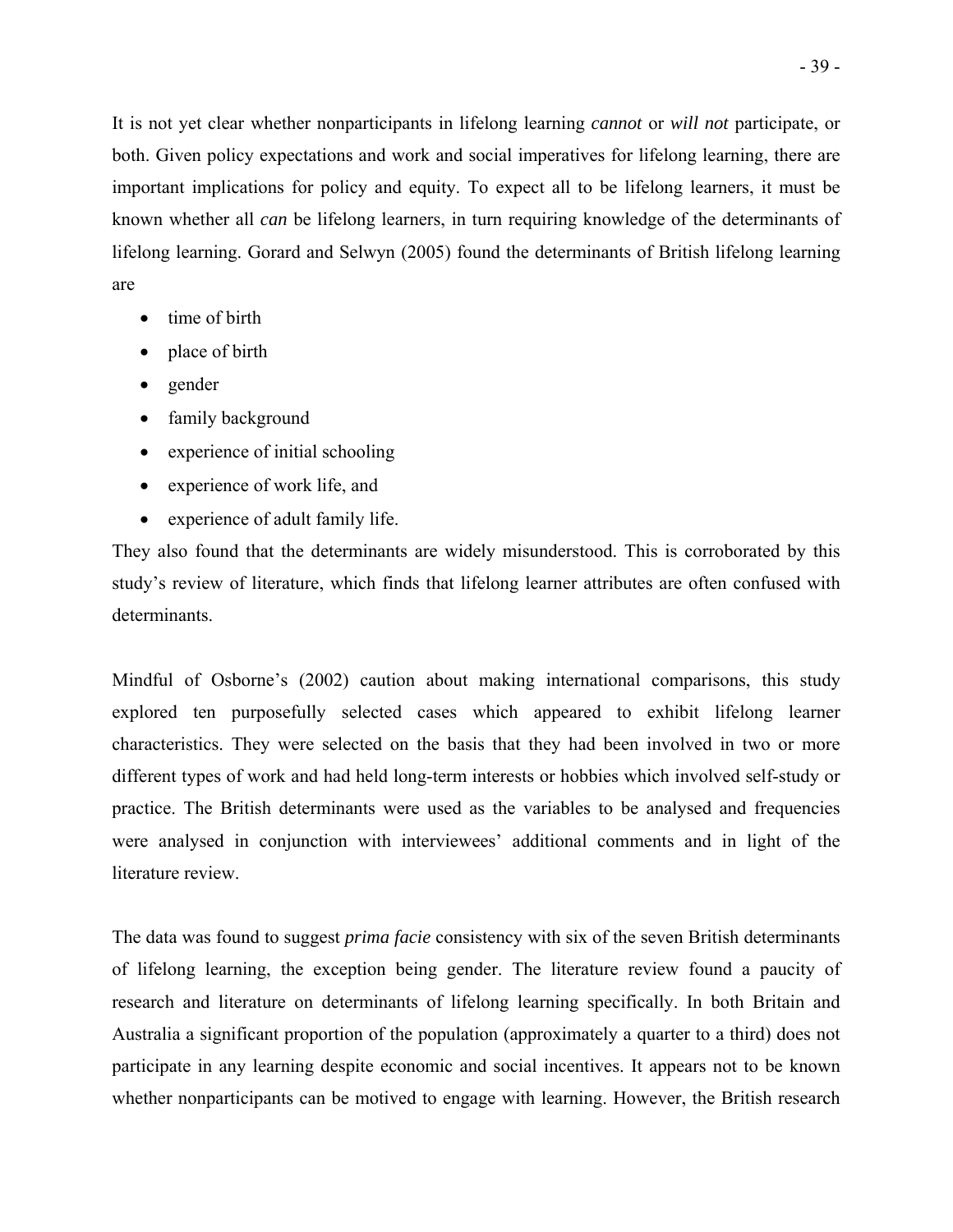indicates that propensity to lifelong learning is established early in life and is not significantly influenced again until work and adult family life become influential factors.

#### *Recommendations*

 This study has found a *prima facie* case that the British findings of lifelong learning determinants may be transferable to the Australian context. The implications are that economic, equity, and education policy may profit from reviewing the lifelong learning for all paradigm. Further research could potentially find whether the universal expectation of lifelong learning is realistically achievable and equitable. If that could be established then individuals, society, and the economy could benefit from identifying how the benefits of the lifelong learning paradigm may be maximised. The stakes are high and deeper insight into the learning motives of lifelong learners has the potential to inform and benefit education and training policy and practice.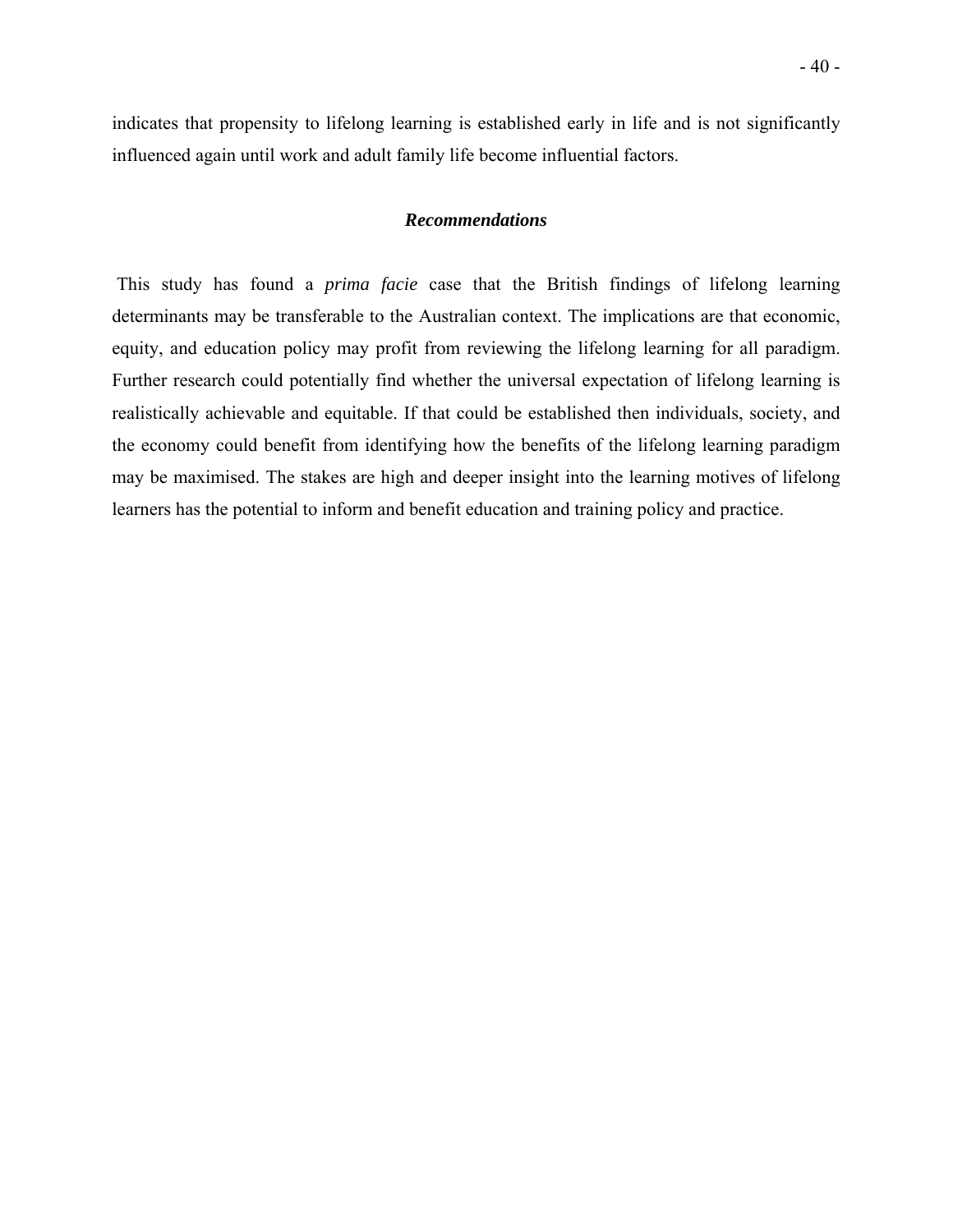### **References**

Australian Bureau of Statistics. (2002, February 3, 2006). *2001 Census Data : Toowoomba (QLD) (Statistical District)*.Retrieved May 31, 2006, from [http://www.abs.gov.au/ausstats/abs@cpp.nsf/DetailsPage/30642001?OpenDocument&ta](http://www.abs.gov.au/ausstats/abs@cpp.nsf/DetailsPage/30642001?OpenDocument&tabname=Details&prodno=3064&issue=2001&num=&view=&#Basic%20Community%20Profile) [bname=Details&prodno=3064&issue=2001&num=&view=&#Basic%20Community%20](http://www.abs.gov.au/ausstats/abs@cpp.nsf/DetailsPage/30642001?OpenDocument&tabname=Details&prodno=3064&issue=2001&num=&view=&#Basic%20Community%20Profile) [Profile](http://www.abs.gov.au/ausstats/abs@cpp.nsf/DetailsPage/30642001?OpenDocument&tabname=Details&prodno=3064&issue=2001&num=&view=&#Basic%20Community%20Profile)

Beairsto, B. (2000). What does it take to be a lifelong learner? In Beairsto, B & Ruohotie, P. (Eds.), *Empowering teachers as lifelong learners: Reconceptualizing, restructuring and reculturing teacher education for the information age*. Tampere: University of Tampere.

- Bîrzéa, C. (2000). *Education for democratic citizenship: a lifelong learning perspective*. Retrieved September 13, 2005, from [http://www.coe.int/T/E/Cultural\\_Co](http://www.coe.int/T/E/Cultural_Co-operation/education/E.D.C/Documents_and_publications/By_subject/Policies/099_education_a_lifelong_2000_21.asp)operation/education/E.D.C/Documents and publications/By subject/Policies/099 educat ion a lifelong 2000 21.asp
- Brookfield, S. (2000). Adult cognition as a dimension of lifelong learning. In J. Field, & Leicester, M. (Ed.), *Lifelong Learning: Education Across the Lifespan*. Philadelphia: Falmer Press.
- Bryce, J., Frigo, T., McKenzie, P., & Wither, G. (2000). *The era of lifelong learning: implications for secondary schools.* (Issues paper). Camberwell: Australian Council for Educational Research Ltd.
- Bull, D. (2005, July 6<sup>th</sup>-8th). *Fee-free preparation for higher education considering qualitative as well as quantitative outcomes.* Paper presented at the 14<sup>th</sup> European Access Network (EAN) Annual Conference, University of Vienna, Austria.
- Faris, R. (2004). *Lifelong learning, social capital and place management in learning communities and regions: a Rubic's Cube or a kaleidoscope?* Retrieved April 21, 2006, from [http://www.obs-pascal.com/resources/faris\\_2004.pdf](http://www.obs-pascal.com/resources/faris_2004.pdf)
- Gallagher, M. (2001, July 24). *Lifelong learning: demand and supply issues some questions for research.* Paper presented at The Business/Higher Education Roundtable Conference on The Critical Importance of Lifelong Learning., Sydney.
- Gorard, S., & Selwyn,N. (2003, September 11-13). *Patterns of participation in lifelong learning: results from the Adults Learning@Home 2002 household survey.* Paper presented at the British Educational Research Association Annual Conference, Edinburgh.
- Gorard, S., & Selwyn,N. (2005). What makes a lifelong learner?. *Teachers College Record, 107*(6), 1193-1216.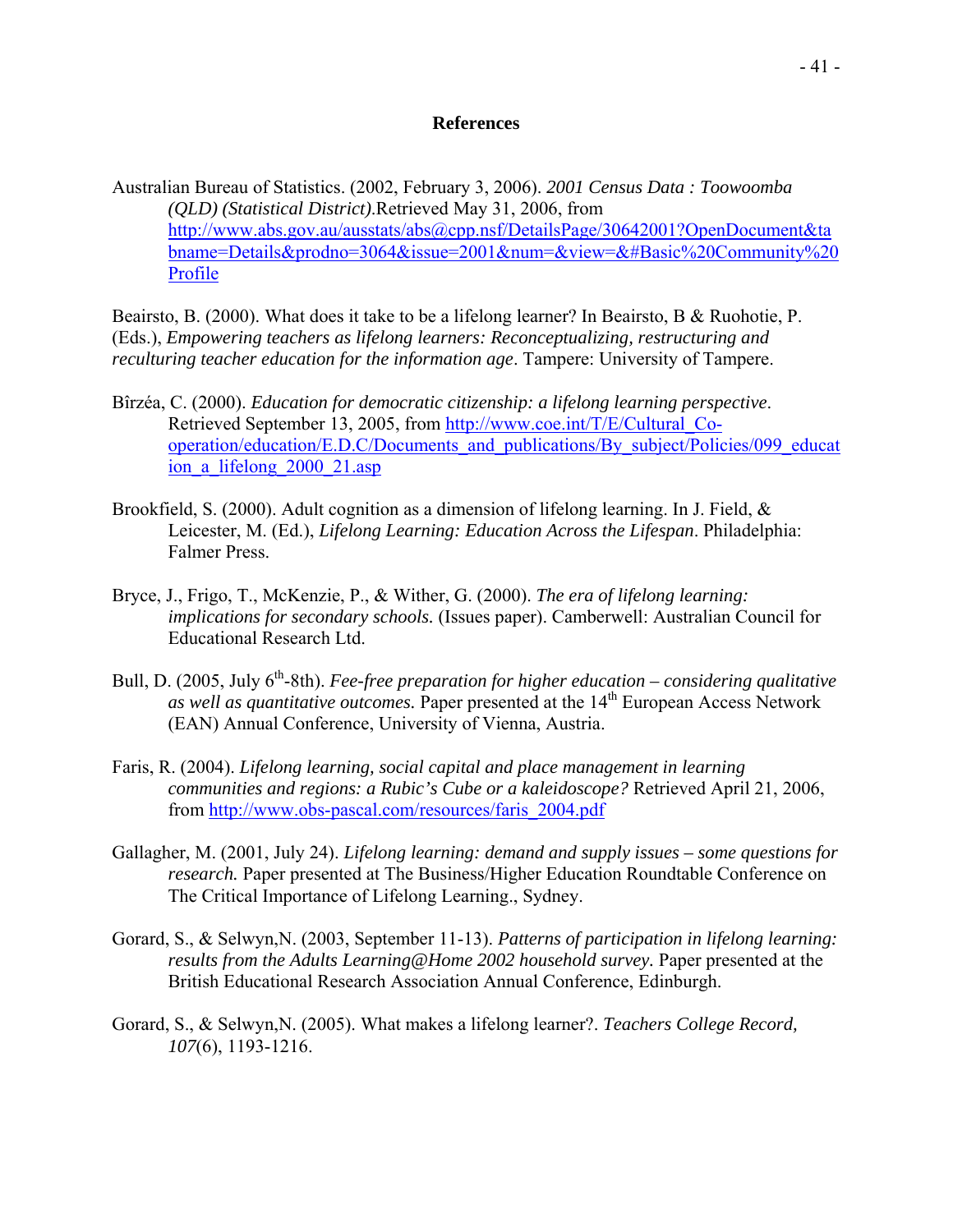- Grace, A. P. (2002, June 16-19). *Intersecting instrumental, social, and cultural education to build and sustain inclusive lifelong-learning communities.* Paper presented at the 2<sup>nd</sup> International Lifelong Learning Conference 2002, Yeppoon, Qld.
- Hopkins, S., & Maglen, L. (1998). *What has training got to do with business strategy?* Retrieved April 25, 2006, from [http://www.education.monash.edu.au/centres/ceet/docs/conferencepapers/1998confpaper](http://www.education.monash.edu.au/centres/ceet/docs/conferencepapers/1998confpaperhopkins.pdf) [hopkins.pdf](http://www.education.monash.edu.au/centres/ceet/docs/conferencepapers/1998confpaperhopkins.pdf)
- International Labour Organisation. (2000) a. *Conclusions on lifelong learning in the twenty-first century: The changing roles of educational personnel.* (Sector Meeting). Geneva: International Labour Organisation.
- International Labour Organisation. (2000)b. *Lifelong learning in the twenty-first century: The changing roles of educational personnel.* (Discussion paper). Geneva: International Labour Organisation.
- Jenkins, A., Vignoles, A., Wolf, A., & Galinda-Rueda, F. (2002). *The determinants and effects of lifelong learning.* London: Centre for the Economics of Education, London School of Economics and Political Science.
- Kalantzis, M. (2003). *Young people, schools and innovation: towards an action plan for the school sector.* (Report No. RTTE 222). Canberra, ACT: Australian Council of Deans of Education.
- Kelly, A. (2004). Design research in education: yes, but is it methodological? [Electronic version]. *Journal of the Learning Sciences, 13*(1), 115-128.
- King, Z. (2004). Career self-management: its nature, causes and consequences. [Electronic version]. *Journal of Vocational Behaviour, 65*(1), 112-133.
- Lansbury, R. D. (2003). *Work, people and globalisation: towards a new social contract for Australia.* Retrieved November 11, 2004, from http://www.econ.usyd.edu.au/wos/worksite/lansbury4.html
- Laver, P. (1996). *Lifelong learning Key issues*. Canberra: National Board of Employment, Education and Training.
- Lee, K. T., & Alter, R. (2005, September 9). *Eighth workshop of the APEC-OECD co-operative initiative on regulatory reform.* Paper presented at The APEC-OECD Symposium on Structural Reform and Capacity Building., Gyeongju, Korea.
- McKenzie, P. (1998). *Lifelong learning as a policy response.* Retrieved April 25, 2006, from [http://www.education.monash.edu.au/centres/ceet/docs/conferencepapers/1998confpaper](http://www.education.monash.edu.au/centres/ceet/docs/conferencepapers/1998confpapermckenzie.pdf) [mckenzie.pdf](http://www.education.monash.edu.au/centres/ceet/docs/conferencepapers/1998confpapermckenzie.pdf)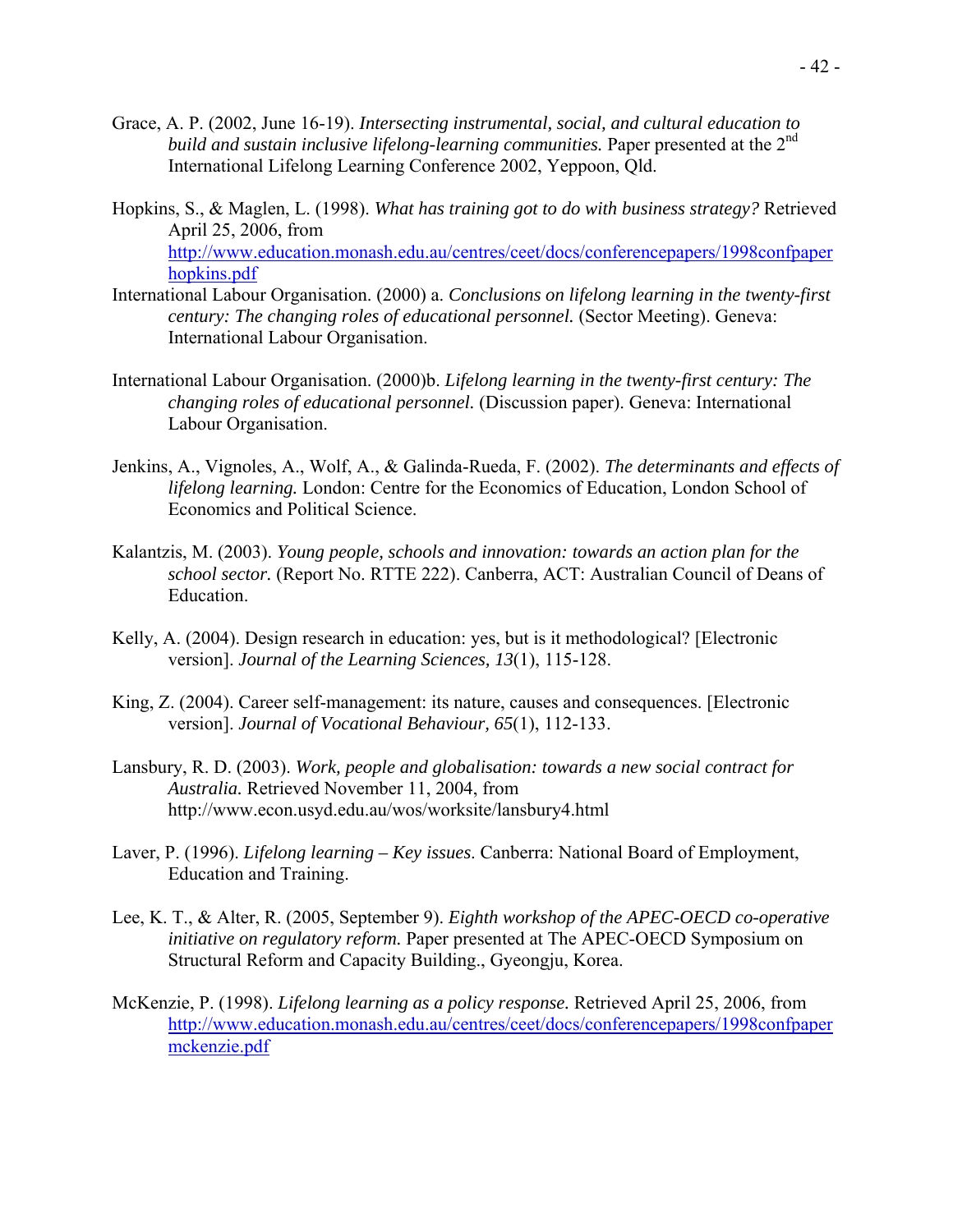- McKenzie, P. (2000, October 30). *Youth pathways to promote lifelong learning.* Paper presented at the Mobilising Resources for Lifelong Learning conference, Melbourne.
- Moran, T. (2000). *Lifelong learning workshop.* Retrieved April 25, 2006, from [http://education.qld.gov.au/publication/production/reports/html/archive/2000-03-09](http://education.qld.gov.au/publication/production/reports/html/archive/2000-03-09-lifelong.html) [lifelong.html](http://education.qld.gov.au/publication/production/reports/html/archive/2000-03-09-lifelong.html)
- Murphy, M. (2000). Adult education, lifelong learning and the end of political economy. [Electronic version]. *Studies in the Education of Adults, 32*(2), 166-181.
- National Board for Employment, Education and Training (1994). *Developing lifelong learners through undergraduate education.* (No. 28). Canberra: Australian Government Publishing Service.
- Neuman, W. L. (2000). *Social research methods: qualitative and quantitative approaches.* (Fourth ed.). Needham Heights, MA.: Allyn and Bacon.
- Organisation for Economic Cooperation and Development. (1997). *Labour market policies: new challenges - lifelong learning to maintain employability.* Retrieved June 21, 2006, from http://64.233.167.104/search?q=cache:5B5lNyvzQiMJ:www.olis.oecd.org/olis/1997doc.n sf/8d00615172fd2a63c125685d005300b5/fa393fc70cee0841c12565310051f4dc/%24FIL E/10E75123.DOC+oecd+1996+%22policies+which+affect+education+are+coherent+and +cost-effective%22&hl=en&gl=au&ct=clnk&cd=3&lr=lang\_en
- Organisation for Economic Cooperation and Development . (2004). *Lifelong learning.* Retrieved September 20, 2005, from <http://www.oecd.org/dataoecd/17/11/29478789.pdf>
- Osborne, M. (2002, June). *What works?* Paper presented at the 2nd International Conference on Lifelong Learning, Yeppoon, QLD.
- Parker, A. (2003). Identifying predictors of academic persistence in distance education. [Electronic version]. *USDLA Journal, 17*(1).
- Queensland Schools Curriculum Council. (2002). *Overall learning outcomes and lifelong learners.* Retrieved September 20, 2005, from <http://www.qsa.qld.edu.au/yrs1to10/oia/outcomes/notes/lll-pn.pdf>
- Rajan, R. G., & Zingales, L. (2000). *The great reversals: the politics of financial development in the 20th century.* Retrieved July 4, 2006, from http://www.oecd.org/dataoecd/15/22/1885716.pdf
- Stone, J. (1992). The future of clear thinking. *Quadrant, 36*(1-2), 56-63.
- Watson, L. (2003). *Lifelong learning in Australia.* (Research report No. 03/13). Canberra, ACT: Department of Education, Science and Training.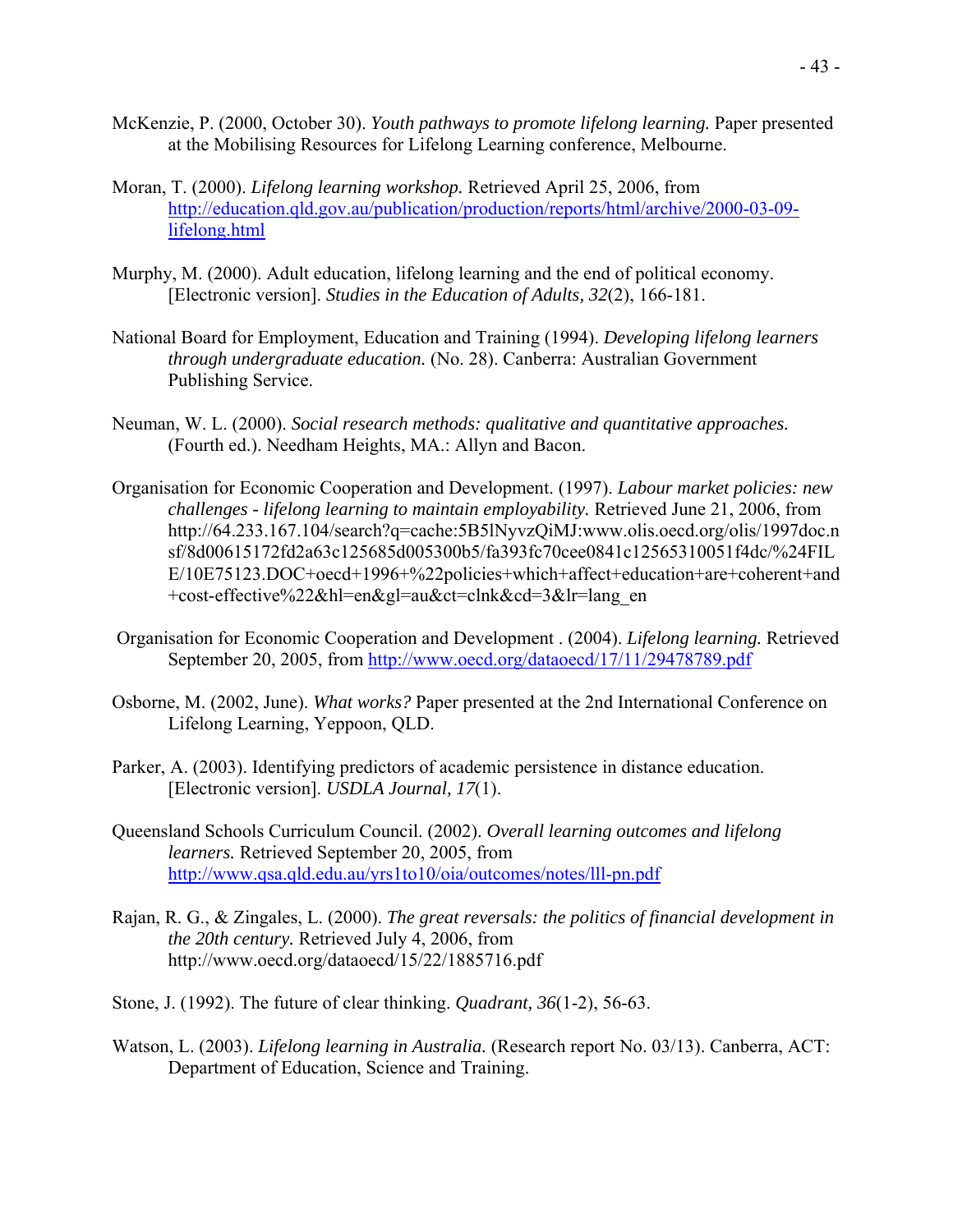Webb, S. (2000, June). *Questions for the adult educator on a virtual odyssey: an analysis of internet and web-based learning.* Paper presented at the 41<sup>st</sup> Annual Adult Education Research Conference, Vancouver, B.C.

- Weiss, N. A. (1989). *Elementary Statistics*. Reading, MA: Addison-Wesley Publishing Company.
- Wiersma, W., & Jurs, S.G. (2005). *Research methods in education: an introduction.* (Eighth ed.). Boston, Ma.: Pearson Education, Inc.
- World Bank Human Development Network, (1999). *Education sector strategy.* Retrieved September 20, 2005, from [http://siteresources.worldbank.org/EDUCATION/Resources/ESSU/education\\_strategy\\_1](http://siteresources.worldbank.org/EDUCATION/Resources/ESSU/education_strategy_1999.pdf) [999.pdf](http://siteresources.worldbank.org/EDUCATION/Resources/ESSU/education_strategy_1999.pdf)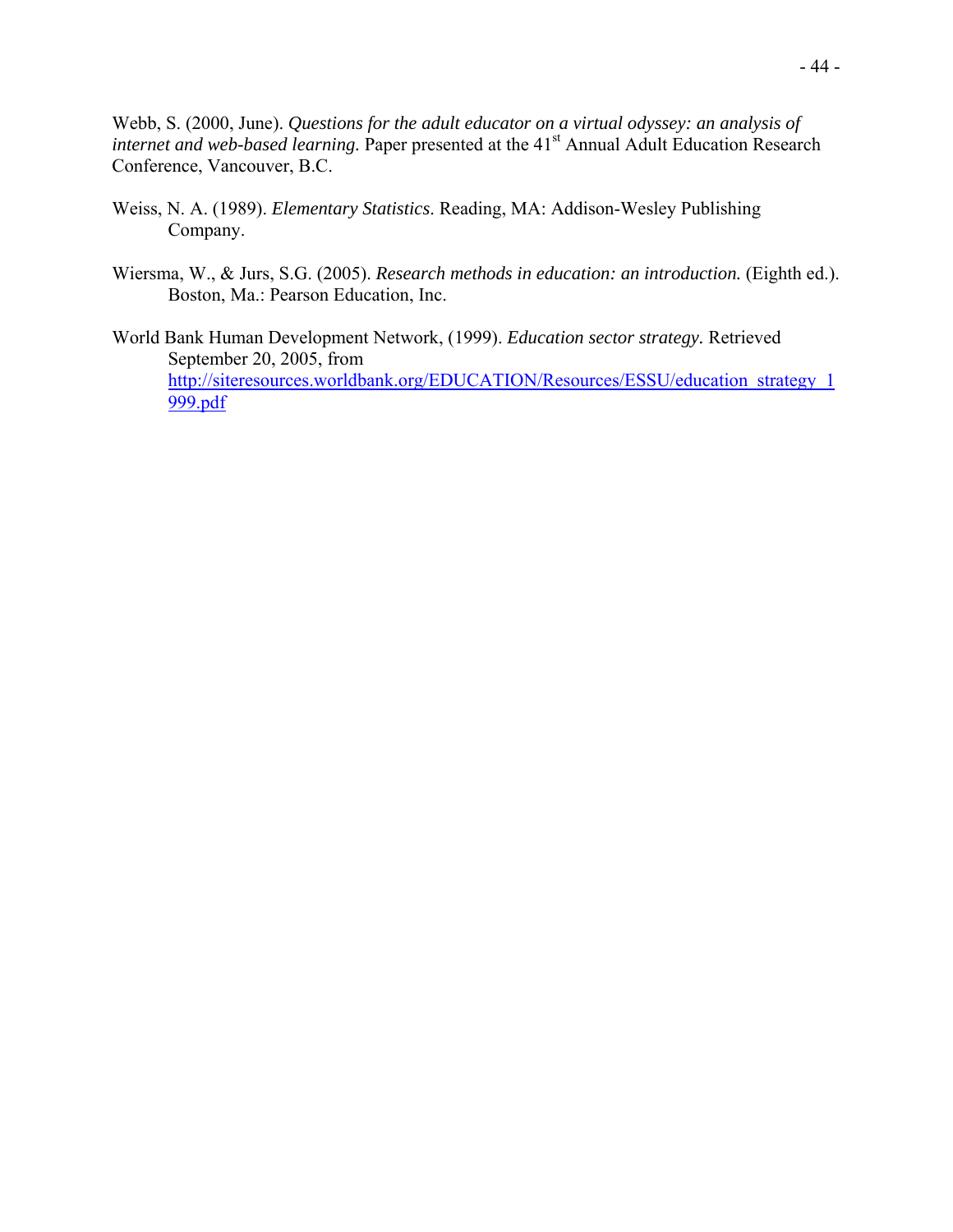# **Appendix A**

### Interview Questionnaire

Research Project - Propensity to Lifelong Learning in Australia

Questionnaire 2006

Coversheet

Robert White<br>
Faculty of Education<br>
Faculty of Education<br>
Faculty of Education<br>
Results 202 University of Southern Queensland

Email : whiterj@tpg.com.au

| Interviewee's Name |  |
|--------------------|--|
| Address            |  |
|                    |  |
|                    |  |
| Phone no.          |  |
| Email              |  |

| Interview date | . / / |
|----------------|-------|
|                |       |

Interview time ………am/pm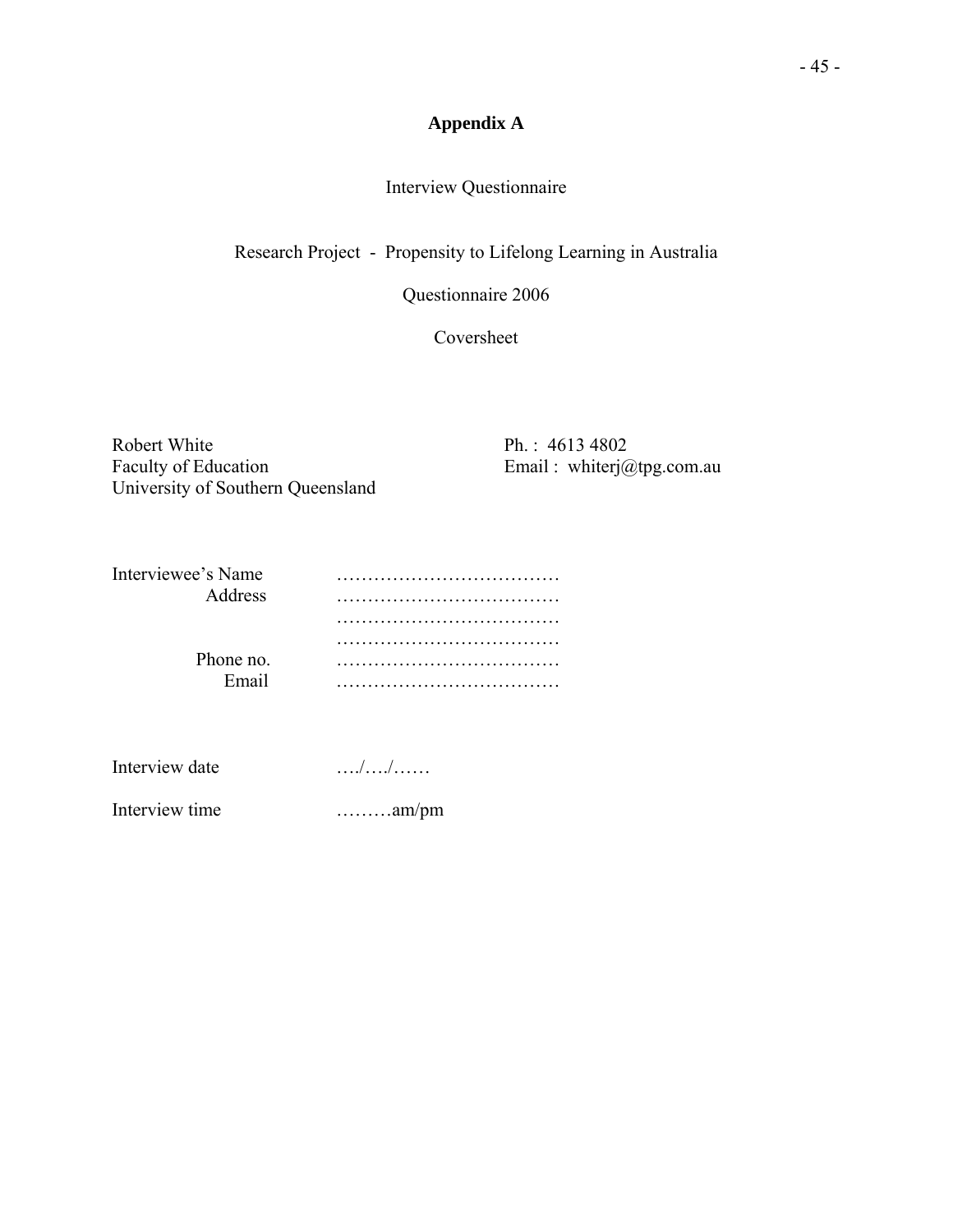Research Project - Propensity to Lifelong Learning in Australia

Questionnaire 2006

Robert White<br>
Faculty of Education<br>
Faculty of Education<br>
Ph. : 4613 4802<br>
Email : whiterj@ University of Southern Queensland

Email : whiterj@tpg.com.au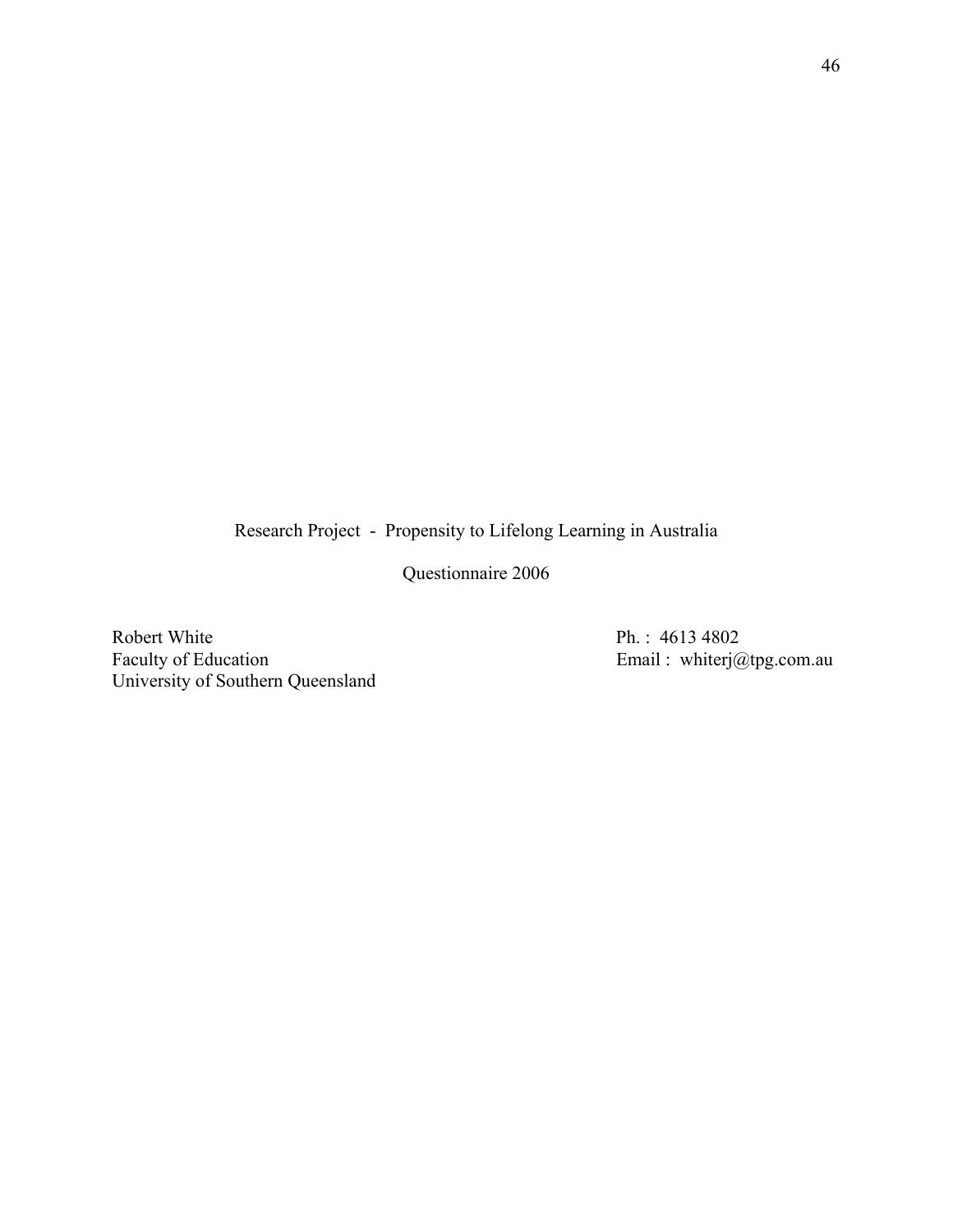| 1. | Gender    | Male<br>Female                |   |
|----|-----------|-------------------------------|---|
| 2. | Age range | $21 - 40$<br>$41 - 60$<br>>60 | 2 |

### Formal Education and Training

Full-time education up to the minimum school leaving age

**3.** What *type* of school were you attending when you reached the minimum school leaving age?

| <b>State Secondary</b>         |  |
|--------------------------------|--|
| Private (fee paying) Secondary |  |
| Denominational (Church)        |  |
| Other                          |  |
|                                |  |

- **4.** Would you describe your attendance as regular?
	- Yes 1 No 2

Comments…………………………………………………………………………..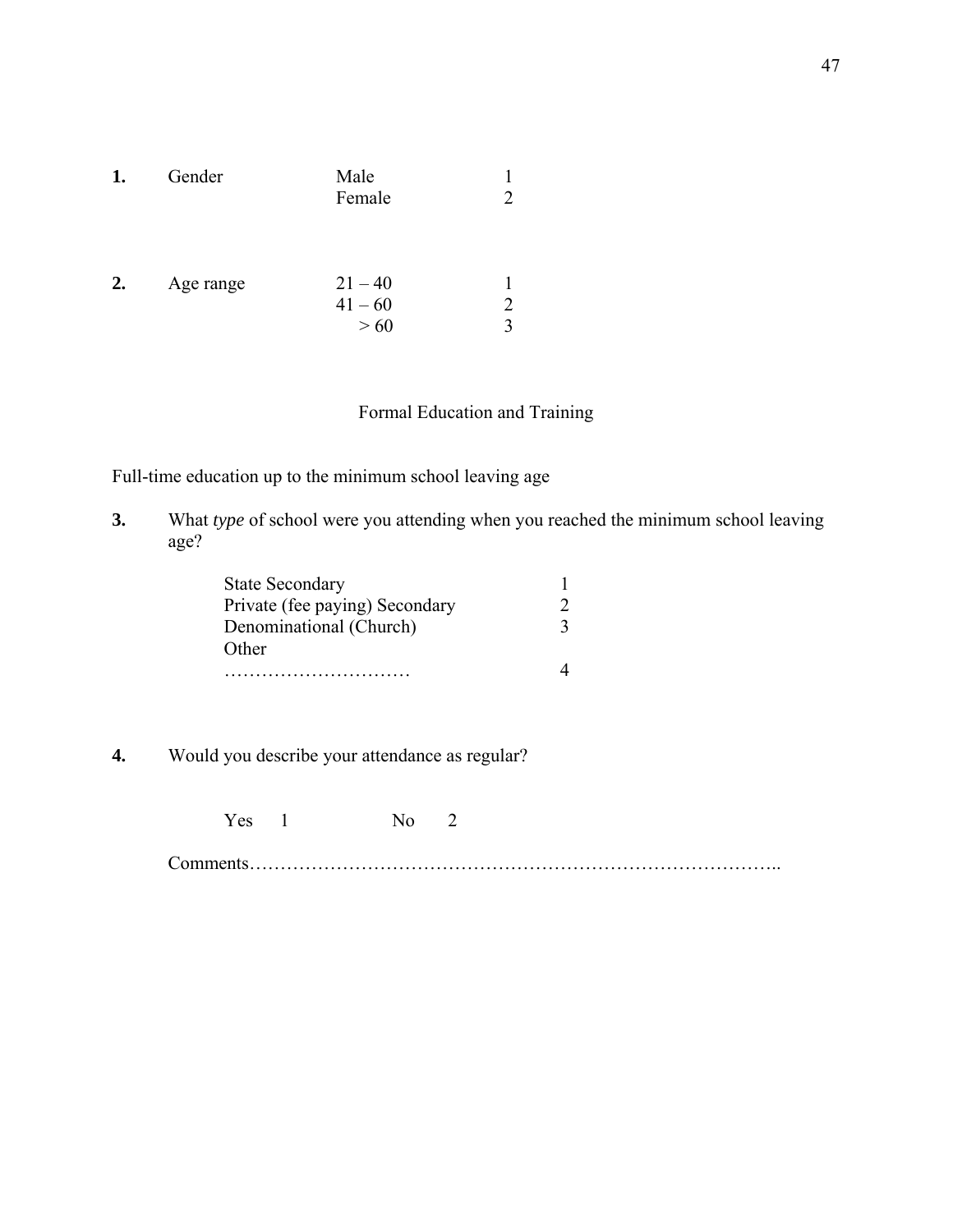# **5.** How would you *describe* your *experience* of formal schooling?

|            | Very     | Positive | Undecided | Negative | Very     |
|------------|----------|----------|-----------|----------|----------|
|            | positive |          |           |          | negative |
| At<br>(a)  |          |          |           |          |          |
| the time   |          |          |           |          |          |
| $(b)$ On   |          |          |           |          |          |
| reflection |          |          |           |          |          |

Comments…………………………………………………………………………………

**6.**

|                                                                     | Yes            | No                          |                 |
|---------------------------------------------------------------------|----------------|-----------------------------|-----------------|
| (a) Did you leave school at <i>minimum</i> leaving age?             |                | $\mathcal{D}_{\mathcal{A}}$ |                 |
| (b) If (a) = Yes, had you completed secondary school?               |                | 2                           |                 |
| (i.e. Year 12)                                                      |                |                             |                 |
| (c) If (b) = No, did you complete secondary more than 1 yr. later ? |                | $\sum_{i=1}^{n}$            |                 |
| (d) If $(c)$ = Yes, how long after leaving ?                        |                |                             | $\ldots$ . VIS. |
| (e) If (a) = No, did you continue f/t education ?                   |                | $\mathcal{D}_{\mathcal{L}}$ |                 |
| (f) Highest formal secondary qualification/level achieved?          |                |                             |                 |
|                                                                     |                |                             |                 |
| Junior/Year $10 = 1$                                                |                |                             |                 |
| Senior/Year $12 = 2$                                                | $\mathfrak{D}$ |                             |                 |
| Other = 3                                                           | 3              |                             |                 |

Comments…………………………………………………………………………………..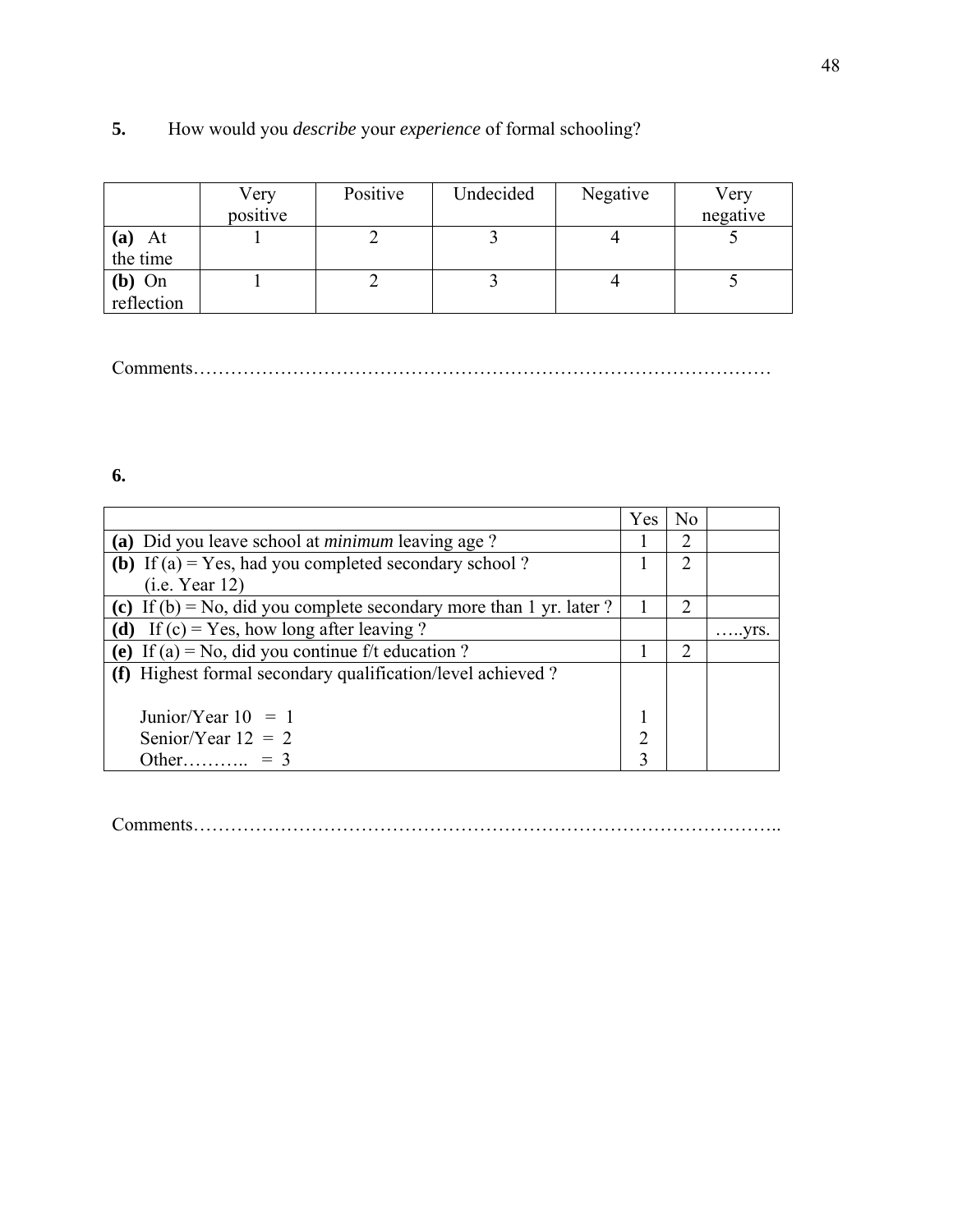Full-time education more than one year after the minimum school leaving age (include all education whether or not it resulted in a formal qualification)

**7.** After the minimum school leaving age, what full-time study did you do and where (institution)?

| (a)           | Secondary | <b>TAFE</b> | University | Commercial       | Religious    | Other   | None |
|---------------|-----------|-------------|------------|------------------|--------------|---------|------|
|               | school    | college     |            | organisation     | organisation | .       |      |
|               |           |             |            |                  |              | O       |      |
| (b) Year      |           |             |            |                  |              |         |      |
| started       |           |             |            |                  |              |         |      |
| (c) Length    | yrsmths   | yrsmths     | yrsmths    | $\dots$ yrs mths | yrsmths      | yrsmths |      |
| (d)           |           |             |            |                  |              |         |      |
| Qualification |           |             |            |                  |              |         |      |
| (e) Subject   |           |             |            |                  |              |         |      |
| matter        |           |             |            |                  |              |         |      |

**8.** After finishing or exiting this course did you continue with full-time education within one year?

Yes 1 No 2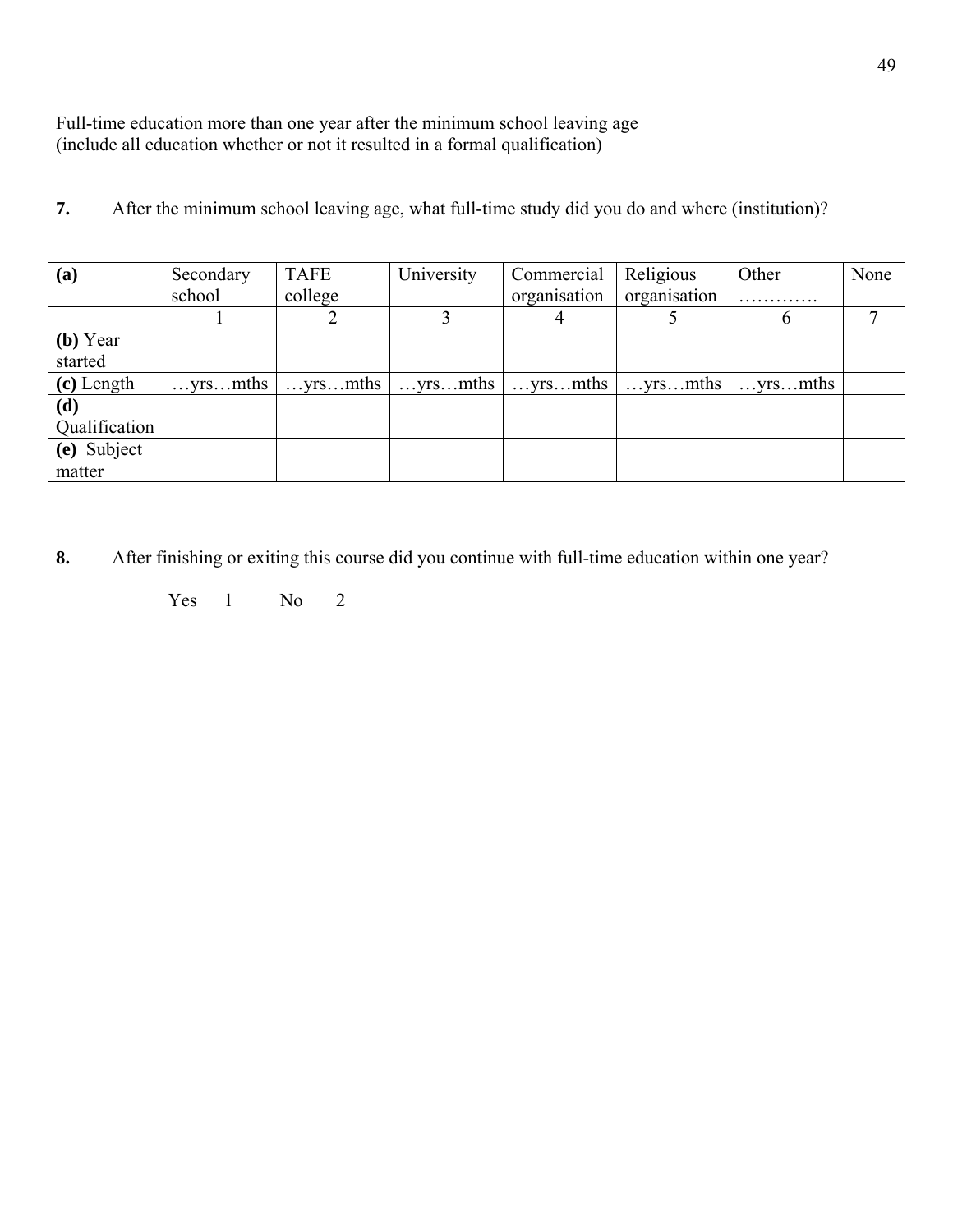After full-time continuous education

**9.** Which of the following best describes what you next did *after leaving full-time education?* 

| Activity | Self-employed                                |   |
|----------|----------------------------------------------|---|
|          | Employed f/t (>29hrs/wk)                     |   |
|          | Employed $p/t$ (<30 hrs/wk)                  |   |
|          | Succession of short-term/temporary jobs/work | 4 |
|          | Unemployed                                   |   |
|          | Unpaid work (e.g. voluntary, homemaking)     | 6 |
|          | $F/t$ study                                  |   |
|          | $P/t$ study                                  | 8 |
|          | Other                                        |   |

| Time<br>period          | Year began | Year ended | Activity | Job/work | Supervised<br>people ? -<br>number? |
|-------------------------|------------|------------|----------|----------|-------------------------------------|
| $\mathbf{1}$            |            |            |          |          |                                     |
| $\overline{2}$          |            |            |          |          |                                     |
| $\overline{\mathbf{3}}$ |            |            |          |          |                                     |
| $\overline{4}$          |            |            |          |          |                                     |
| 5                       |            |            |          |          |                                     |
| 6                       |            |            |          |          |                                     |
| 7                       |            |            |          |          |                                     |
| $8\,$                   |            |            |          |          |                                     |
| 9                       |            |            |          |          |                                     |
| 10                      |            |            |          |          |                                     |
| 11                      |            |            |          |          |                                     |
| 12                      |            |            |          |          |                                     |
| 13                      |            |            |          |          |                                     |
| 14                      |            |            |          |          |                                     |
| 15                      |            |            |          |          |                                     |
| 16                      |            |            |          |          |                                     |
| 17                      |            |            |          |          |                                     |
| 18                      |            |            |          |          |                                     |
| 19                      |            |            |          |          |                                     |
| 20                      |            |            |          |          |                                     |

| Notes re: 'Other 9': |  |
|----------------------|--|
| Period               |  |
| $\epsilon$           |  |
| cc                   |  |
| cc                   |  |
|                      |  |
| <b>Comments</b>      |  |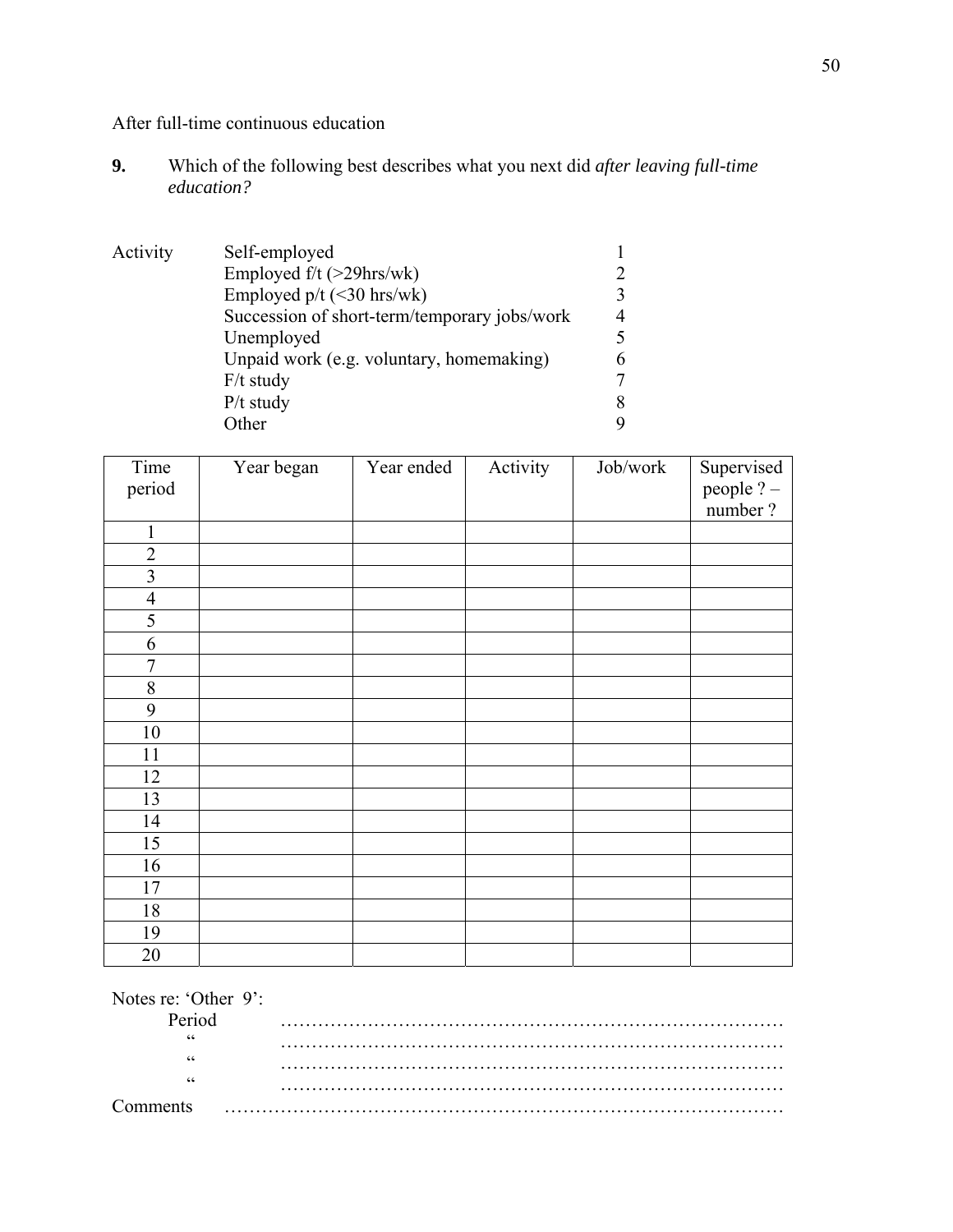**10.** Did you attend any training sessions/courses *relating to your job* during this period?

(Short sessions  $=$  < 1 day; Longer sessions  $=$  > 1 day)

Yes 1 No 2

| Provider: | Educational institution (e.g. school, college, tertiary) |                             |
|-----------|----------------------------------------------------------|-----------------------------|
|           | Private (commercial) provider                            | $\mathcal{D}_{\mathcal{L}}$ |
|           | Internal formal training (off the job)                   |                             |
|           | Internal training                                        |                             |
|           | (on the job, e.g. apprenticeship, internship)            |                             |
|           | Other                                                    |                             |

Form of recognition or achievement:

| Statement of attainment                     |  |
|---------------------------------------------|--|
| Employer certificate                        |  |
| Employer acknowledgment                     |  |
| Adjunct to trade/professional qualification |  |
| Professional development certificate        |  |
| Other                                       |  |

| Activity: | Self-employed                                |   |
|-----------|----------------------------------------------|---|
|           | Employed $f/t$ ( $>29$ hrs/wk)               |   |
|           | Employed $p/t$ (<30 hrs/wk)                  |   |
|           | Succession of short-term/temporary jobs/work |   |
|           | Unemployed                                   |   |
|           | Unpaid work (e.g. voluntary, homemaking)     | 6 |
|           | $F/t$ study                                  | 7 |
|           | $P/t$ study                                  |   |
|           | Other (e.g. retired, semi-retired)           |   |
|           |                                              |   |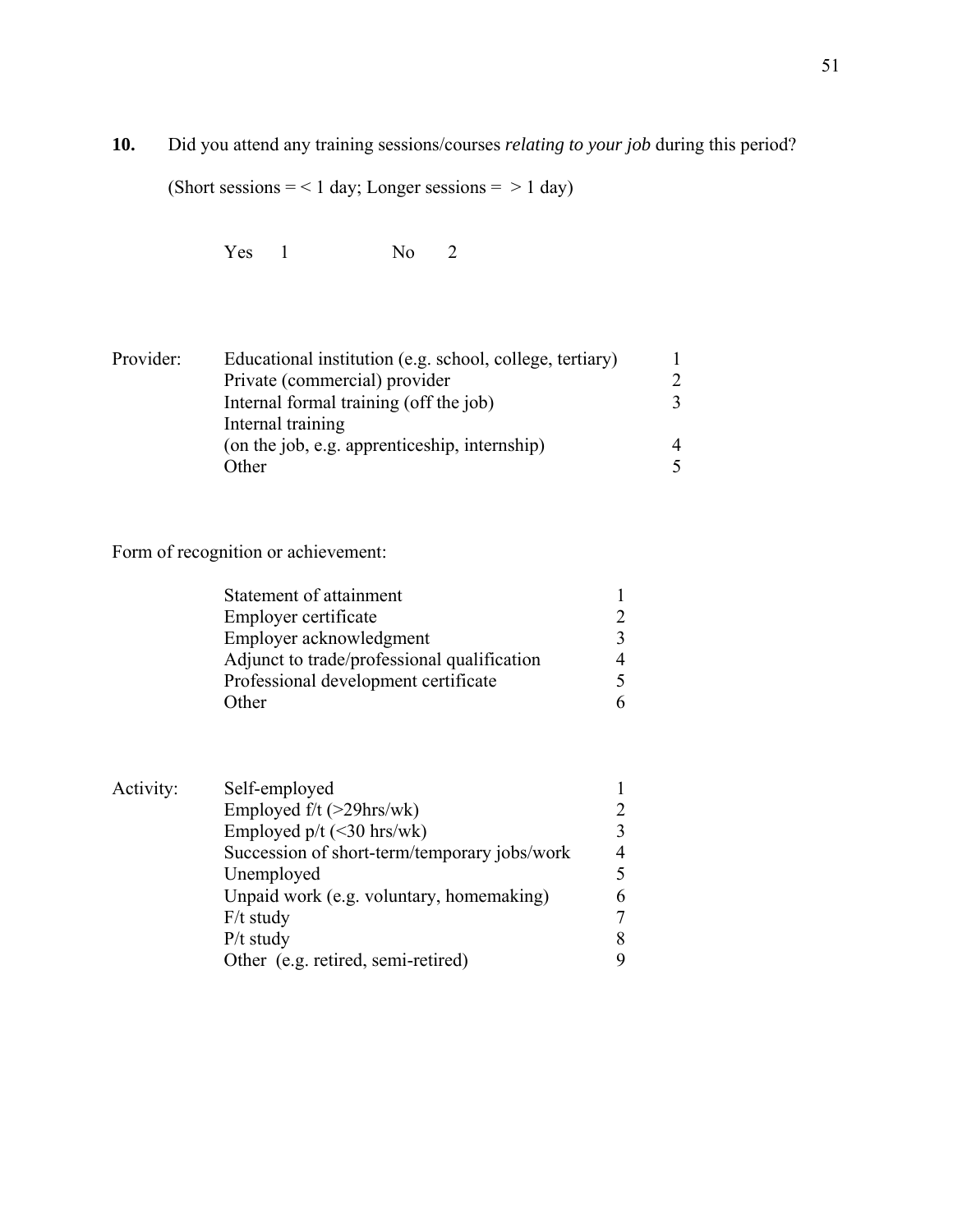| Training       | Short | Subject | Form of     | Provider | Employer | What you did     | Period between   |
|----------------|-------|---------|-------------|----------|----------|------------------|------------------|
| session/course | $= 1$ | matter  | recognition |          | paid for | between          | training         |
|                | Long  |         | or          |          | training | training         | sessions/courses |
|                | $= 2$ |         | achievement |          | Yes 1    | sessions/courses | Yr. began        |
|                |       |         |             |          | 2<br>No  |                  | - Yr. ended      |
|                |       |         |             |          |          |                  |                  |
| $\overline{2}$ |       |         |             |          |          |                  |                  |
| 3              |       |         |             |          |          |                  |                  |
| 4              |       |         |             |          |          |                  |                  |
| 5              |       |         |             |          |          |                  |                  |
| 6              |       |         |             |          |          |                  |                  |
| 7              |       |         |             |          |          |                  |                  |
| 8              |       |         |             |          |          |                  |                  |
| 9              |       |         |             |          |          |                  |                  |
| 10             |       |         |             |          |          |                  |                  |
| 11             |       |         |             |          |          |                  |                  |
| 12             |       |         |             |          |          |                  |                  |
| 13             |       |         |             |          |          |                  |                  |
| 14             |       |         |             |          |          |                  |                  |
| 15             |       |         |             |          |          |                  |                  |
| 16             |       |         |             |          |          |                  |                  |
| 17             |       |         |             |          |          |                  |                  |
| 18             |       |         |             |          |          |                  |                  |
| 19             |       |         |             |          |          |                  |                  |
| 20             |       |         |             |          |          |                  |                  |

Notes for 'Other 7' (e.g. retired, semi-retired) :

| Period |  |
|--------|--|
|        |  |
|        |  |
|        |  |

| Comments | . |
|----------|---|
|          | . |
|          | . |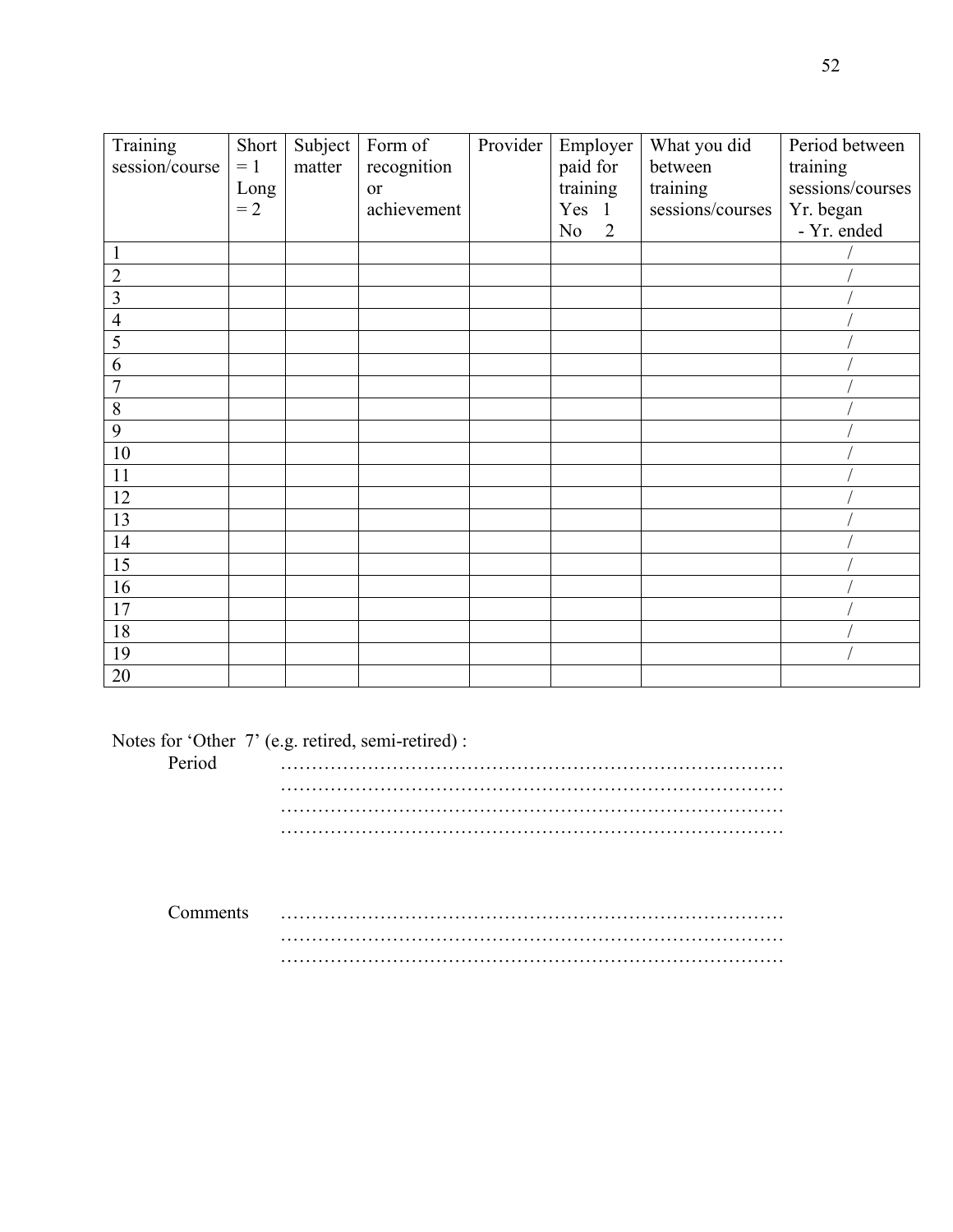Other formal education or training

**11.** Have you ever undertaken any other formal education or training course ?

Yes 1 No 2

Types of other formal education or training:

| Government training scheme                  |  |
|---------------------------------------------|--|
| Return to education as a mature-age student |  |
| Bridging/preparatory course                 |  |
| Evening/adult education class               |  |
| Summer/winter school                        |  |
| Open learning course                        |  |
| Religious training/study                    |  |
| Employer                                    |  |
| Other                                       |  |
|                                             |  |
|                                             |  |

| Provider: | Educational institution           |  |
|-----------|-----------------------------------|--|
|           | (e.g. school, college, tertiary)  |  |
|           | Private (commercial) organisation |  |
|           | Community organisation            |  |
|           | Religious organisation            |  |
|           | Employer                          |  |
|           | Other                             |  |
|           |                                   |  |

|                | Type | Subject matter | Provider | Highest<br>qualification/award |
|----------------|------|----------------|----------|--------------------------------|
|                |      |                |          |                                |
|                |      |                |          |                                |
| $\overline{2}$ |      |                |          |                                |
| 3              |      |                |          |                                |
| 4              |      |                |          |                                |
| 5              |      |                |          |                                |
| 6              |      |                |          |                                |
| ┑              |      |                |          |                                |
| 8              |      |                |          |                                |
| 9              |      |                |          |                                |
| 10             |      |                |          |                                |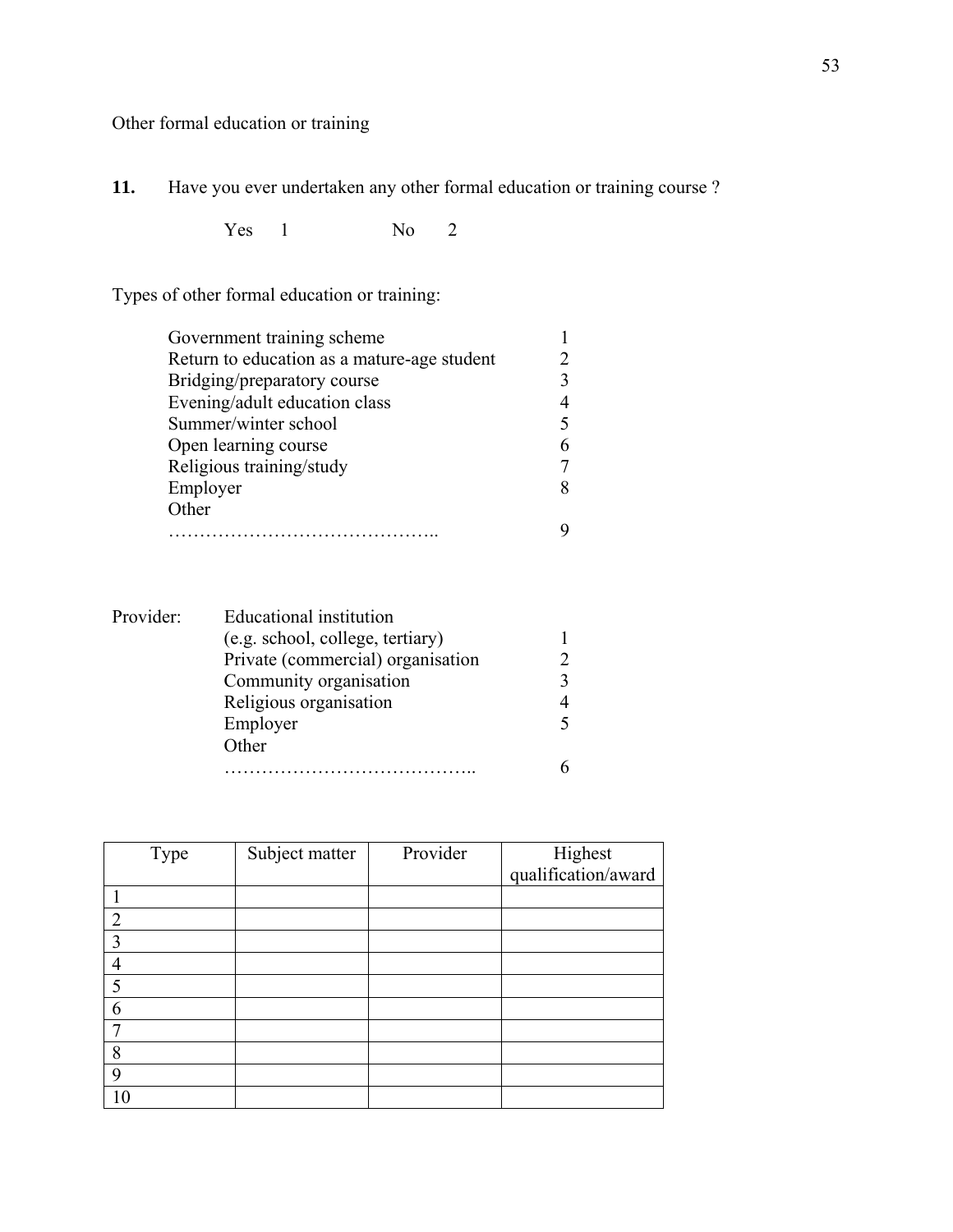## Informal learning

**12.** Other than what you've previously described, have you had or do you now have any *long-term* main interest or hobby *that involves self-study or practice*?

Yes 1 No 2

| Type of hobby/interest | Still engaged in hobby/interest   Year started/stopped |  |
|------------------------|--------------------------------------------------------|--|
|                        | $Yes = 1$                                              |  |
|                        | $No = 2$                                               |  |
|                        |                                                        |  |
| $\overline{2}$         |                                                        |  |
| 3                      |                                                        |  |
| 4                      |                                                        |  |
| 5                      |                                                        |  |
| 6                      |                                                        |  |
|                        |                                                        |  |
| 8                      |                                                        |  |
| 9                      |                                                        |  |
| 10                     |                                                        |  |
| 11                     |                                                        |  |
| 12                     |                                                        |  |
| 13                     |                                                        |  |
| 14                     |                                                        |  |
| 15                     |                                                        |  |

Comments…………………………………………………………………………………..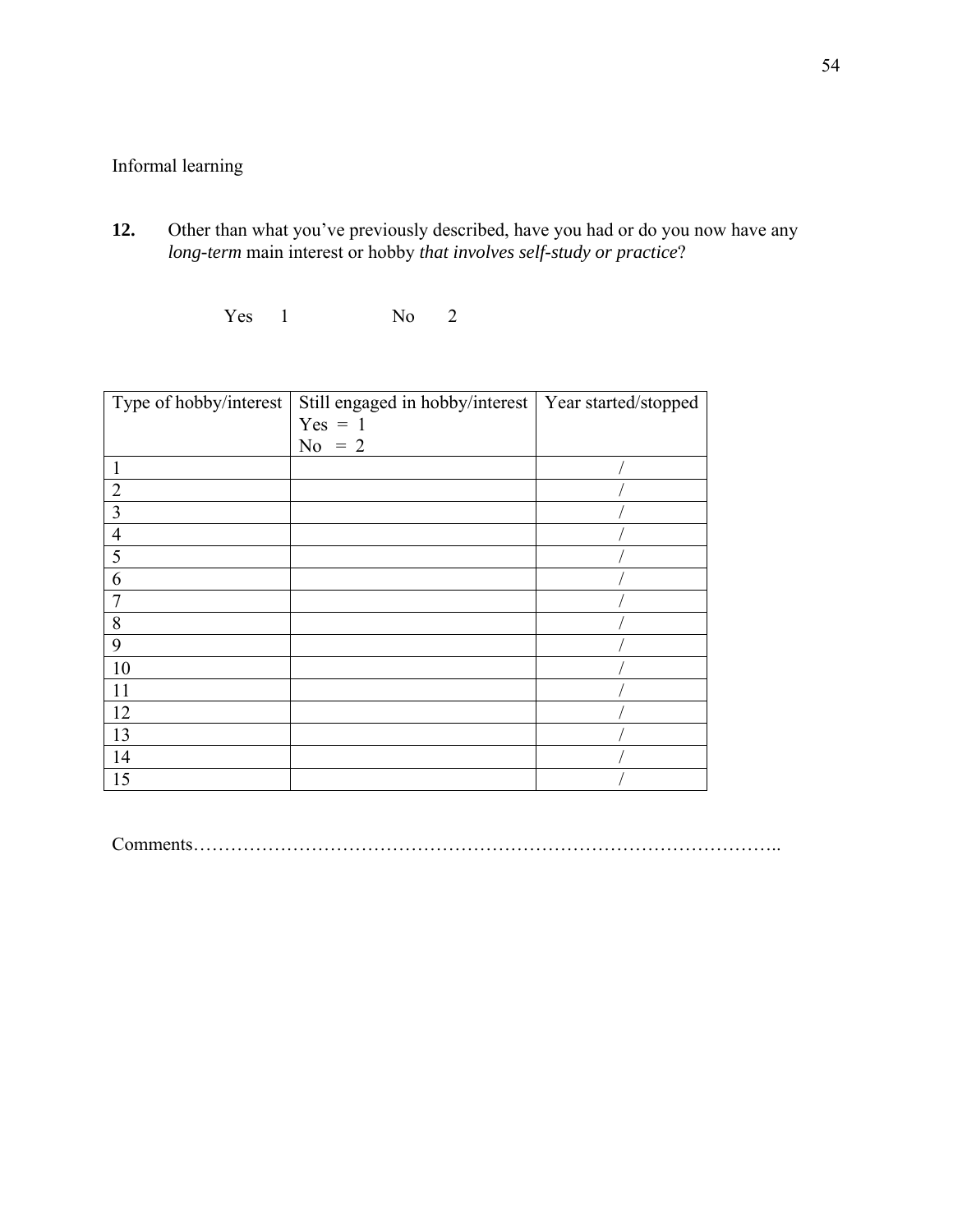### Family background

*It is believed there is a strong connection between a person's educational life and their parental background. Could we now discuss some questions in relation to your parents(or the person/people how brought you up), to develop an understanding of your educational background.* 

*For the purpose of these questions,' neighbourhood' means 'where this interview is taking place.'*

*Each item of information applies to each parent/guardian separately.*

### **13.**

|        | Main job,  | Highest education  | Age when      | Year  | Place | Place  | Religion  |
|--------|------------|--------------------|---------------|-------|-------|--------|-----------|
|        | occupation | or formal training | leaving $f/t$ | of    | born  | now    | of family |
|        | or work    | qualification      | education     | birth |       | living | of origin |
|        |            | achieved           | (yrs.)        |       |       |        |           |
| Father |            |                    |               |       |       |        |           |
| Mother |            |                    |               |       |       |        |           |

| This neighbourhood                 |                       |
|------------------------------------|-----------------------|
| This district/local authority area | $\mathcal{D}_{\cdot}$ |
| Elsewhere in Queensland            |                       |
| Elsewhere in Australia             | 4                     |
| Outside Australia                  |                       |
|                                    |                       |

| Religion of family background: | None             |   |
|--------------------------------|------------------|---|
|                                | Catholic         |   |
|                                | Anglican         | 3 |
|                                | Other Protestant |   |
|                                | .                | 4 |
|                                | Jewish           |   |
|                                | Islamic          | 6 |
|                                | Hindu            | 7 |
|                                | Other            |   |
|                                |                  | 8 |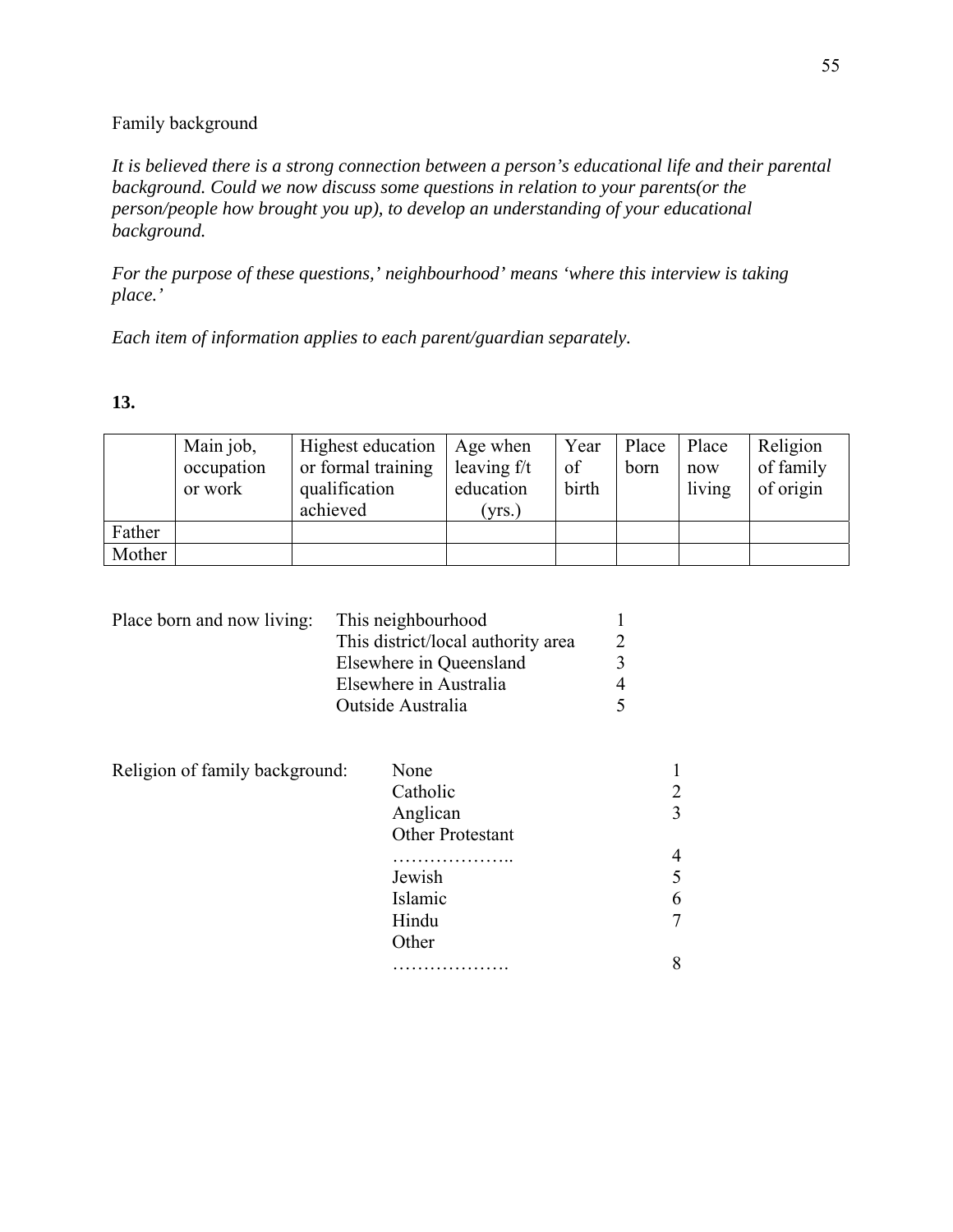Personal profile

*These questions relate to yourself and some of the significant events in your life which may have had an influence on your education and employment opportunities. These may include such events as marriage, moving home etc..* 

*For the purpose of these questions,' neighbourhood' means 'where this interview is taking place'.*

**14(a).** Do you have, or have ever had, children living with you?

Yes 1 No 2

**(b).** For each of those children, starting with the eldest, in which year did they join and/or leave your household?

| Child no. | Year joined/left |
|-----------|------------------|
|           |                  |
|           |                  |
|           |                  |
|           |                  |
|           |                  |

**15.** What do you consider your national identity to be?

| Australian |  |
|------------|--|
| Other      |  |
|            |  |
|            |  |

**16.** To which ethnic group do you consider you belong?

| White - Australian |  |
|--------------------|--|
| White $-$ other    |  |
|                    |  |
| Other              |  |
|                    |  |
|                    |  |

Comments…………………………………………………………………………………..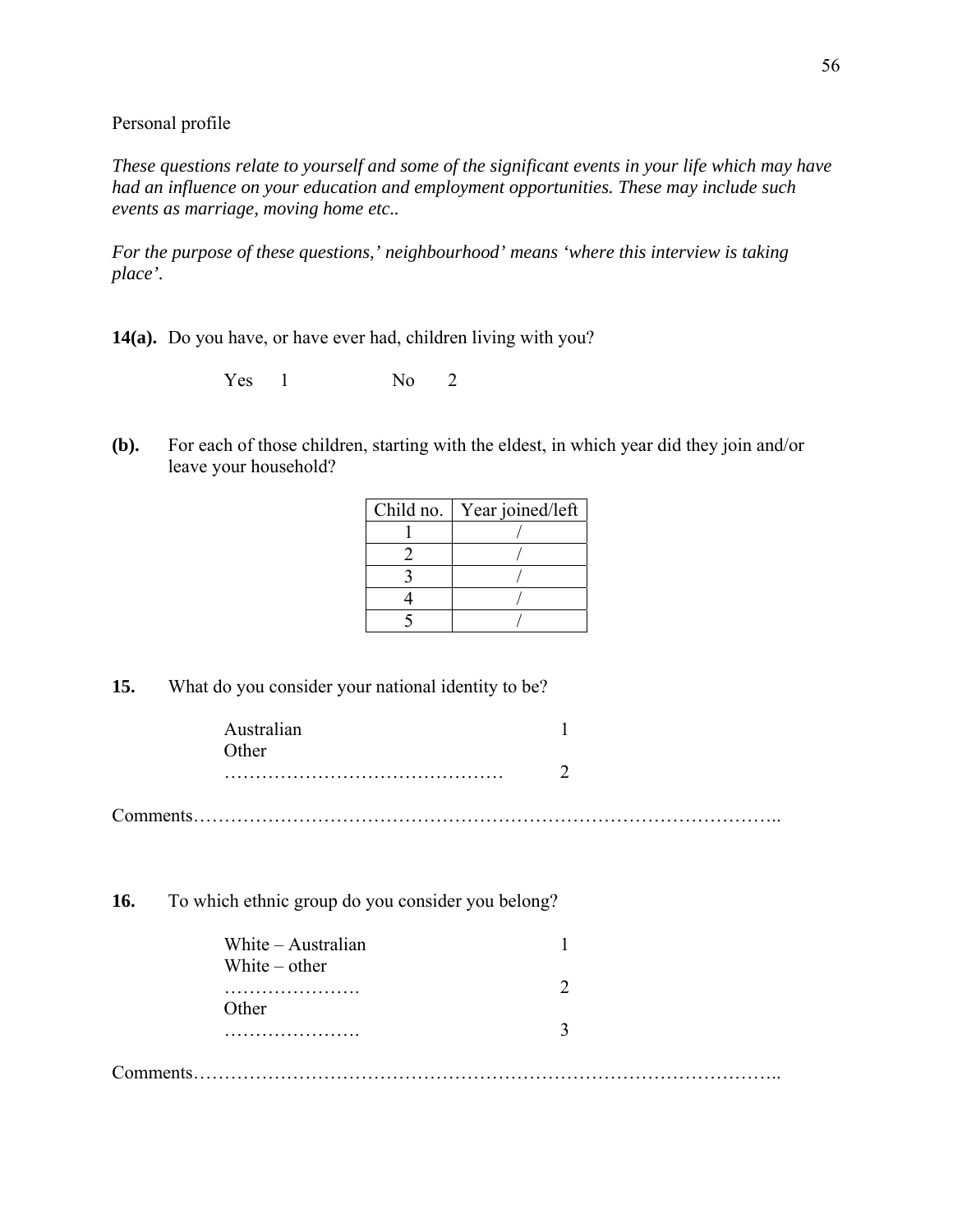**17.** What is the main language spoken in your home?

| English |  |
|---------|--|
| Other   |  |
| .       |  |

**18.** What is your current marital status?

| Single/separated/widowed              |  |  |  |
|---------------------------------------|--|--|--|
| Married/living with long-term partner |  |  |  |

- **19.** In what year were you born? ……….
- **20.** Where were you born?

| This neighbourhood                 |  |
|------------------------------------|--|
| This district/local authority area |  |
| Elsewhere in Queensland            |  |
| Elsewhere in Australia             |  |
| Outside Australia                  |  |

**21.** Do you have any long-term illness, health problem or disability?

Yes 1 No 2

**22.** How many addresses have you lived at since leaving your parental home?

 $1 \t2 \t3 \t4$  More than four (code 5)

**23.** Excluding your current address, in which of these areas have you previously lived?

| Elsewhere in this neighbourhood                 |  |
|-------------------------------------------------|--|
| Elsewhere in this district/local authority area |  |
| Elsewhere in Queensland                         |  |
| Elsewhere in Australia                          |  |
| Outside Australia                               |  |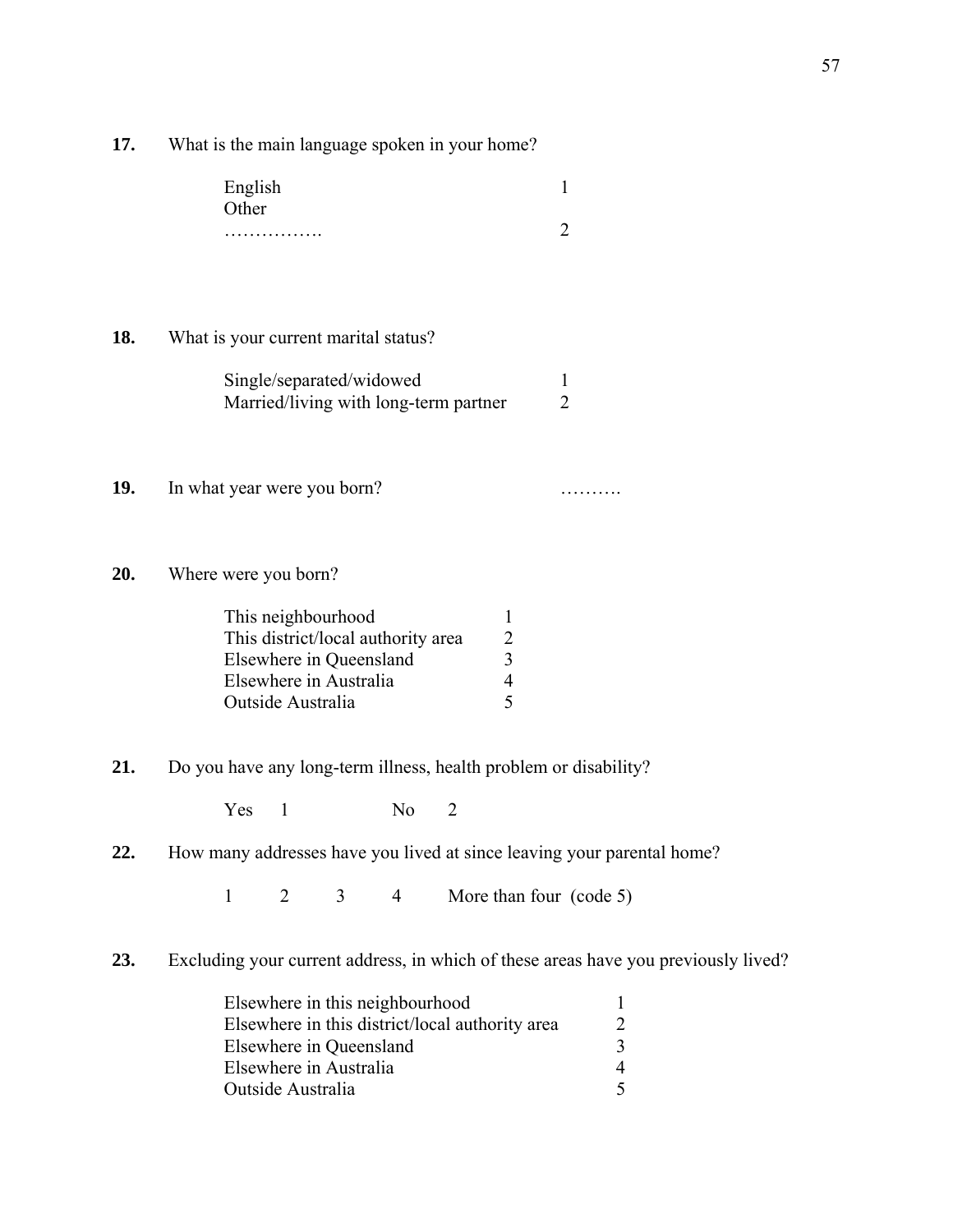Reflection on factors that influenced learning/education

| Influencing factor    | Positive influence<br>$= 1$<br>Negative influence<br>$=2$ | Extent of<br>influence<br>$(1-5)$ |                |        |                |        |
|-----------------------|-----------------------------------------------------------|-----------------------------------|----------------|--------|----------------|--------|
|                       |                                                           |                                   | $\overline{2}$ | 3      | $\overline{4}$ | 5      |
|                       |                                                           | Greatly                           | Moderately     | A      | Undecided      | Not at |
|                       |                                                           |                                   |                | little |                | all    |
| Timing of opportunity | $\overline{2}$                                            |                                   |                |        |                |        |
| Your age              | $\overline{2}$                                            |                                   |                |        |                |        |
| Where you learnt      | $\overline{2}$                                            |                                   |                |        |                |        |
| Your gender           | $\overline{2}$                                            |                                   |                |        |                |        |
| Family of origin      | $\overline{2}$                                            |                                   |                |        |                |        |
| Adult experience of   | $\overline{2}$                                            |                                   |                |        |                |        |
| family life           |                                                           |                                   |                |        |                |        |
| Initial schooling     | 2                                                         |                                   |                |        |                |        |
| Your work             | $\overline{2}$                                            |                                   |                |        |                |        |

**24.** To what extent do you think that the following has influenced your learning/education over time?

Comments…………………………………………………………………………………..

**25.** On reflection now, how would you describe your experience of…

|           | Very positive | Positive | Undecided | Negative | Very negative |
|-----------|---------------|----------|-----------|----------|---------------|
| formal    |               |          |           |          |               |
| learning? |               |          |           |          |               |
| informal  |               |          |           |          |               |
| learning? |               |          |           |          |               |

Comments:

Formal learning…………………………………………………………………………………..

Informal learning…………………………………………………………………………………

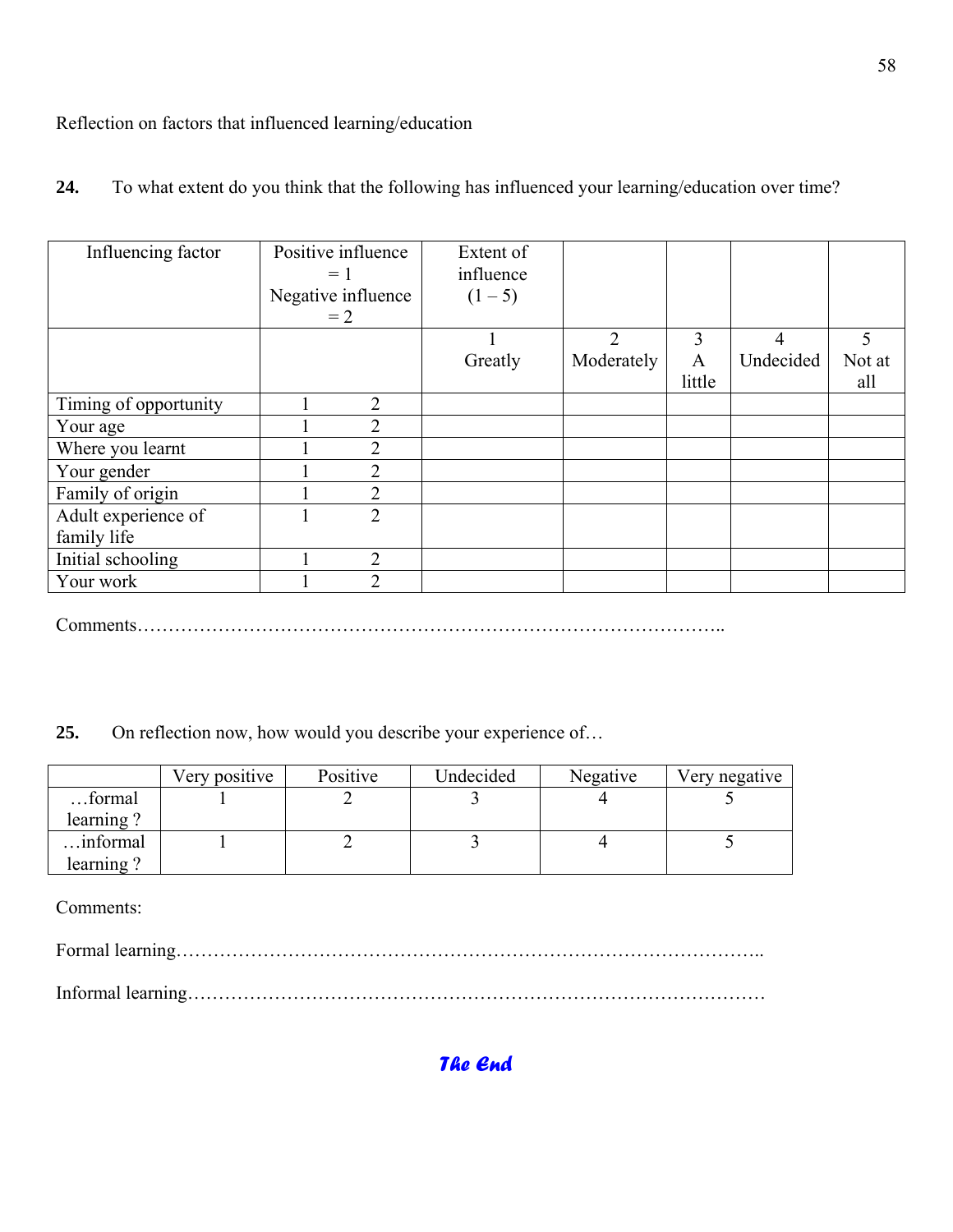Questions regarding participation in further research

**(a)** Would you be willing to take part in further discussion relating to this research? This may include clarifying the matters discussed today or discussing further issues as the research develops.

Yes 1 No 2

**(b)** Would you like to receive a summary of the results of this survey when the research is completed?

Yes 1 No 2

**(c)** If so, would you prefer to be contacted by:

| Email |  |
|-------|--|
| Phone |  |
| Post  |  |

*Really The End*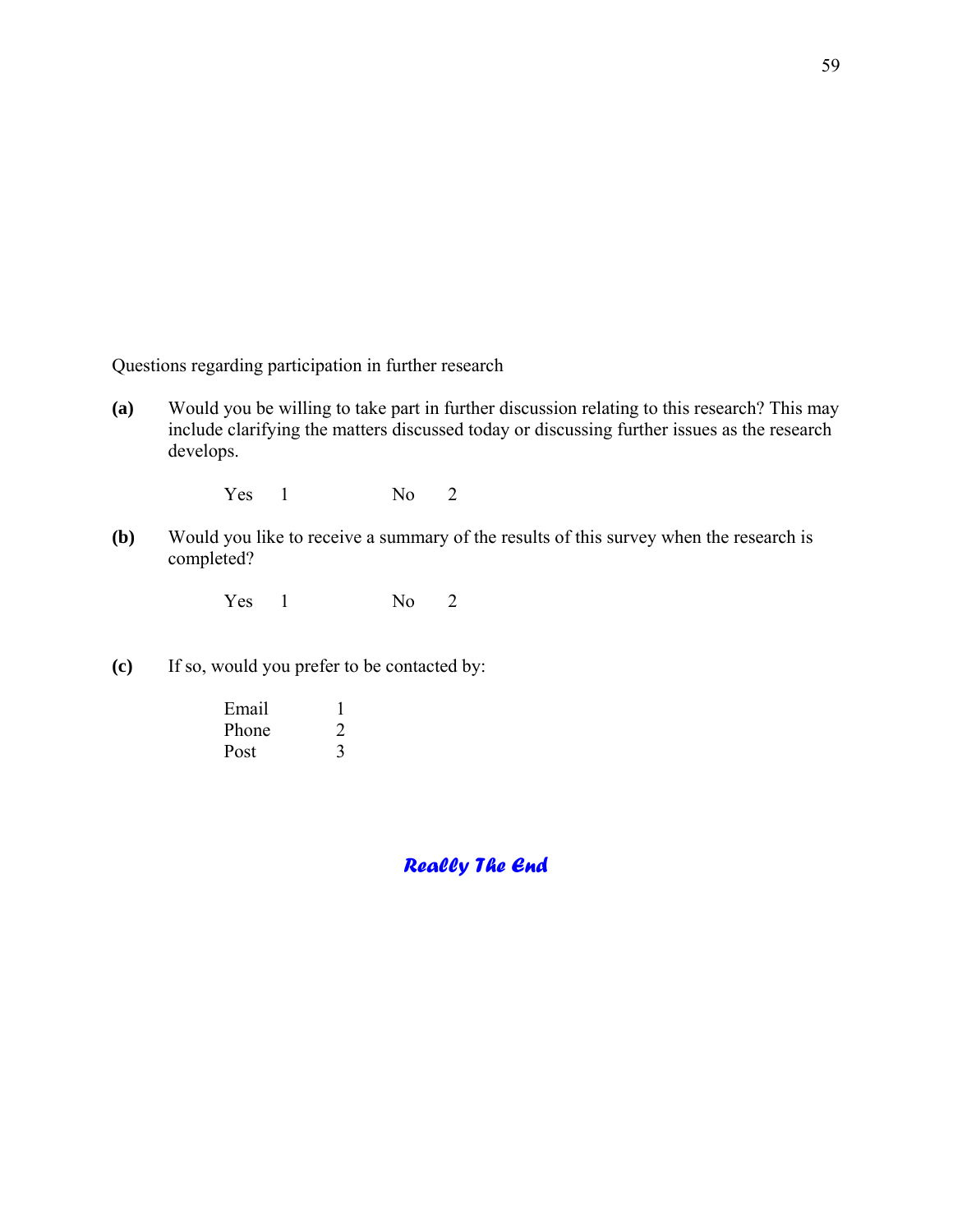# **Appendix B**

# Coefficients of Correlation

## Table B1

# Personal characteristics

|                   |                        | Proportion of post-secondary<br>years involving formal study |              |               | Proportion of whole life<br>involving a hobby or |                          |               |
|-------------------|------------------------|--------------------------------------------------------------|--------------|---------------|--------------------------------------------------|--------------------------|---------------|
|                   |                        | $(f / t \& p/t)$<br>$\frac{0}{0}$                            |              |               | long-term interest                               |                          |               |
|                   |                        | Aggregate                                                    | Pre-<br>1950 | Post-<br>1950 | Aggregate                                        | Pre-<br>1950             | Post-<br>1950 |
| Year of<br>birth  | Pearson<br>Correlation | .165                                                         | .061         | .833          | .339                                             | .025                     | .814          |
|                   | Sig. (2-tailed)        | .649                                                         | .977         | .080          | .338                                             | .969                     | .094          |
|                   | N                      | 10                                                           | 5            | 5             | 10                                               | $\overline{\mathcal{L}}$ | 5             |
| Place of<br>birth | Pearson<br>Correlation | .456                                                         | .061         | .059          | .015                                             | $-791$                   | .721          |
|                   | $Sig.$ (2-tailed)      | .185                                                         | .922         | .925          | .967                                             | .111                     | .170          |
|                   | N                      | 10                                                           | 5            | 5             | 10                                               | 5                        | 5             |
| Gender            | Pearson<br>Correlation | $-.324$                                                      | $-.029$      | $-.875$       | $-459$                                           | $-.408$                  | $-.667$       |
|                   | Sig. (2-tailed)        | .361                                                         | .963         | .052          | .182                                             | .495                     | .219          |
|                   | N                      | 10                                                           | 5            | 5             | 10                                               | 5                        | 5             |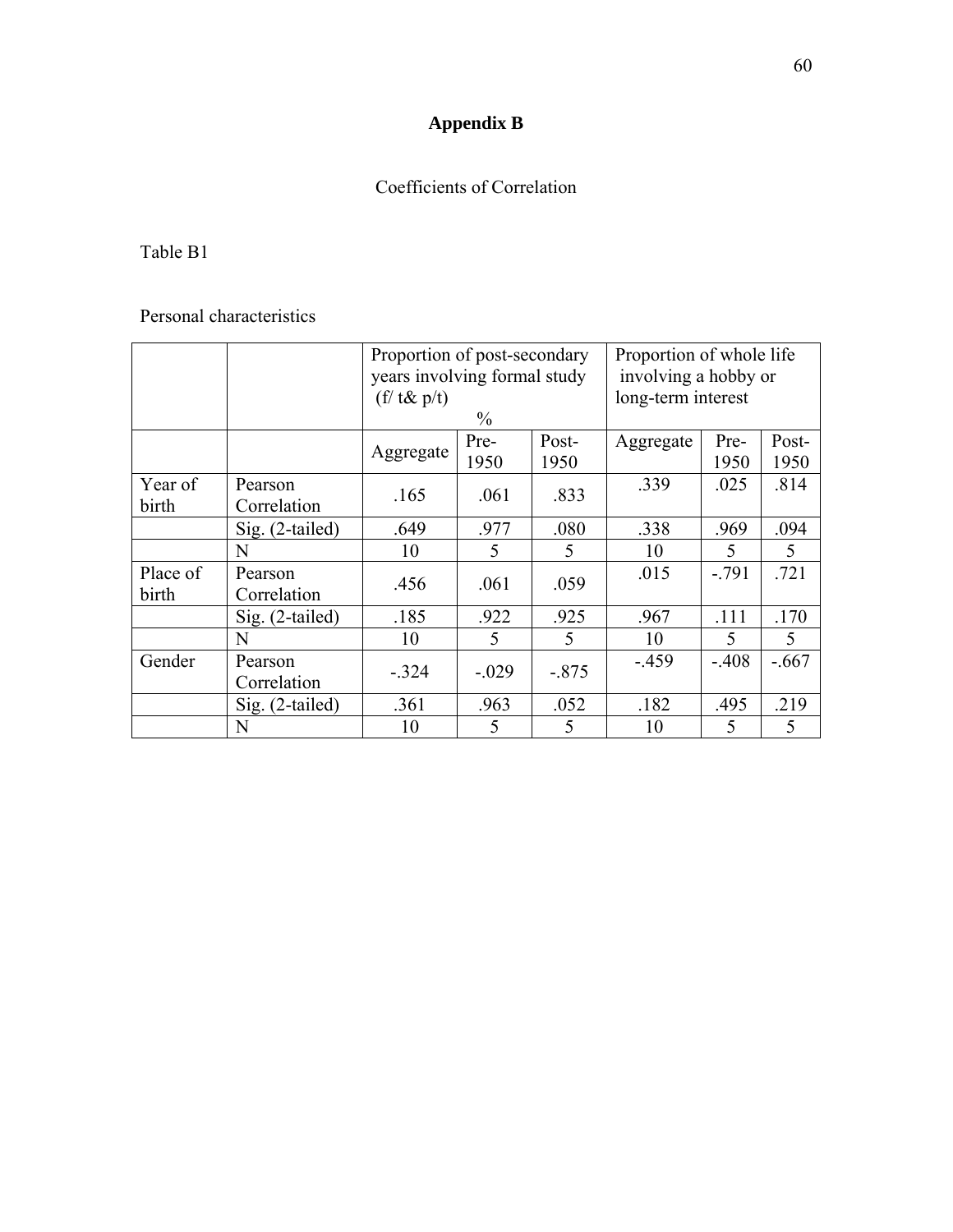# Table B2

# Influences

|                                                                   |                        | Proportion of post-<br>secondary years involving<br>formal study<br>$(f / t \& p/t)$ | $\%$         |               | Proportion of whole life<br>involving a hobby or long-<br>term interest |              |               |
|-------------------------------------------------------------------|------------------------|--------------------------------------------------------------------------------------|--------------|---------------|-------------------------------------------------------------------------|--------------|---------------|
|                                                                   |                        | Aggregate                                                                            | Pre-<br>1950 | Post-<br>1950 | Aggregate                                                               | Pre-<br>1950 | Post-<br>1950 |
| Family of<br>origin - extent<br>of influence                      | Pearson<br>Correlation | $-313$                                                                               | $-.480$      | .236          | .600                                                                    | .600         | .913*         |
|                                                                   | Sig. $(2-$<br>tailed)  | .379                                                                                 | .413         | .703          | .066                                                                    | .285         | .030          |
|                                                                   | N                      | 10                                                                                   | 5            | 5             | 10                                                                      | 5            | 5             |
| Experience of<br>initial<br>schooling -<br>extent of<br>influence | Pearson<br>Correlation | .293                                                                                 | .460         | .074          | $-.095$                                                                 | $-.302$      | .320          |
|                                                                   | Sig. $(2-$<br>tailed)  | .411                                                                                 | .436         | .906          | .795                                                                    | .622         | .599          |
|                                                                   | N                      | 10                                                                                   | 5            | 5             | 10                                                                      | 5            | 5             |
| View of<br>formal<br>schooling at<br>the time                     | Pearson<br>Correlation | $.669*$                                                                              | .628         | .833          | .012                                                                    | .000         | .408          |
|                                                                   | Sig. $(2-$<br>tailed)  | .034                                                                                 | .259         | .080          | .973                                                                    | 1.000        | .495          |
|                                                                   | N                      | 10                                                                                   | 5            | 5             | 10                                                                      | 5            | 5             |
| View of<br>formal<br>schooling on<br>reflection                   | Pearson<br>Correlation | .519                                                                                 | .724         | .108          | $-.074$                                                                 | $-.102$      | .218          |
|                                                                   | Sig. $(2-$<br>tailed)  | .125                                                                                 | .167         | .862          | .839                                                                    | .875         | .724          |
|                                                                   | $\mathbf N$            | 10                                                                                   | 5            | 5             | 10                                                                      | 5            | 5             |
| Work - extent<br>of influence                                     | Pearson<br>Correlation | .055                                                                                 | a            | .125          | $-.363$                                                                 | a            | $-.667$       |
|                                                                   | $Sig. (2 -$<br>tailed) | .881                                                                                 | $\mathbf{a}$ | .841          | .302                                                                    | $\mathbf{a}$ | .218          |
|                                                                   | ${\bf N}$              | 10                                                                                   | 5            | 5             | 10                                                                      | 5            | 5             |